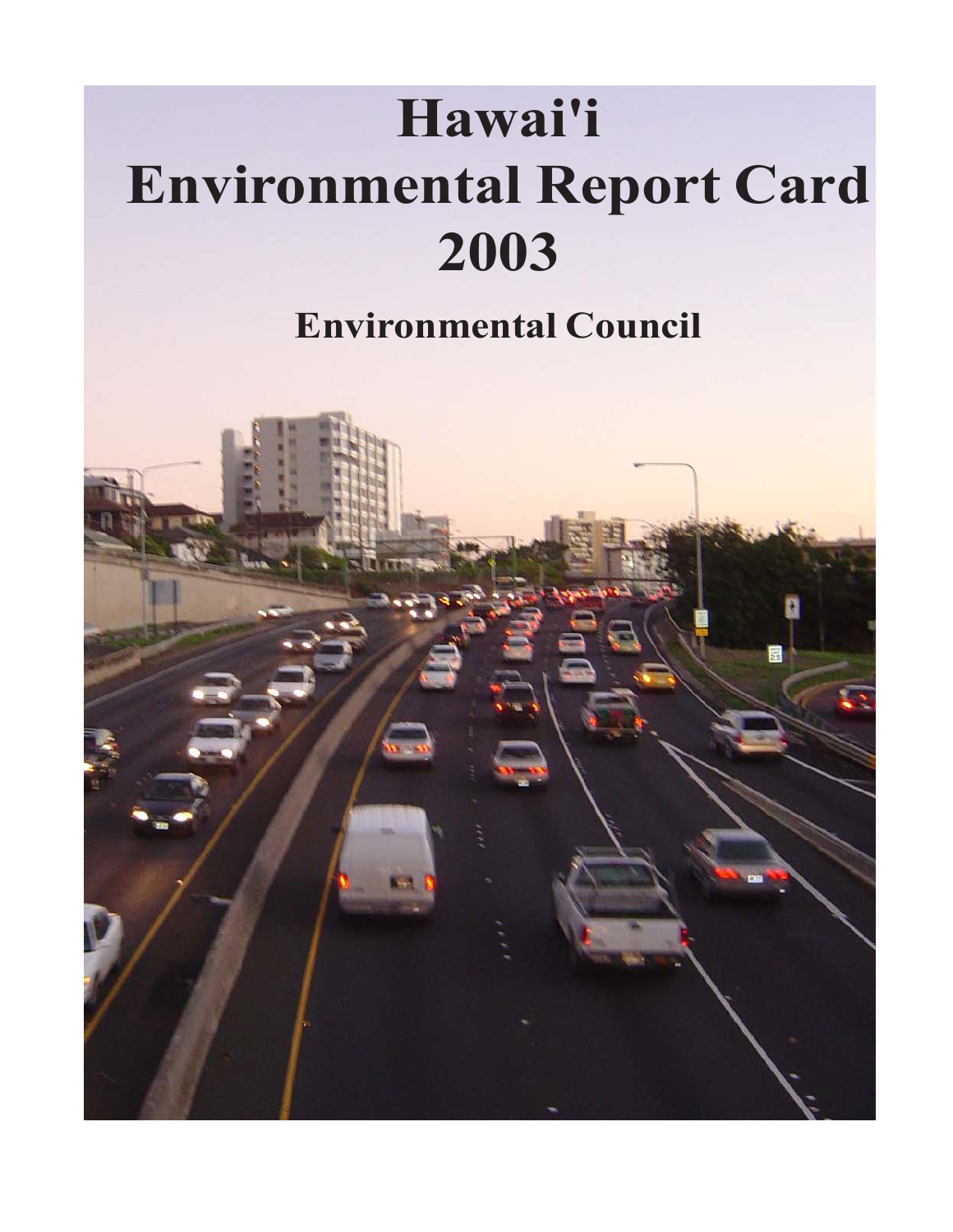# **Environmental Report Card 2003**

#### **ENVIRONMENTAL COUNCIL 2003**

Michael Faye, Chair Patricia Tummons, Vice-Chair David Bylund Faith Caplan Melissa Chimera Donn Fukuda Gail Grabowsky Shad Kane D'Arcy Kerrigan Victor Kimura Arnold L. Lum Puanani Rogers Chester Saito Brant Tanaka Genevieve Salmonson, Ex-Officio Member

**The Committee of the Committee of the Committee** 



÷

**Linda Lingle** Governor **Chiyome L. Fukino, M.D.** Director of Health **Genevieve Salmonson** Director, Office of Environmental Quality Control **Michael Faye** Chair, Environmental Council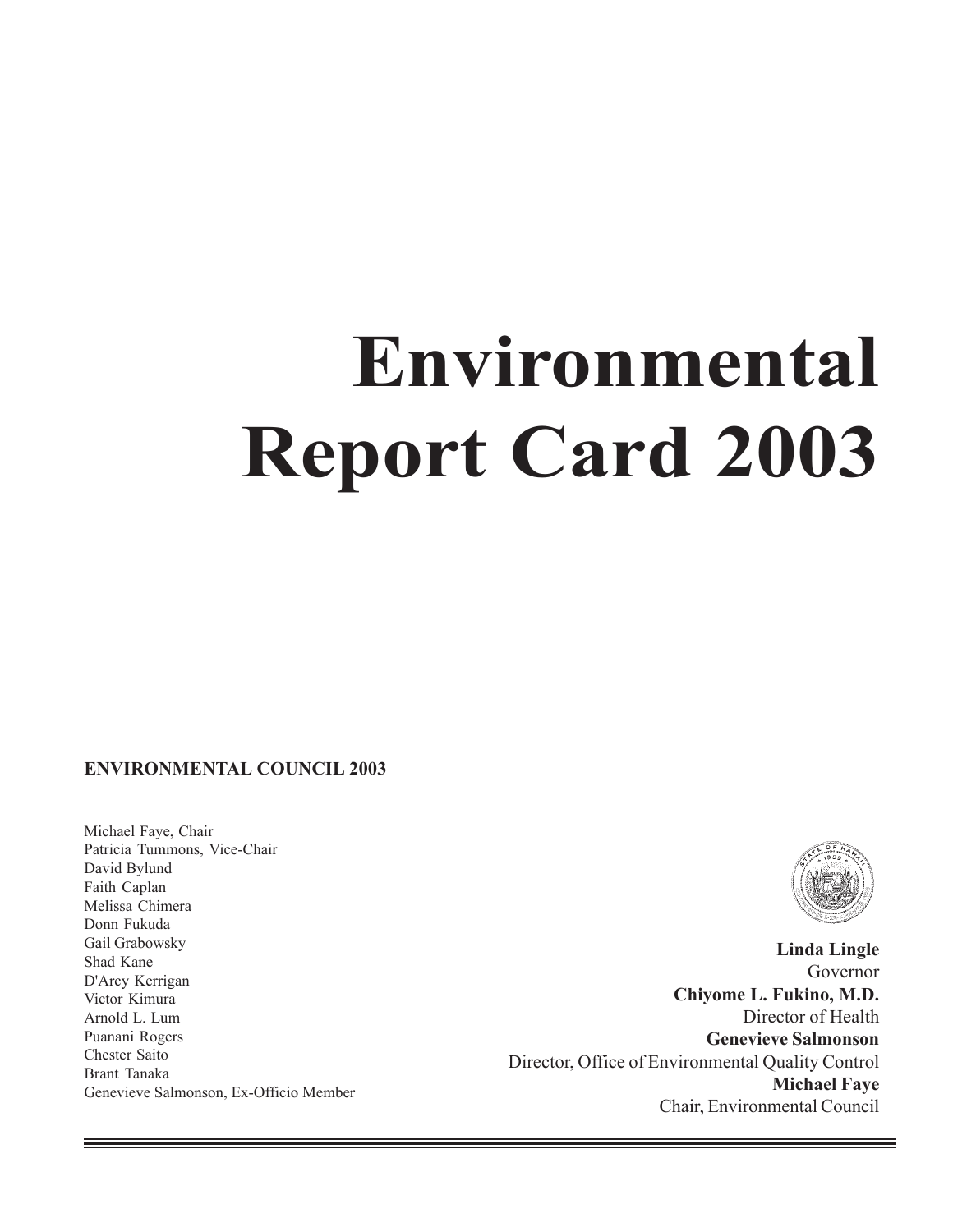# Table of Contents

#### ENVIRONMENTAL REPORT CARD, 2003 ENVIRONMENTAL COUNCIL, STATE OF HAWAI'I

#### **Introduction**

#### **Environmental Indicators**

### **Population & Economy**

#### **Forest and Natural Areas**

#### **Energy Use**

#### **Use and Recycling of Resources**

#### **Biodiversity Maintenance**

#### **Environmental Quality**

#### **Public Awareness/Concern**

#### **Environmental Report Card**

|--|

#### **Agency Goals**

| Department of Accounting and General Services  46                     |  |
|-----------------------------------------------------------------------|--|
|                                                                       |  |
| Department of Business, Economic Development and Tourism  47          |  |
|                                                                       |  |
| Department of Education, Facilities and Support Services Branch  51   |  |
|                                                                       |  |
|                                                                       |  |
| Department of Land and Natural Resources (DLNR)  52                   |  |
|                                                                       |  |
|                                                                       |  |
| City and County of Honolulu, Department of Environmental Services 58  |  |
| City and County of Honolulu, Department of Parks and Recreation  58   |  |
| City and County of Honolulu, Department of Transportation Services 59 |  |
|                                                                       |  |
| City and County of Honolulu, O'ahu Civil Defense Agency  60           |  |
| County of Hawai'i, Department of Parks and Recreation  61             |  |
| County of Hawaii, Department of Public Works  62                      |  |
|                                                                       |  |
|                                                                       |  |
|                                                                       |  |
| County of Kaua'i, Office of Economic Development  63                  |  |
| County of Maui, Department of Housing and Human Concerns  64          |  |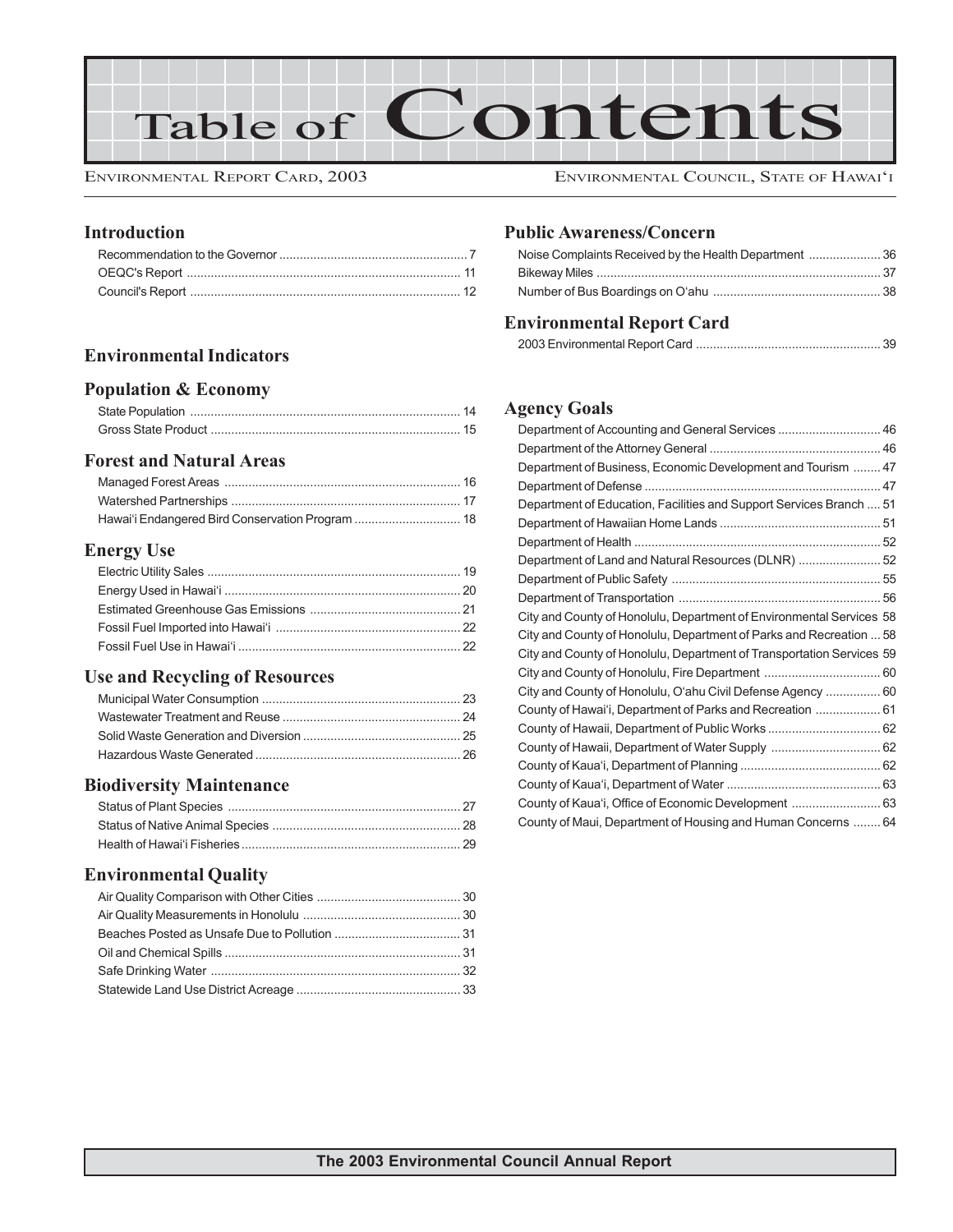## **Introduction**

### **This Annual Report**

In this report the Environmental Council expands and refines its comprehensive listing of Hawai`i environmental indicators. These data are presented in tables and graphs and track the environmental health of our islands on issues ranging from government funding to oil spilled into our waters. Students, policy makers and the public can use this document to gain an objective view of our state's progress in managing the natural and urban environment.

This report contains an updated Report Card. The Council, after considering the relevance of each indicator, grades our state's progress toward meeting its goals to protect the environment.

This Annual Report presents an overview of environmental action taken by government offices across the state. Agencies are asked each year to list their environmental goals and any progress toward meeting these goals. This review of environmental activity helps policy makers and the public keep tabs on government environmental initiatives.

## **The Environmental Council**

 The Environmental Council is a fifteen-member citizen board appointed by the governor to advise the State on environmental concerns. The Council is responsible for making the rules that govern the Environmental Impact Statement (EIS) process for the State. The Council is empowered to approve an agency's "exemption list" of minor activities that can be implemented without first preparing an Environmental Assessment (EA).

Created in 1970, the Council is empowered to monitor the progress of state, county, and federal agencies' environmental goals and policies. In a report each year, the Environmental Council must advise state policy makers on important issues affecting Hawai'i's environment.

## **The Office of Environmental Quality Control**

The Office of Environmental Quality Control (OEQC) was established in 1970 to help stimulate, expand and coordinate efforts to maintain the optimum quality of the State's environment. OEQC implements the Environmental Impact Statement law, HRS Chapter 343. Office planners review and comment on hundreds of environmental disclosure documents each year. Twice a month the OEQC publishes *The Environmental Notice*. This bulletin informs the public of all the projects being proposed in the State that are subject to public review and comment. At the request of the governor, the Director of the OEQC is empowered to coordinate and direct State agencies in matters concerning environmental quality.

### **Acknowledgements**

The Environmental Council would like to thank the following individuals for their asssistance in compiling this report.

Steven Alber Nancy Heinrich Kay Kaminaka Douglas Oshiro Maile Sakamoto Leslie Segundo Jeyan Thirugnanam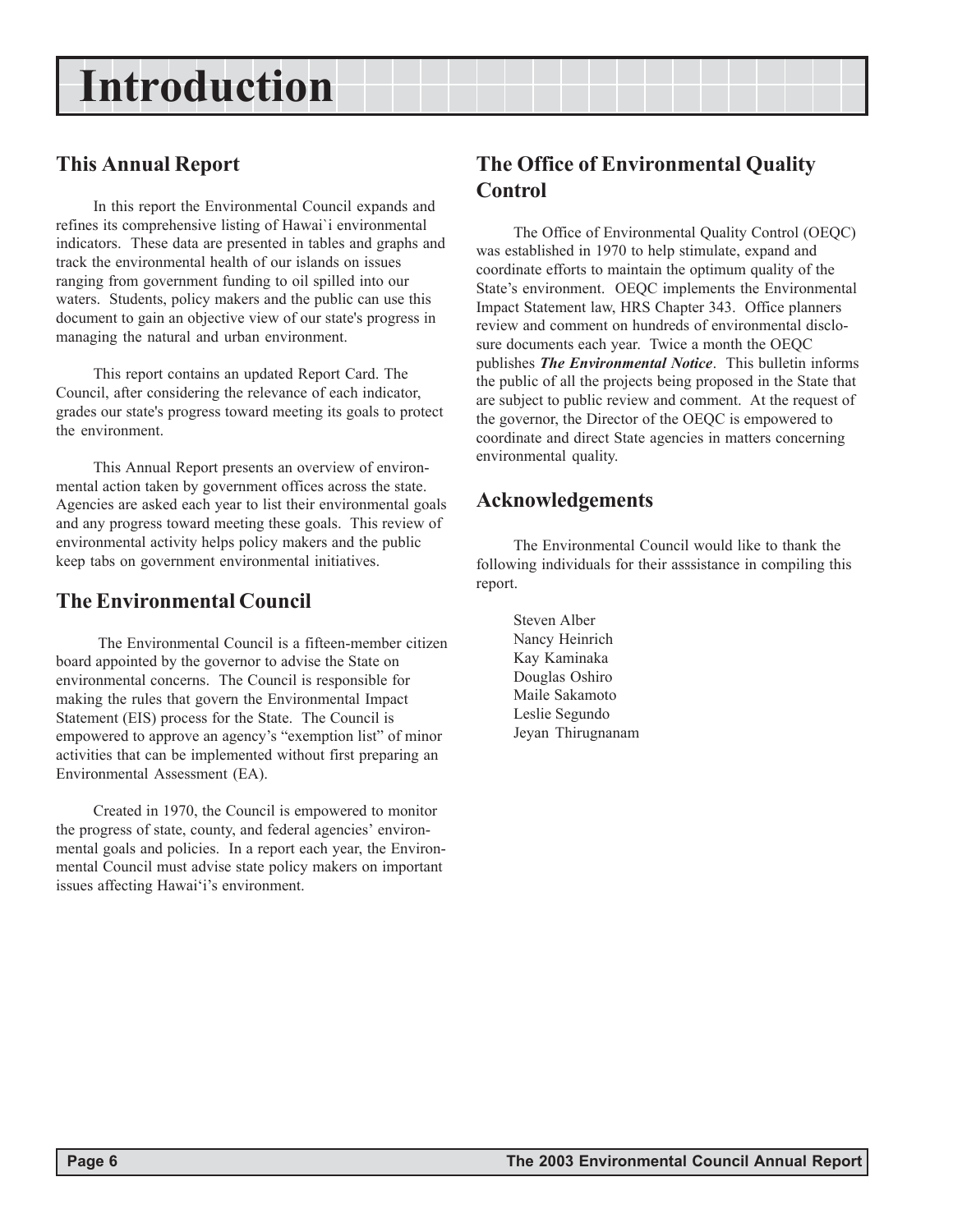### **Minimizing Population Growth Impacts on Environmental and Cultural Resources**

All life forms alter their surroundings, and humans are no exception. However, making value judgments about whether our alterations are good things or not, and changing our course so that we create better effects, is a uniquely human ability.

In 1804 human global population finally reached one billion. By 1927, 123 years later, human population had grown to two billion. By 1974, just 47 years after 1927, human population had added two more billion people and doubled again, reaching four billion. The human population is 6.3+ billion today and growing. The United Nations estimates that global population will reach a minimum of 9 billion. Hawaii's post-contact population history parallels that of the Planet's. In 1850, Hawaii's population was 84,165. By 1900 it had nearly doubled to 154,001. In 1950 it had more than doubled again to 499,794. Today it has doubled yet again to well over 1,000,000 (Oliver, 1995).

To date, whenever population grows, the degree to which we alter our surroundings increases. We farm or develop more land, we need more infrastructure to handle the increased size of the human population, we extract more resources, require more resources and we generate more waste. In addition, in most places, as in Hawaii, as we grow we also develop economically. Development is always coupled with greater per capita resource use and waste generation. Today, with many places growing and developing, human alteration of the Earth is substantial and growing (Vitousek et al., 1997).

In Hawaii, as elsewhere, we have altered our surroundings in all kinds of ways. We have cleared, and continue to clear, natural ecosystems to create agricultural lands and our built environment. We have brought some 4,600 foreign species of vascular plants to the islands, 700 of which now reproduce in the wild (Smith, 1985). We now have at least 30 alien species of marine organisms inhabiting parts of our coastal ecosystems (Eldredge & Smith, 2001). According to the US Environmental Protection Agency and the Hawaii State Department of Health, 81 Hawaiian streams and 30 coastal areas currently show evidence of impairment by pollutants (Henderson and Harrigan, 2002). Seventy-two percent of all of the extinctions ever recorded in the United States were Hawaiian species, earning Hawaii the title of: "extinction capital of the United States."

Hawaii is such an incredible place. Home to an indigenous culture that highly values its relationship to the land and realizes the need to nurture our environment if we expect it to nurture us back. Hawaii is blessed with more natural beauty than perhaps anywhere else. Hawaii is

situated in an amazing and remote geographical location. Hawaii is home to a greater percentage of unique plants and animals than anywhere else on Earth. Hawaii's blue ocean has inspired legendary singers, Hawaii's unique native koa trees provide the material for legendary sailing canoes.

Today, Hawaii is a one-of-kind assemblage of wonderfully diverse peoples unconsciously shaping our own unique worldview and home. In shaping our future we need to be very conscious of the fact that we do effect our surroundings and will continue to do so as population grows and Hawaii develops. We need to realize also that when we alter our surroundings we alter our own quality of life, and since we are the one species that can: (1) understand much of how we are altering our surroundings, (2) decide which of those effects are desirable, and (3) plan our future so that our effects become those that we deem good and healthy, *we should consider ourselves obligated to design and carry out a future in which the effect of growth and development are desirable*.

In order to create the most desirable, uniquely Hawaiian future, we need to continue and strengthen the dialogue to define just who and what we are, what we value and what we want for our collective future. We need to draw from our indigenous host culture. We need to draw from all the wisdom of each of the other peoples that now call Hawaii home. We need to empower our ideas so that they become our future and not just our vision. Because we are fairly well enlightened as to the nature and quality of our past effect on Hawaii, we are now obligated to create a future that is unique and fitting for our unique home and one that we know is good and results in a better quality of life for everyone. In a nutshell, we need to create a future with effects we will be proud of.

### **Initial Steps to Minimize Population Growth Impacts**

#### **LAND USE**

1. The state and county governments should collaborate to rethink land use planning in Hawai'i.

2. The State should prepare a State Master Plan identifying State and federal land use constraints and resources, outlining the State's (and Department of Defense) goals and objectives for managing factors that impact the quality of life for residents in the State of Hawai'i including the following:

population surges due to increased military presence and cruises,

energy consumption, waste minimization and disposal; natural resource conservation,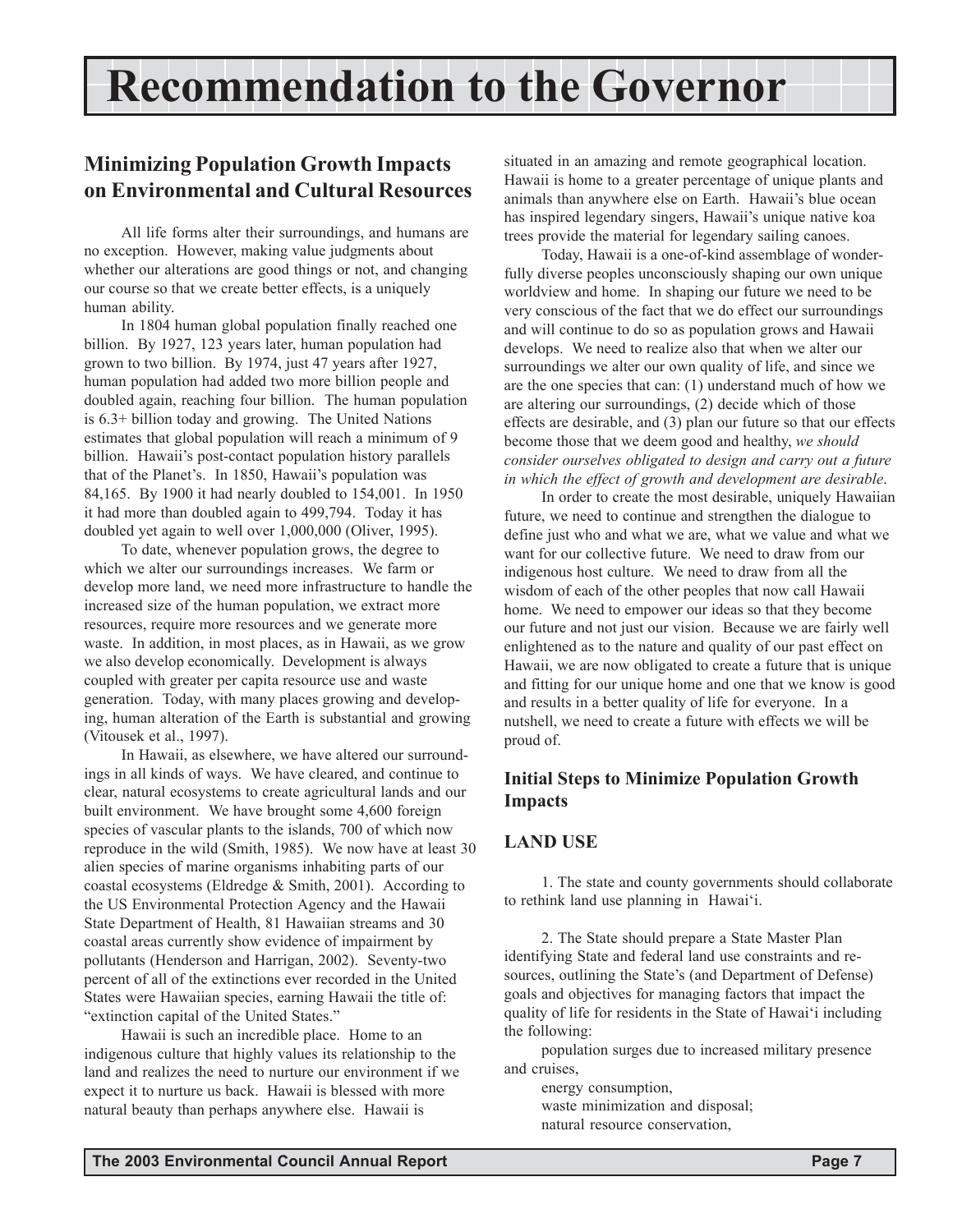economic goals, transportation goals, agricultural goals, education goals, cultural heritage goals.

3. Counties should prepare comprehensive communitydriven plans that are consistent with the State's Master Plan goals and objectives. The State should dictate the methodology, format and outline of the County plans to ensure all elements are adequately addressed by all Counties. The plans would be subject to State approval and updated at regular intervals.

4. All zoning issues should be addressed at the County level in accordance with land use plans.

5. Redefine State land use Agricultural districts or add another land use designation to distinguish existing Agricultural lands that are prime or important farm or grazing land from lands that are valued by the community as regions (not just pockets) of open space or scenic vistas.

6. The County land use designations should be the same as the State's and have the same definition. Counties would have zoning authority within the land use designations.

7. The state should include language in leases and subleases that dictate best management practices be employed to ensure activities are environmentally and culturally sound.

8. Develop of system for transfer of development rights among counties.

9. All land use plans (State & County) generated should include the following principles:

a. Encourage infill development to take maximum advantage of existing infrastructure.

b. Coordinate Capital Improvement Projects with new development. For example, major transportation corridors and schools should be improved or developed concurrently with a new subdivision.

c. Encourage mixed use development with schools, shopping and parks within walking or bike-riding distance.

d. Public facilities should be models of energy efficiency.

e. Communities burdened with solid waste disposal facilities, electric generating facilities or sewage treatment facilities should be well compensated.

### **CONSERVE, RECYCLE, ENHANCE**

1. Pass legislation to promote sustainability in design, construction and operation of facilities.

a. Require that new construction and renovation of state facilities be certified by the US Green Building Council with a LEED (Leadership in Energy and Environmental Design) Silver rating.

b. Provide incentives that new private construction and renovation meet the requirements of the US Green Building Council's LEED (Leadership in Energy and Environmental Design) Silver rating.

2. Pass legislation to promote sustainable use of resources in design, construction and operation of facilities and in delivery of services; include requirements for public facilities and services; include incentives for private facilities and services.

a. Land and sites

i. Strongly promote use of indigenous or endemic plants that are appropriate for the local microclimate as primary landscaping and in reforestation.

ii. In rural areas, reduce security lighting requirements.

iii. Eliminate light spillage into the sky and beyond the boundaries of the parcel in which a facility is located.

iv. Allow no net increase in the rate and quantity of stormwater runoff from existing to developed conditions.

v. Design solutions that reduce heat islands, such as high-albedo roofs and impervious paving, green roofs, and landscape design.

b. Water

i. Promote legislation to encourage the use of gray-water for irrigation and non-potable uses.

ii. Provide incentives to reduce water consumption by 20% from current standard usage for the facility type.

c. Energy

i. Expand tax credits for solar, wind and other alternative energy systems for consumers and businesses.

ii. Disallow Covenants, Conditions & Restrictions (CC&R's) that restrict external solar devices, such as solar panels, and clotheslines.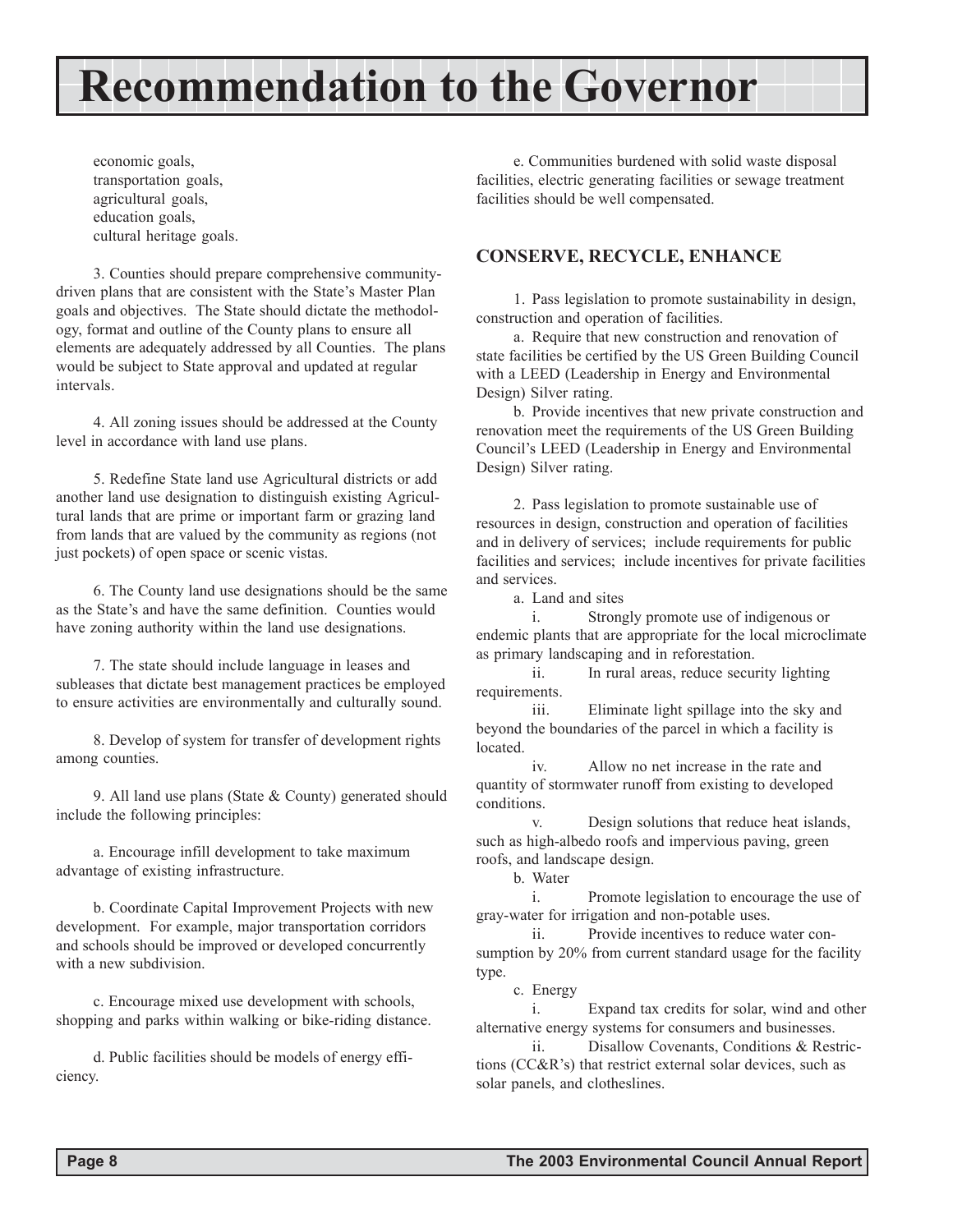iii. Provide tax incentives for fuel efficient vehicles, such as hybrid-engine vehicles and vehicles that achieve over 35 mpg

iv. Promote mechanical and electrical system commissioning. (Commissioning is a systematic process of ensuring by verification and documentation, from the design phase to a minimum of one year after construction, that all building facility systems perform interactively in accordance with the design documentation and intent, and in accordance with the owner's operational needs, including training of operating personnel.)

v. Provide incentives to reduce energy usage by 30% from the current standard usage for the facility type.

vi. Promote maximal use of daylight in buildings in order to reduce energy usage for artificial lighting, and to promote a healthy productive environment for occupants.

d. Materials

i. Enact a vehicle recycle fee upon first sale or entry into the State.

ii. Use the 'Bottle Bill' as a model for other easily recyclable goods.

1. Vehicles and vehicle parts

2. Paper and newspaper

3. Packaging materials

iii. Provide greater incentives for the use of recyclable and recycled products in building construction, renovation and operation.

1. Develop and maintain a publicly accessible database of recycled products available in Hawaii, along with contact information for suppliers.

2. Eliminate demurrage charges for recyclables headed out of state

3. State purchase recycled materials such as glass for use in asphalt concrete, and promote asphalt recovery and reuse.

4. Require that design proposals and construction contracts include summary and details of use of recycled, recyclable and salvaged materials and products. Strengthen existing requirements that address use of recycled materials.

5. Demolition: Simple language in demolition contracts stating "demolish *or remove*" would allow many buildings to be recycled, instead of hauled to landfills.

6. Provide incentives for private and public facilities to sort dry waste on-site, and to facilitate recycling of the sorted dry waste.

iv. Promote diversion of a minimum of 75% of construction and demolition waste from landfill to recycling and salvaging; provide incentives for the establishment of businesses that provide recycling, deconstruction and salvaging services.

3. Eliminate the Department of Education's exemption from historic preservation reviews.

4. Establish mechanisms to monitor and control introduction of alien species into Hawaii, similar to screening already in place for controlling movement of species from Hawaii to the US mainland; establish a plant-rating system, based on plant behavior and characteristics elsewhere, whose purpose is a foundation for evaluating the risk posed by newly introduced plant species.

5. Promote Hawaiian cultural programs, events, and facilities on state land.

6. Support the continued development of the Cultural Informant program, through which individuals with intimate knowledge of local conditions are consulted during the cultural assessment of a proposed project.

#### **EDUCATION**

1. The state should prepare GIS maps with overlays of cultural sites and environmental resources.

2. The state should establish programs to share cultural perspectives with decision makers.

3. The state should support school curriculum (especially in the earlier years) that promote the understanding of our host culture.

4. The state and counties should increase education programs that promote recycling, water conservation, and good land use practices.

5. The state should organize annual conferences on population growth and impact issues.

6. Persons knowledgeable about environmental and cultural issues should be appointed to boards and commissions.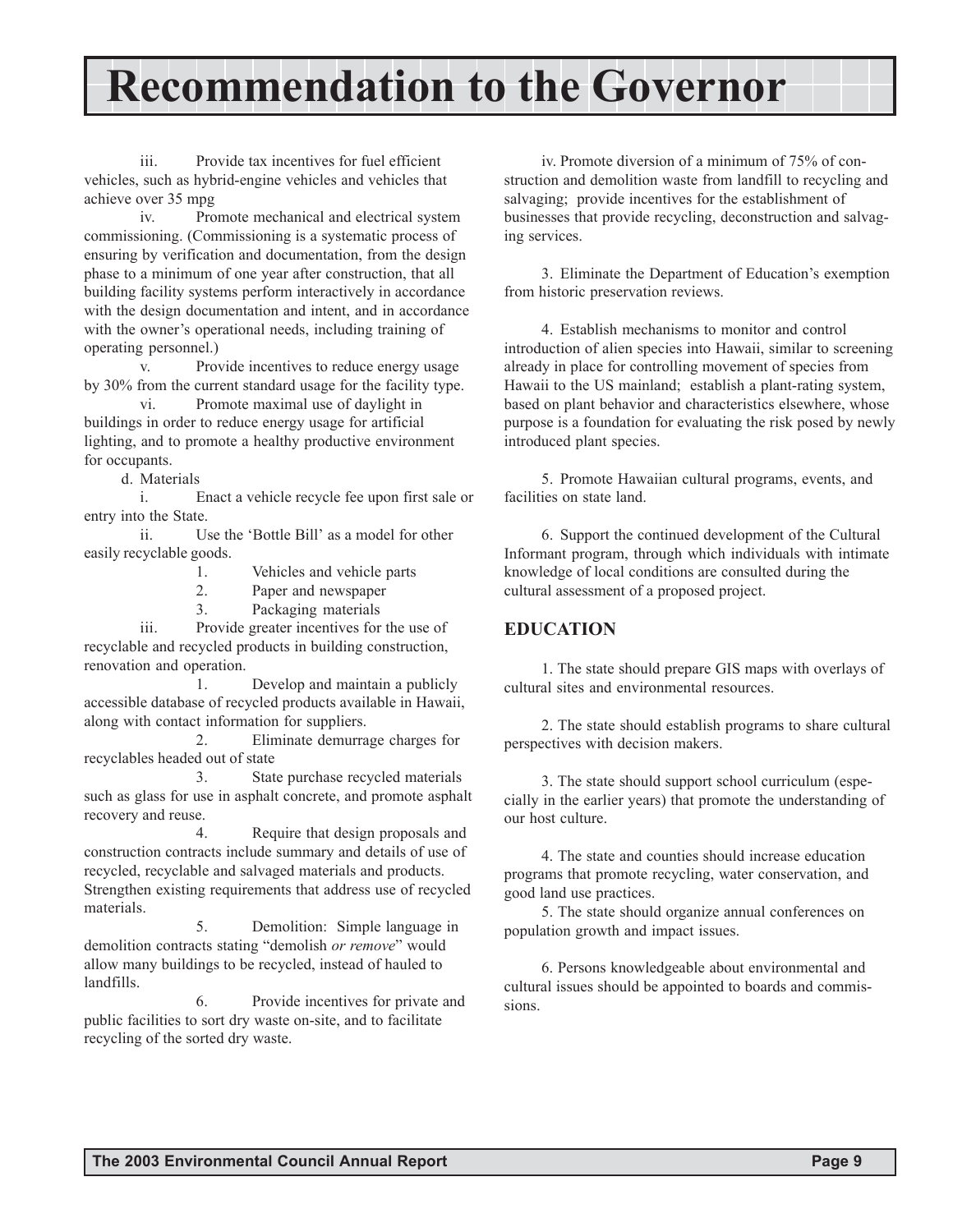#### **ENFORCEMENT**

1. Permitting agencies must require developers to follow "best management practices" during construction to avoid or minimize pollution and monitor the project construction for compliance..

2. The state and counties must require environmental assessments for leases involving more than 10 acres of state or county lands.

3. Permitting agencies must include mitigation measures in environmental assessments as part of permit conditions and monitor the project construction for compliance.

4. Permitting agencies should be empowered to enforce permit conditions and impose penalties for violations.

5. Government agencies should raise public awareness of existing environmental laws, rules and permit processesto maximize compliance. Example of regulations and permits that should be publicized are:

Grubbing, grading and stockpiling permit Individual wastewater system permit Shoreline setback variance Special Management Area Use permit Special permit in the Agricultural District Special district permits Well permit Public access near beaches and mountain areas Permit for work in ocean areas Natural Area Reserves permit Conservation District permit National Pollutant Discharge Elimination System Endangered Species Act Instream uses of water permit Historic site review Permit to discharge effluent Construction dewatering permit Environmental assessments

6. Government agencies should continue to post appropriate signs to educate citizens about environmental issues. The "Do not dump-goes to ocean" and fish symbol markings near storm drains is a good example of an effective signage program.

References:

Vitousek, P.M. 1988. Diversity and Biological Invasions of Oceanic Islands. Pp. 181-189 in Biodiversity. National Academy Press, Washington D.C.

Vitousek, P.M., H.A. Mooney, J. Lubchenco and L.M. Mellilo. 1997. Human Domination of Earth's Ecosystems. *Science* pp. 494-499.

Oliver, A.M. 1995. Hawaii Fact & Reference Book. Mutual Publishing, Honolulu, Hawaii. 274 pp.

Smith, C.W. 1985. Impact of alien plants on Hawaii's native biota. Pp. 180-250 in Hawaii's Terrestrial Ecosystems: Preservation and Management. Cooperative National Park Resources Study Unit, University of Hawaii, Honolulu.

Eldredge, L.G. and C.M. Smith. 2001. A Guidebook of Introduced Marine Species in Hawaii. Bishop Museum Technical Report 21.

Henderson, K. and J. Harrigan. 2002. Final 2002 List of Impaired Waters in Hawaii Prepared Under Clean Water Act §303(d). Hawaii State Department of Health, Environmental Planning Office.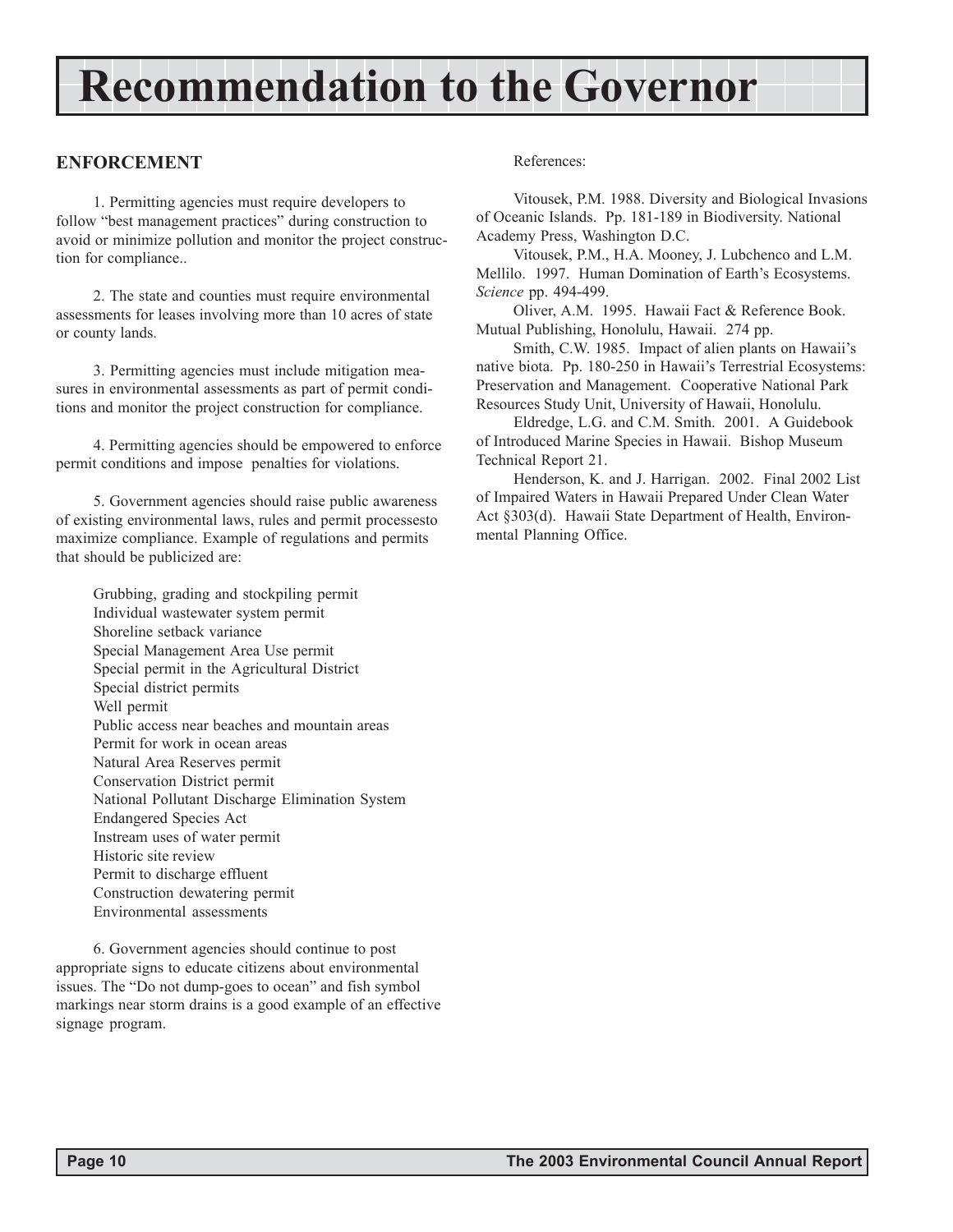## **OEQC's Report**

### **Director's Report**

Hawai'i is a state with rich scenic beauty and abundant natural resources in which we are privileged to live in. Hawai'i's environmental assets have drawn people to the state, driven the development of our tourist industry, diversified our agricultural industry, and lured retirees to live in paradise.

The stresses of continuing population growth and economic expansion challenge our ability to protect public health and environmental quality. The Office of Environmental Quality Control has spent the year 2003 pursuing creative endeavors to find a fair balance between economic progress and environmental protection.

1. We conducted a total of 25 workshops and training sessions on the environmental review process to strengthen understanding of the system

2. We improved our website with more that 350 attached urls and up to 47,000 hits per month

3. We prepared and distributed 1000 copies of the Hawaii Environmental Education Resource Guide to local schools

We are committed to increase our efforts to protect Hawaii's environment for the futue of Hawaii.

At this time, I welcome the new members of the Environmental Council, David Bylund, D'Arcy Kerrigan, Victor Kimura, Chester Saito and Brant Tanaka and look forward to working with them.

I would like to thank my staff, Jeyan Thirugnanam, Les Segundo, Nancy Heinrich and Kay Kaminaka, for their unselfish dedication. We will continue to assist in the protection of the state's environment for the benefit of the people of Hawai'i.

Genevieve Salmonson

| <b>Type of Notice</b> | 1996 | 1997           | 1998 | 1999 | 2000 | 2001 | 2002 |
|-----------------------|------|----------------|------|------|------|------|------|
| Draft EA              | 164  | 142            | 159  | 137  | 132  | 129  | 123  |
| <b>FONSI</b>          | 142  | 142            | 144  | 133  | 124  | 130  | 100  |
| <b>EISPN</b>          | 9    | 12             | 15   | 11   | 6    | 15   | 10   |
| <b>Draft EIS</b>      | 13   | $\overline{7}$ | 14   | 11   | 12   | 9    | 7    |
| <b>Final EIS</b>      | 12   | 13             | 10   | 11   | 9    | 4    | 14   |
| <b>Total</b>          | 340  | 316            | 342  | 303  | 283  | 287  | 254  |

### **Environmental Impact Assessments Submitted to OEQC**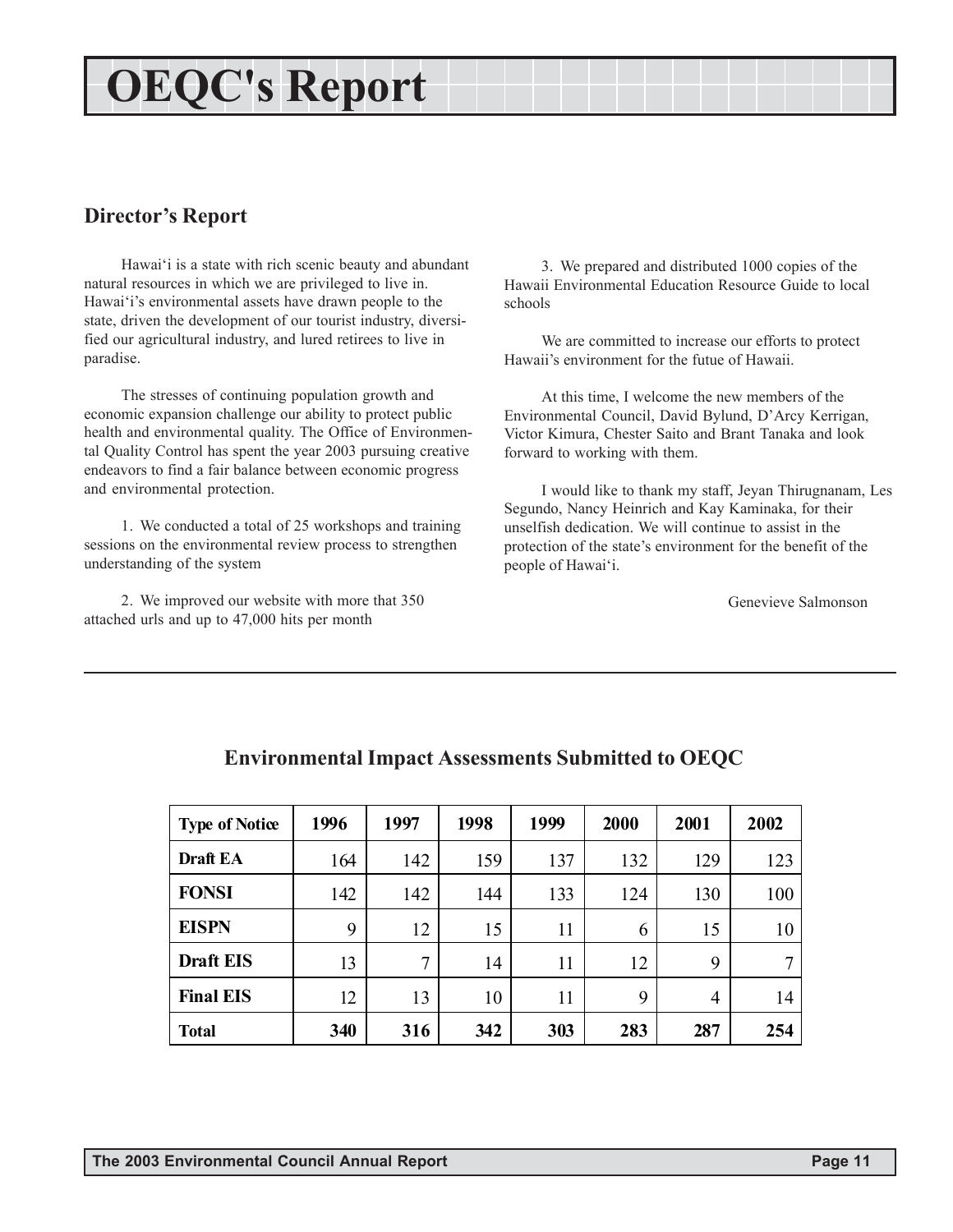## **Council's Report**

### **A Message from the Chair**

This year the Environmental Council visits mitigating impacts of increasing population in Hawai`i as our theme for recommendations to the Governor. We encourage you to take a look at our recommendations of past years, as they cover equally important subjects in more specific detail. We are pleased to see new legislation addressing some of these issues.

Some people feel that an increasing population is good – it brings more jobs, opportunity, and profit. It fuels the economic engine of our community. To others, increasing population brings more traffic, a dilution of the islands' culture, impingement of native rights, and urban sprawl. It is the destruction of the culture and environment.

The Environmental Council believes that a balance between these two views is not difficult to achieve. Few deny wanting a clean and unique environment, or, perpetuation of the 'aloha' spirit.

Our recommendations this year are based on respect, integrity, and, discipline.

Respect, means understanding what we have. Look and learn what is special, how actions and decisions will affect the culture and the environment.

Integrity, means believing in what we understand. It means **vigorously complying** with the letter, and the spirit, of laws and policies that protect and enhance our environment and culture. And there are many good laws and policies already on the books that just need to be followed, vigorously.

Discipline, means **strict enforcement** of these laws and polices.

Let's grow wisely. Aloha,

Michael A Faye Chair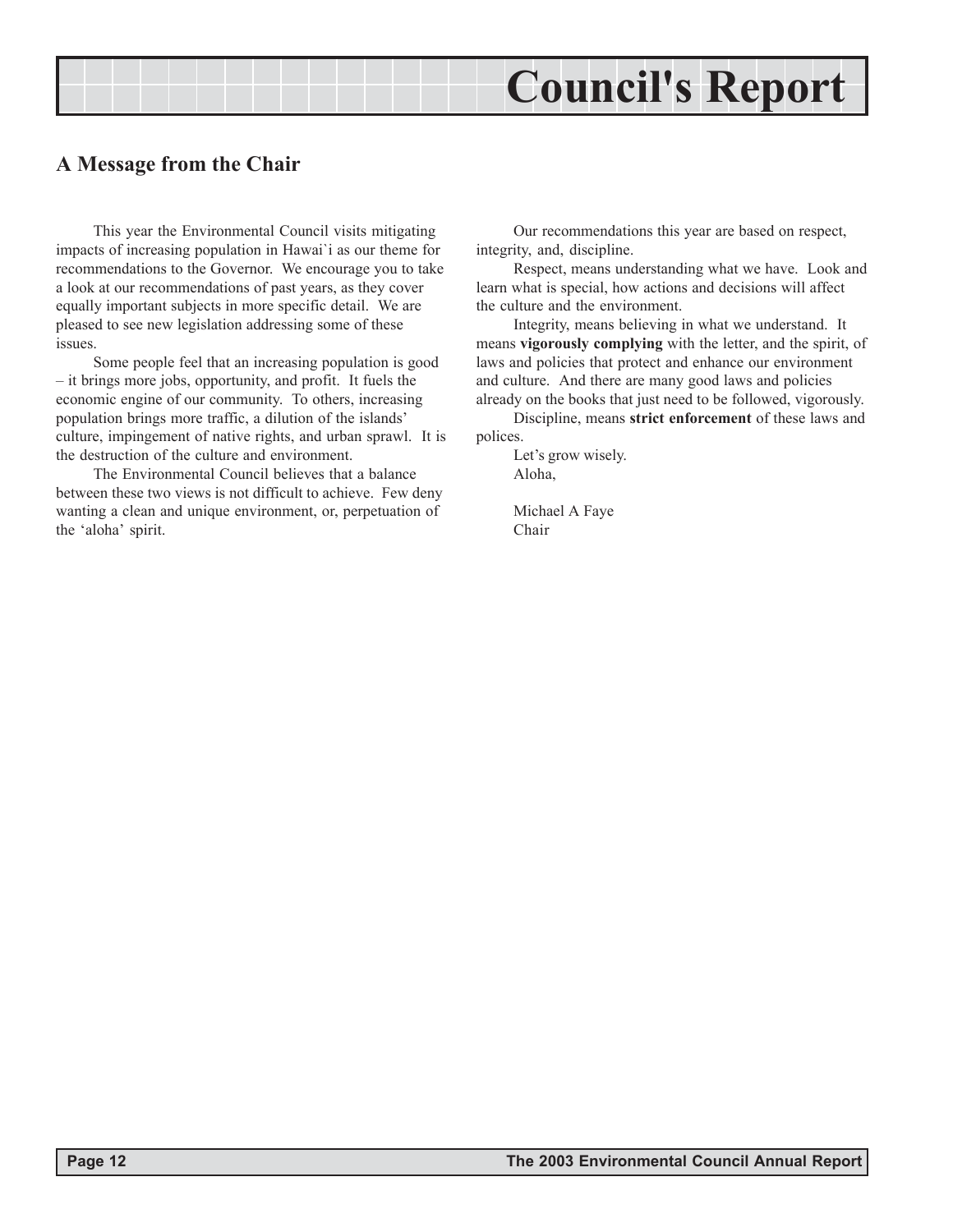## **Section I Environmental Indicators**

**Environmental indicators are measurements that track environmental conditions over time. Each year, the Environmental Council collects data on important indicators of the health of Hawai'i's environment. These data are presented in text, tables and graphs so that the public and policy makers can readily understand the status of Hawai'i's environment today. The indicators provide a comprehensive look -- from water quality to native species -- at the many faceted task of keeping Hawai'i clean and healthy.**

**The indicators presented in the Annual Report of the Environmental Council are organized this year in categories reflecting the principles of ecosystem sustainability. In order for an ecosystem to be sustainable, it must:**

- **1) Use sunlight or other renewable alternatives such as wind as the source of energy**
- **2) Dispose of wastes and replenish nutrients by recycling all elements**
- **3) Maintain biodiversity**
- **4) Maintain the size of human or animal populations so that "overgrazing" and overuse do not occur**

**It may be possible for an ecosystem to sustain itself for long periods without adhering strictly to these principles. However, sustainability in perpetuity can be achieved only if the above principles are met.**

**In this section the Environmental Council also grades the status of Hawai'i's environment. The Council hopes that this evaluation stimulates the public to learn about and take action to improve our environment.**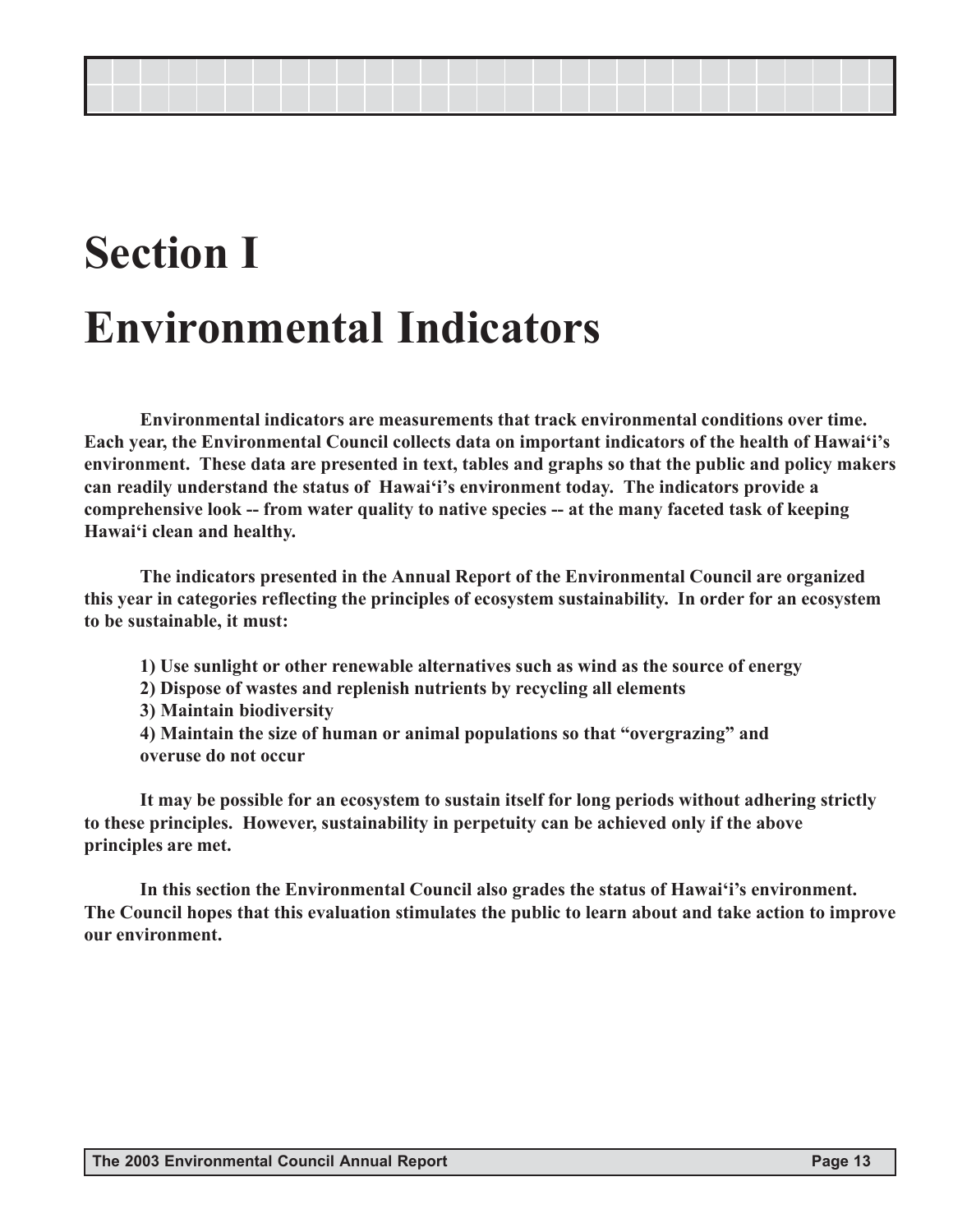## **Population**

### **State Population**

The stress of population growth adds pressure on our ecosystem. More people means more wastes, more housing areas, more cars. Hawai'i's *de facto* population (which include visitors present but excludes residents temporarily absent) keeps growing from year to year. DBEDT estimates that by year 2020 our de facto population will reach 1.72 million--a 30% increase. This population increase creates many challenges as we try to balance the needs of our people and the health of our ecosystem. According to the Commission for Environmental Cooperation (2001), an average person in the U.S. consumes four times as many resources as the average person in the world. Reducing our consumption is one way to minimize our impact on our ecosystem.

#### **Hawai'i** *de facto* **population**

| Year                                             | 1993 | 1994 | 1995 | '996 | 1997 | 1998 | 999  | 2000 | 2001 | 2002 |
|--------------------------------------------------|------|------|------|------|------|------|------|------|------|------|
| State de facto<br><b>Population</b><br>(million) | 26   | 1.28 | .28  | 1.28 | 1.31 | 1.31 | 1.31 | 1.34 | 1.34 | 1.36 |



Source: State of Hawai'i Data Book 2002.

Note: The vertical axis does not begin with zero.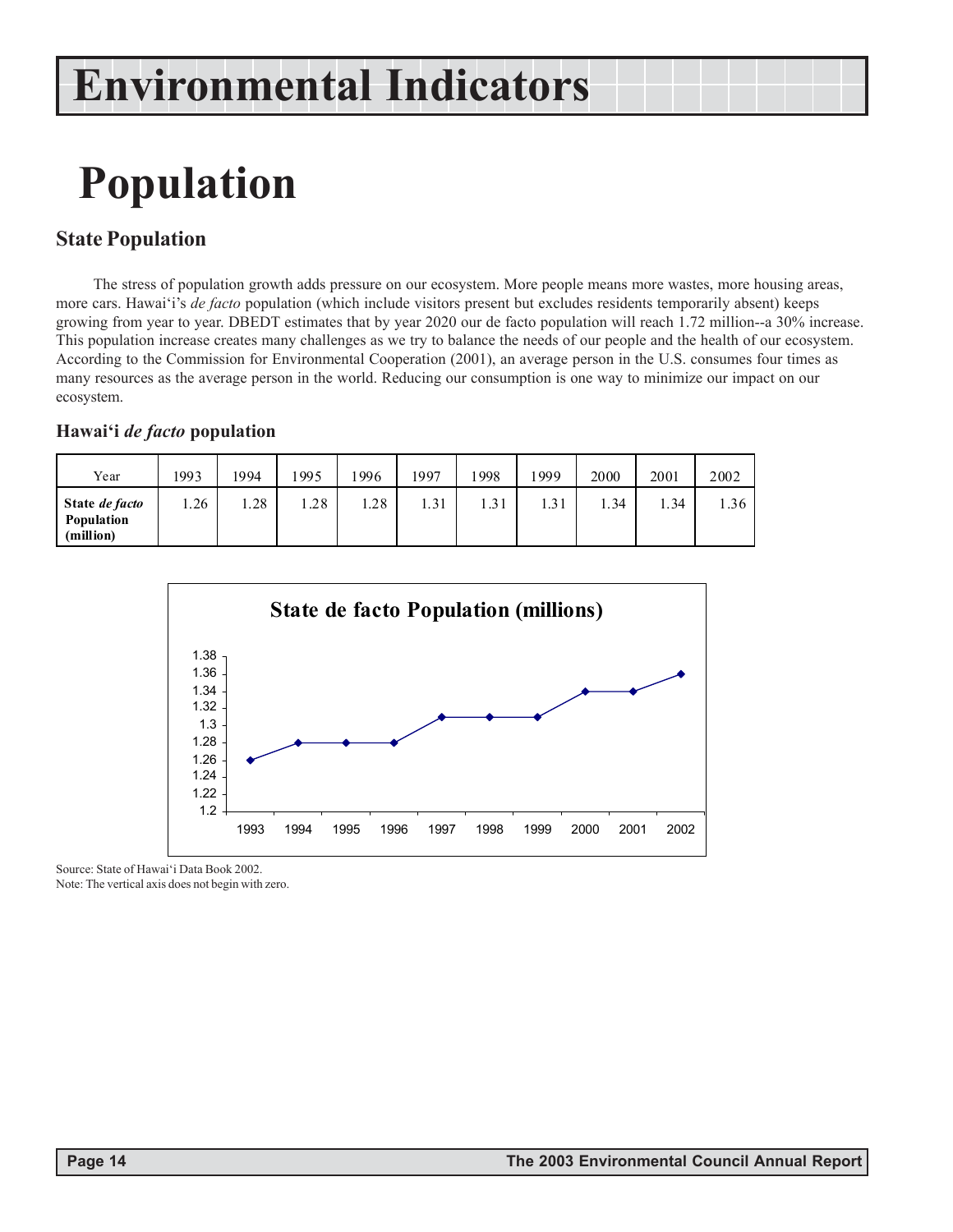## **Economy**

### **Gross State Product**

The stress of economic expansion presents challenges to the environment. More economic activity means more imported oil, more wastes, more energy use, more traffic. The GSP is the market value of the goods and and services produced by a state and is the state counterpart of the nation's gross domestic product.

#### **Gross State Product**

| Year | GSP in millions<br>of 1996 dollars |
|------|------------------------------------|
| 1992 | 39,120                             |
| 1993 | 38,809                             |
| 1994 | 38,332                             |
| 1995 | 37,948                             |
| 1996 | 37,490                             |
| 1997 | 37,668                             |
| 1998 | 37,622                             |
| 1999 | 38,047                             |
| 2000 | 38,860                             |
| 2001 | 38,839                             |

Source: State of Hawai'i Data Book 2002. Note: The vertical axis does not begin with zero.

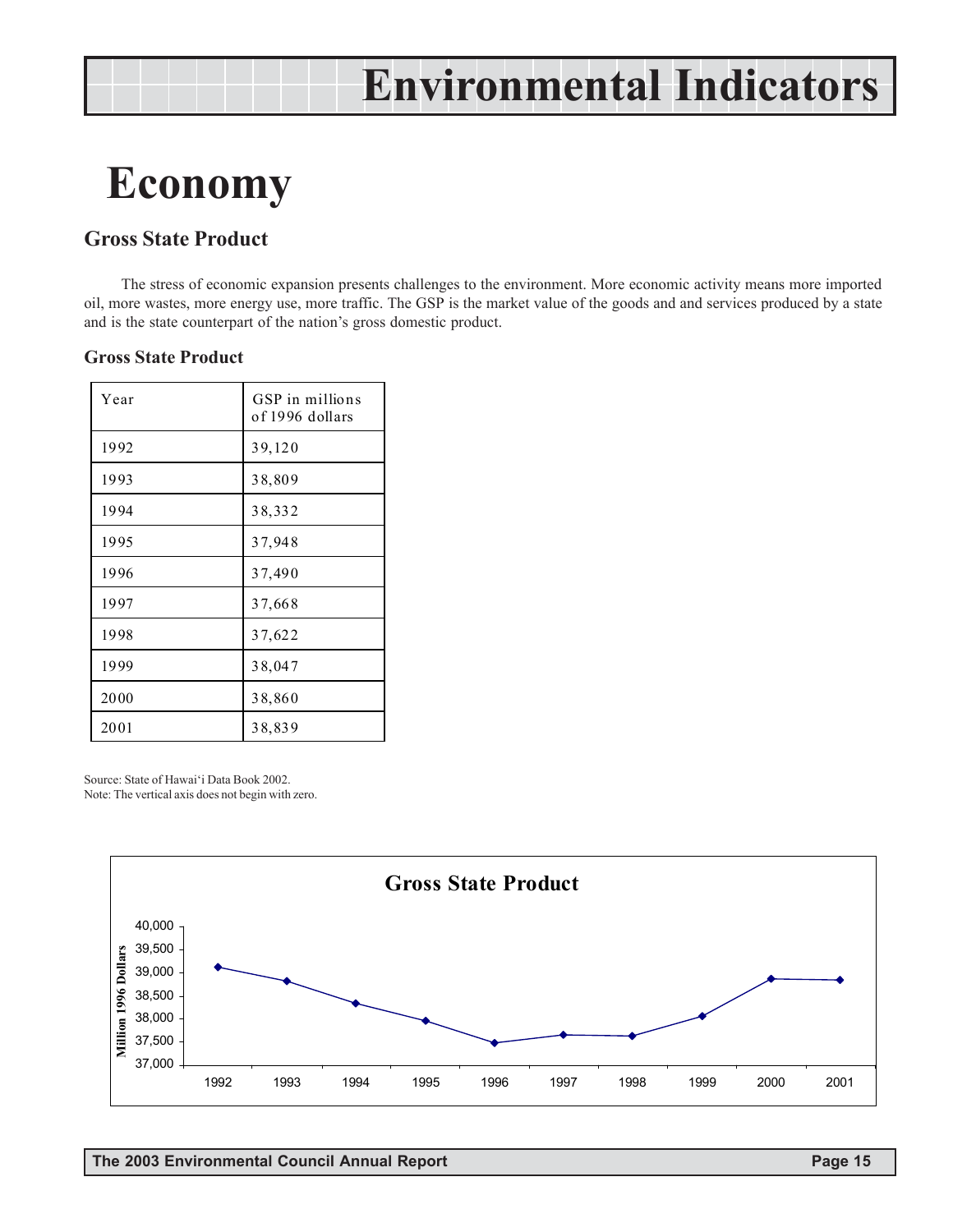## **Forest and Natural Areas**

### **Managed Forest Areas**

Hawaiian native forests have evolved over millions of years. Invasive species that choke out native plants, and feral animals that cause erosion on the fragile forest floor can cause serious damage to the native forest. Keeping out invasive species and feral animals and planting more native plants promotes healthy forests.

| Year | <b>Forest Reserve Land</b> | <b>Private Forest Land</b> | Natural Areas |
|------|----------------------------|----------------------------|---------------|
| 1995 | 622,339                    | 328,742                    | 122,703       |
| 1996 | 622,339                    | 328,742                    | 122,703       |
| 1997 | 643,134                    | 328,742                    | 109,164       |
| 1998 | 643,134                    | 328,742                    | 109,164       |
| 1999 | 643,134                    | 328,742                    | 109,164       |
| 2000 | 643,134                    | 328,742                    | 109,164       |
| 2001 | 643,134                    | 328,742                    | 109,164       |
| 2002 | 643,134                    | 328,742                    | 109,164       |

#### **Acres of Forest and Natural Areas**

Source: State of Hawai'i Data Book 2002.

Note: Forest Reserve Land = State-owned and privately-owned lands under surrender agreement in forest reserve system.

Private Forest Land = Private forest land within conservation district. The majority of these lands were previously in the forest reserve system.

Natural Areas = The State of Hawai'i created the Natural Area Reserves System, or NARS, to preserve and protect representative samples of the Hawaiian biological ecosystems and geological formations.

In 1937, 1,027,299 acres were in forest reserves.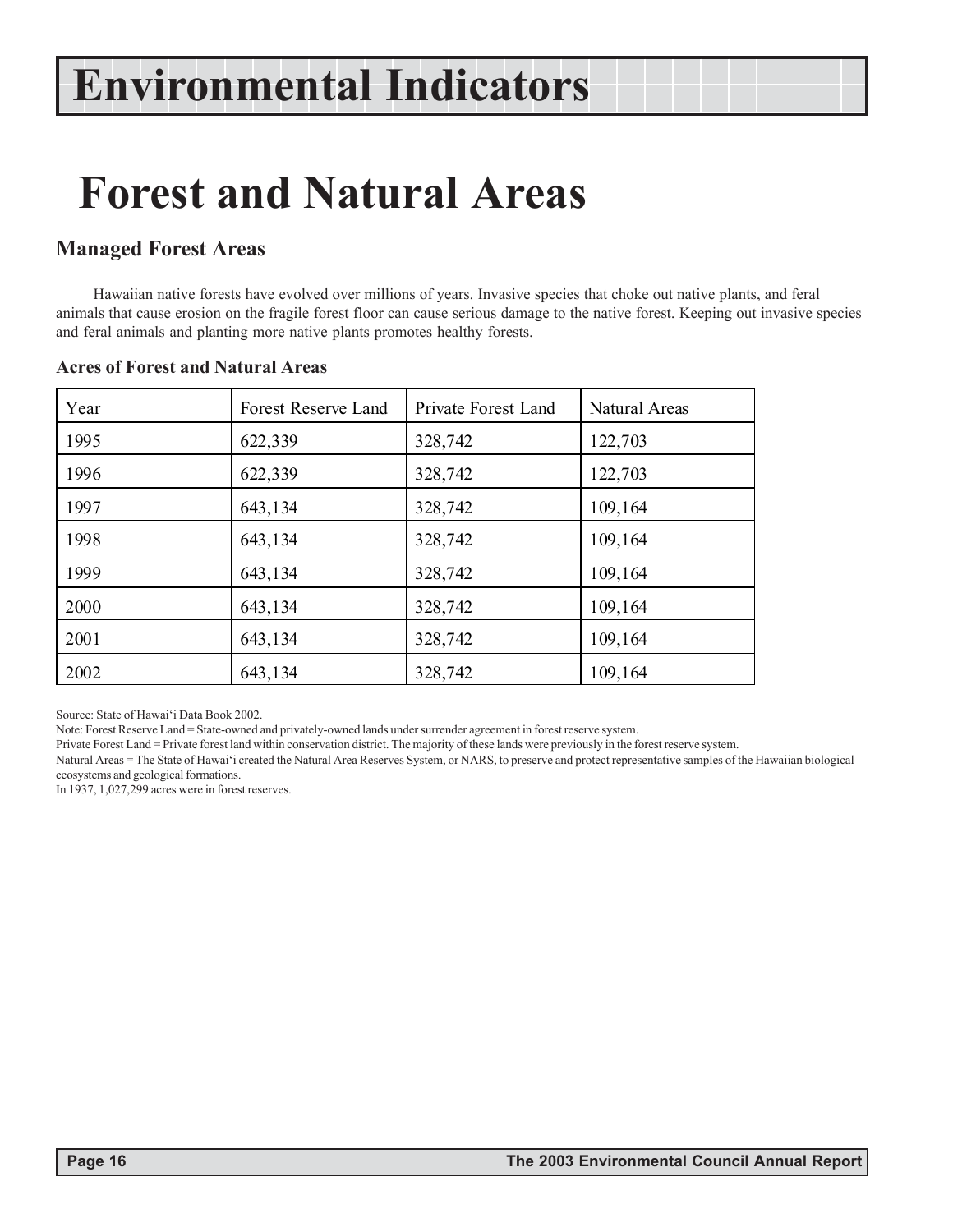### **Watershed Partnerships**

Forested watersheds provide us with nearly all of our state's fresh water. Watershed Partnerships are voluntary alliances of public and private landowners committed to the common value of protecting large areas of forested watersheds for water recharge and other values. More than 200,000 acres of important watershed areas in Hawai'i have been placed within these unique public-private partnerships

#### **West Maui Watershed Partnership (50,000 acres)**

The Maui County Board of Water Supply Kamehameha Schools C. Brewer and Company Limited Amfac/JMB Hawai'i, L.L.C. The Nature Conservancy of Hawai'i Maui Land & Pineapple Co., Inc. State Department of Land and Natural Resources The County of Maui

#### **East Maui Watershed Partnership (100,000+ acres)**

State Department of Land and Natural Resources The Nature Conservancy of Hawai'i The Maui County Board of Water Supply Haleakala Ranch Co. East Maui Irrigation Co., Ltd. Haleakala National Park Hana Ranch The County of Maui

#### **Ko'olau Watershed Partnership (50,000+ acres)**

Kamehameha Schools State Department of Land and Natural Resources State Department of Hawaiian Home Lands Agribusiness Development Corporation U.S. Army Honolulu Board of Water Supply Queen Emma Foundation Bishop Museum Manana Valley Farm LLC Tiana Partners Dole Food Co., Inc. The Nature Conservancy of Hawai'i

#### **East Moloka'i Watershed Partnership (5,000 acres)**

Kamehameha Schools Kapualei Ranch Ke Aupuni Lokahi Enterprise Community Governance Board EPA Hawai'i Department of Health State Division of Forestry and Wildlife Kalaupapa National Historical Park Maui County Maui Board of Water Supply Moloka'i-Lana'i Soil and Water Conservation District USDA Natural Resource Conservation Services US Fish & Wildlife Service US Geological Services The Nature Conservancy of Hawai'i

#### **Lanai Watershed Partnership (3,580 acres)**

Castle & Cooke Maui County Board of Water Supply Hui Malama Pono O Lana'i State Department of Land and Natural Resources US Fish & Wildlife Service USDA Natural Resources Conservation Service Molokai-Lanai Soil and Water Conservation District The Nature Conservancy of Hawai'i

#### **Ola'a-Kilauea Watershed Partnership (420,000 acres)**

Kulani Correctional Facility - State, Public Safety Puu Maka'ala NAR - State, DLNR DOFAW Kamehameha Schools USDI - Hawaii Volcanoes National Park Service USDA - Forest Service USGS - Biological Resources Division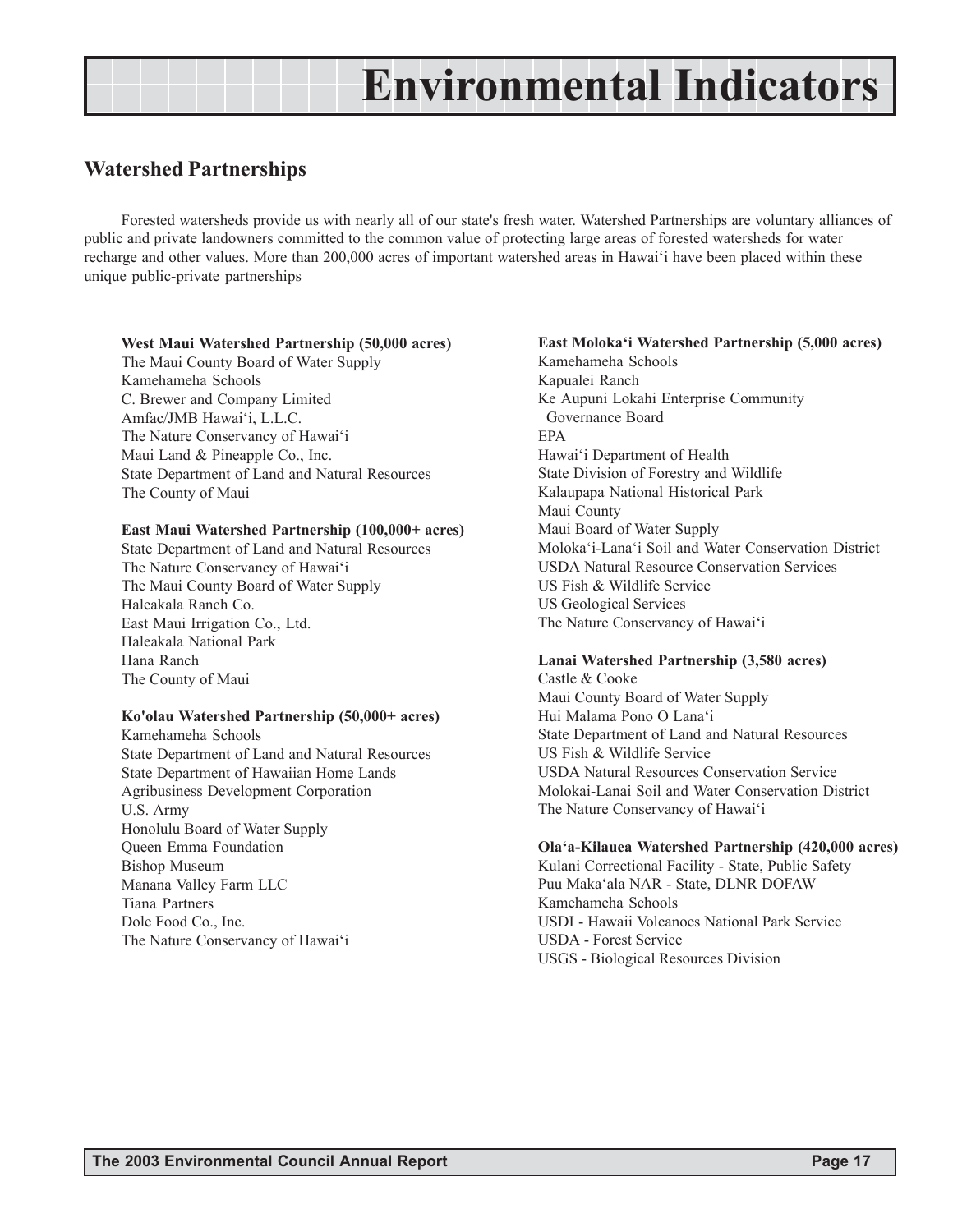### **Hawai'i Endangered Bird Conservation Program**

The Hawaiian Islands are home to species of birds that are found nowhere else on the planet, exhibiting a staggering array of adaptations to life in their unique habitats. Prior to human disturbance, Hawaiian birdlife was abundant from the montane cloud forests to the dry forests by the sea in what are thought to have been the highest densities of any birds on earth. Of the more than 140 native breeding species and subspecies present prior to the colonization of the islands by humans, more than half have been lost to extinction. The DOFAW collaborates broadly with government and private researchers, managers, and landowners to implement programs designed to protect and recover Hawai'i's unique forest bird species and their habitats. Unfortunately, some birds that are released do not survive in the wild.

#### **Endangered Bird Releases**

| Year | <b>Species</b> | <b>Site</b>                | <b>Number Released</b> |
|------|----------------|----------------------------|------------------------|
| 1993 | 'Alala         | South Kona                 | 5                      |
| 1994 | 'Alala         | South Kona                 | $\overline{7}$         |
| 1995 | 'Amakihi       | Keauhou Ranch              | 16                     |
| 1995 | 'Oma'o         | Puu Wa'awa'a               | $\overline{2}$         |
| 1996 | 'I'iwi         | Puu Wa'awa'a               | $\overline{2}$         |
| 1996 | 'Alala         | South Kona                 | $\overline{4}$         |
| 1996 | Nene           | Kaua'i; W. Maui; Hakalau   | 49                     |
| 1997 | 'Oma'o         | Puu Wa'awa'a               | 23                     |
| 1997 | 'Alala         | South Kona                 | 8                      |
| 1997 | Nene           | W. Maui                    | 14                     |
| 1998 | 'Alala         | South Kona                 | 3                      |
| 1998 | Nene           | Hana 'Ula; Haleakala       | 17                     |
| 1999 | Puaiohi        | Kawaikoi, Alaka'i          | 14                     |
| 1999 | Nene           | Haleakala; Hana Ula        | 14                     |
| 2000 | Puaiohi        | Kawaikoi, Alaka'i          | 5                      |
| 2000 | Nene           | W. Maui, Kaua'i,           | 34                     |
| 2001 | Puaiohi        | Kawaikoi, Alaka'i          | 15                     |
| 2001 | Nene           | HAVO; Hakalau; Moloka'i;   | 68                     |
|      |                | W. Maui                    |                        |
| 2002 | Puaiohi        | Halepa'akai, Alaka'i       | 8                      |
| 2002 | Nene           | HAVO; Hana 'Ula, Moloka'i; | 34                     |
|      |                | Haleakala                  |                        |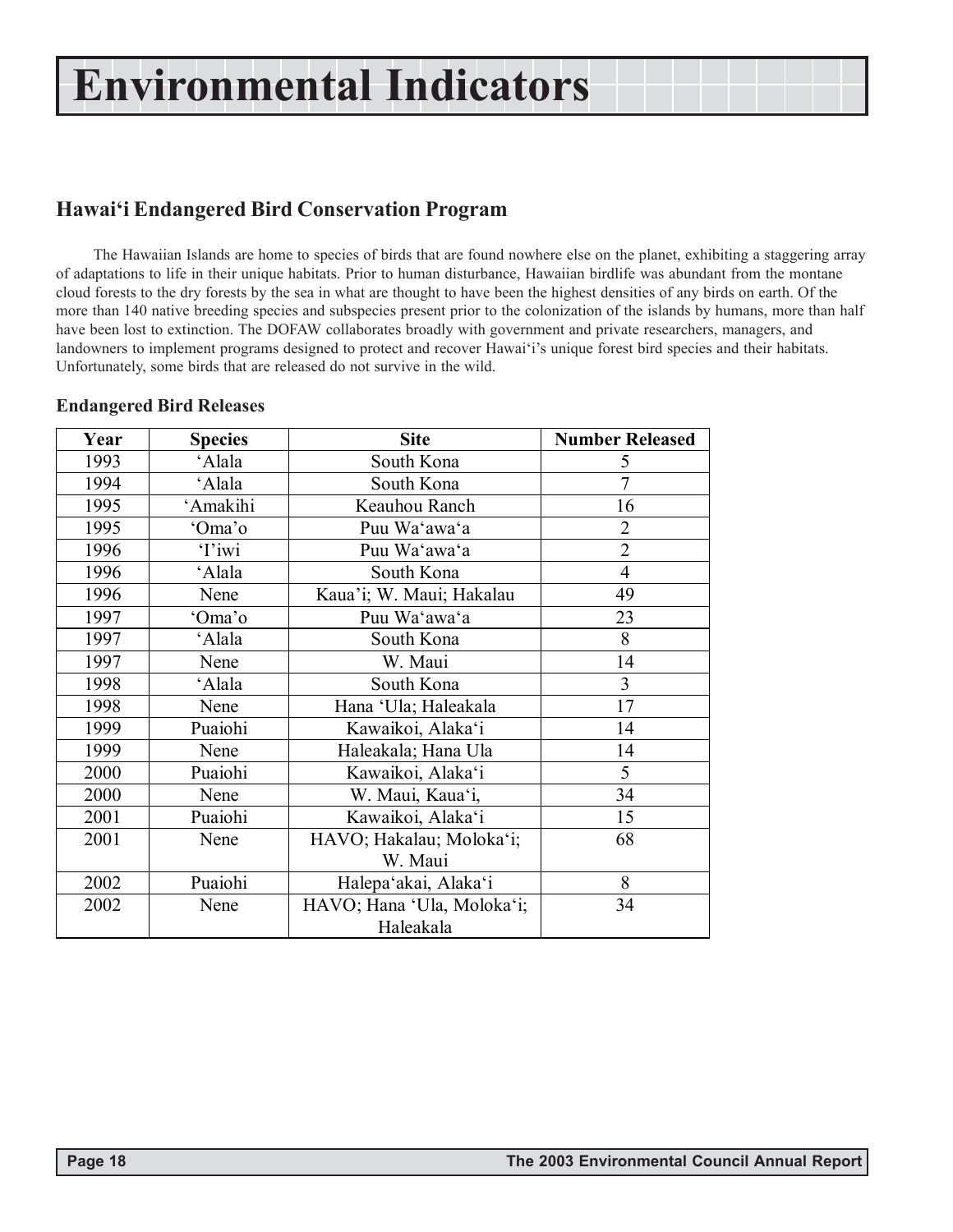## **Energy Use**

### **Electric Utility Sales**

The table below depicts the growth in electricity sales in Hawai'i. It should be noted that, in 2000, electric utility sales accounted for 95% of all electricity generation in Hawai'i. Hawai'i's electric utility sales generated 59.6% of total electricity generation, while independent power producers (IPP) and the sugar industry produced the remaining 40.4%. The IPPs and sugar mills sold 88% of their generation to the utilities (35.4% of total generation), and used 12% in their own operations (5% of total generation). Transmission losses accounted for the remaining 5.2% of total generation.

#### **Hawai'i Electric Utility Sales**

| Year                                        | 1993  | 1994  | 1995  | 1996  | 1997  | 1998  | 1999  | 2000  | 2001  | 2002   |
|---------------------------------------------|-------|-------|-------|-------|-------|-------|-------|-------|-------|--------|
| <b>State Utility Sales</b><br>(Million kWh) | 8,658 | 8,948 | 9,187 | 9.378 | 9,346 | 9,261 | 9,380 | 9.690 | 9,854 | 10,049 |

Sources: State of Hawai'i DBEDT, Strategic Industries Division, Energy Data Services; Utility FERC-1 and Annual Reports to the Public Utilities Commission. Note: The vertical axis does not begin with zero.

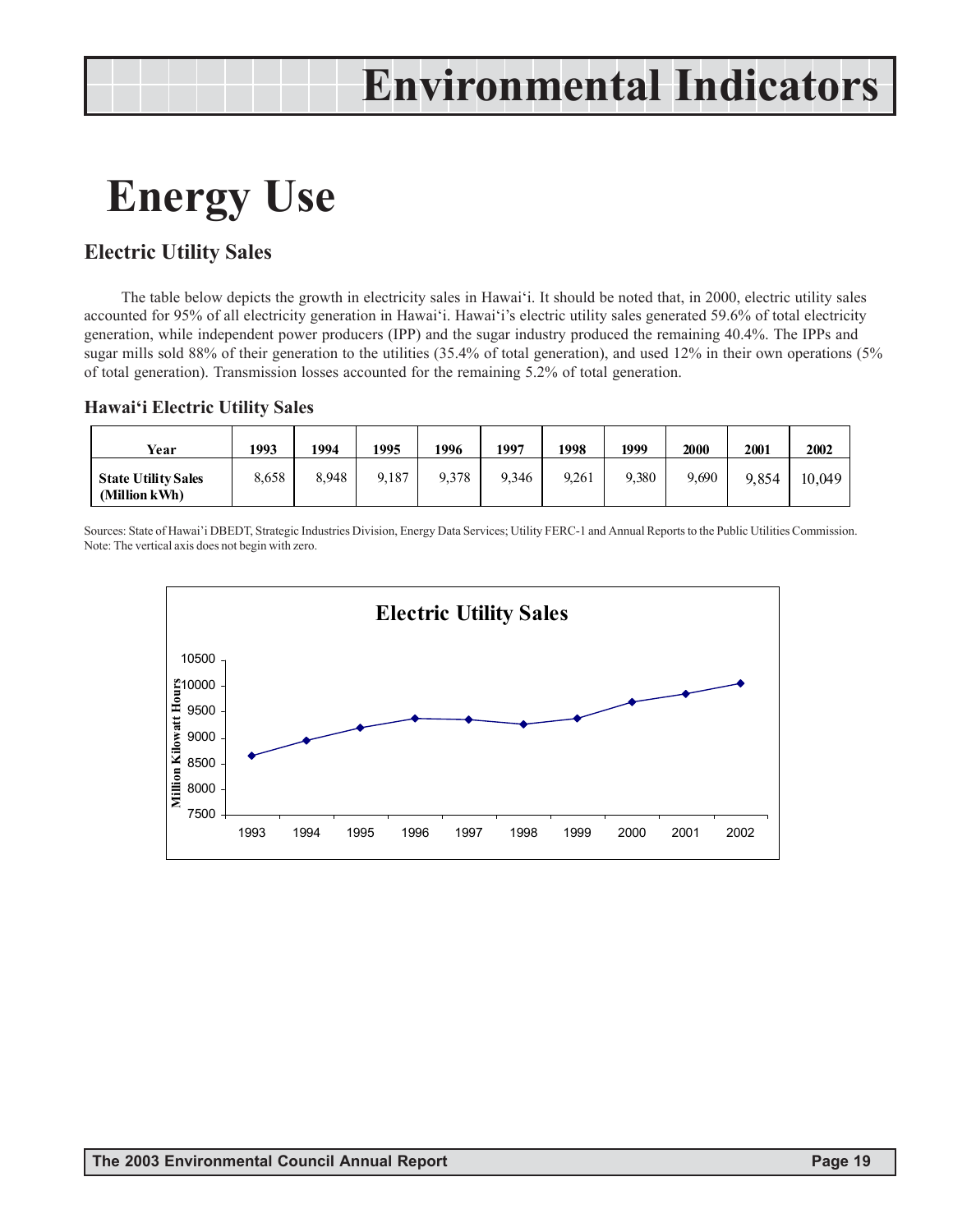## **Energy Used in Hawai'i**

One of Hawai'i's goals is to replace energy produced from fossils fuels with alternate and renewable sources such as solar power, biomass, hydro-electric, wind, geothermal and solid waste. The table below shows the amount of energy used in Hawai'i in trillion British thermal units (BtU) used. In 2002, geothermal production was reduced due to problems with the wells providong steam to generators at Puna on the Big Island.

| <b>Source</b>             | 1994   | 1995   | 1996   | 1997   | 1998   | 1999   | 2000   | 2001  | 2002  |
|---------------------------|--------|--------|--------|--------|--------|--------|--------|-------|-------|
| Petroleum                 | 285.5  | 274.0  | 277.1  | 278.3  | 269.1  | 272.5  | 290.2  | 273.8 | 272.8 |
| Coal                      | 13.6   | 16.5   | 16.9   | 16.8   | 14.8   | 14.5   | 15.5   | 15.8  | 17.1  |
| <b>Biomass</b>            | 16.4   | 11.8   | 10.4   | 9.0    | 7.5    | 9.2    | 7.1    | 3.4   | 5.6   |
| <b>Solar Hot</b><br>Water | 2.3    | 2.8    | 3.1    | 3.1    | 3.1    | 3.5    | 3.6    | 3.7   | 4.0   |
| Hydroelectric             | 1.5    | 1.1    | 1.1    | 1.0    | 0.8    | 1.2    | 1.0    | 1.0   | 1.0   |
| Wind                      | 0.2    | 0.2    | 0.2    | 0.2    | 0.2    | 0.0    | 0.2    | 0.2   | 0.1   |
| Geothermal                | 1.8    | 2.3    | 2.4    | 2.4    | 2.3    | 2.0    | 2.6    | 2.1   | 0.8   |
| <b>Solid Waste</b>        | 6.2    | 6.4    | 4.7    | 5.3    | 5.1    | 5.1    | 5.1    | 4.5   | 4.7   |
| Photovoltaic              | 0.0003 | 0.0003 | 0.0005 | 0.0008 | 0.0020 | 0.0027 | 0.0043 | 0.01  | 0.01  |
| <b>Total</b>              | 327.5  | 315.1  | 315.9  | 316.1  | 302.9  | 308.0  | 325.2  | 304.4 | 306.1 |

#### **Total Energy Used in Hawai'i in Trillion BtU**

Source: State DBEDT, Energy, Resources, and Technology Division, Energy Data Services.

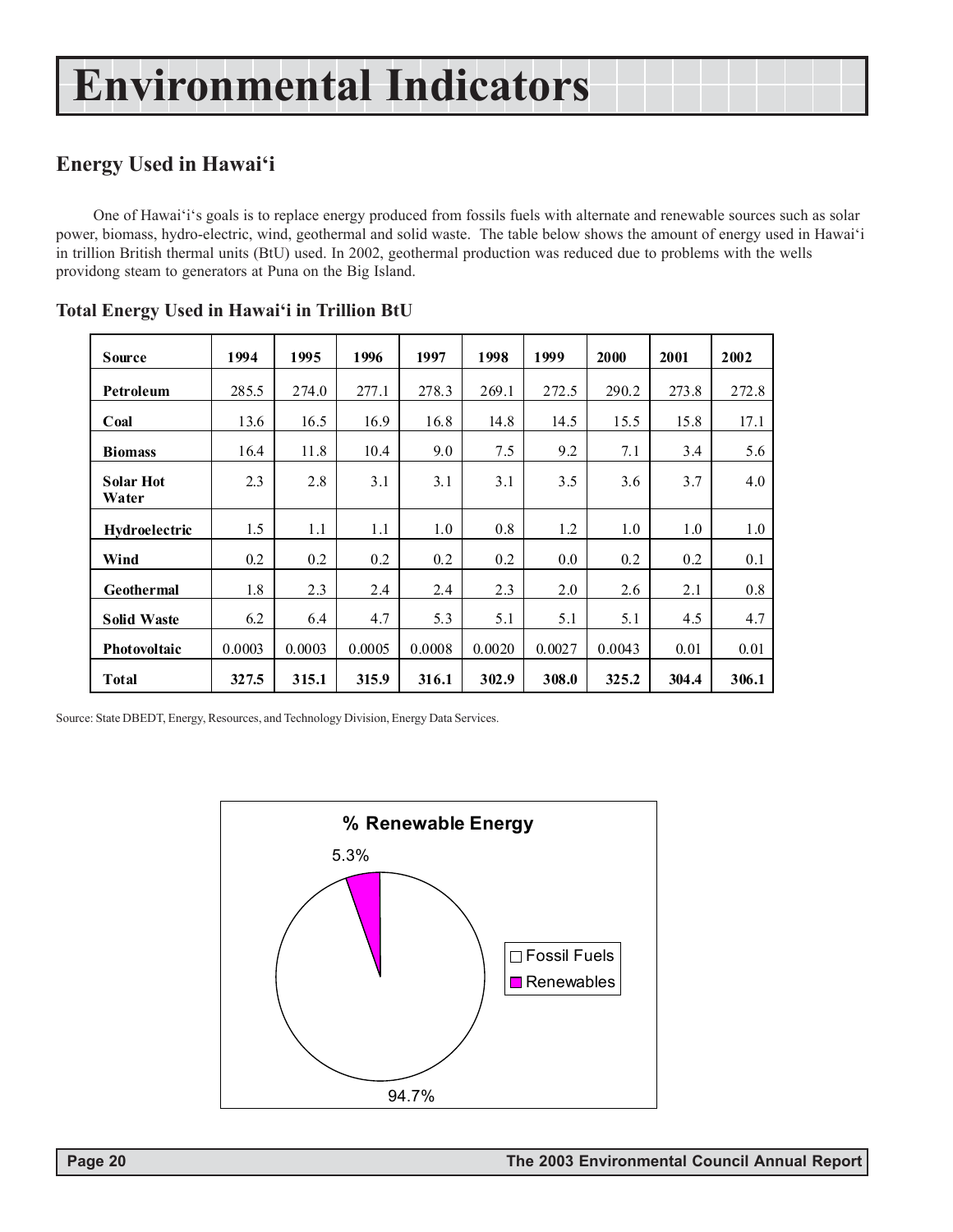### **Estimated Greenhouse Gas Emissions**

The earth's climate is changing because human activities are altering the composition of the atmosphere through the buildup of greenhouse gases, primarily carbon dioxide, methane, nitrous oxide, and chlorofluorocarbons. The energy sector produces 90 percent of the greenhouse gases. The table below shows the estimated greenhouse gas emissions in Hawai'i.

**Estimated Greenhouse Gas Emissions in Millions of Tons Carbon Dioxide Equivalent**

|                                                                                          | 1993 | 1994 | 1995 | 1996 | 1997 | 1998 | 1999 | 2000 | 2001 | 2002 |
|------------------------------------------------------------------------------------------|------|------|------|------|------|------|------|------|------|------|
| Greenhouse<br><b>Gasses (Millions</b><br>of Tons Carbon<br><b>Dioxode</b><br>Equivalent) | 18.6 | 19.7 | 19.8 | 20.6 | 20.3 | 20.6 | 20.7 | 20.8 | 20.3 | 20.4 |

Source: State DBEDT, Energy, Resources, and Technology Division, Energy Data Services.



### **2000 recommendations to the Governor on "Global Warming: No More Business as Usual"**

The Environmental Council recommends that the Governor and Legislature support the Kyoto Protocol to the United Nations Framework Convention on Climate Change, signed by the United States in November 1998, and accordingly, commit to reduce Hawai'i's greenhouse gas emissions by 7% less than 1990 emissions by 2008–2010. The *Hawai'i Climate Change Action Plan* (DBEDT, 1998) offers many strategies for reducing greenhouse gas emissions.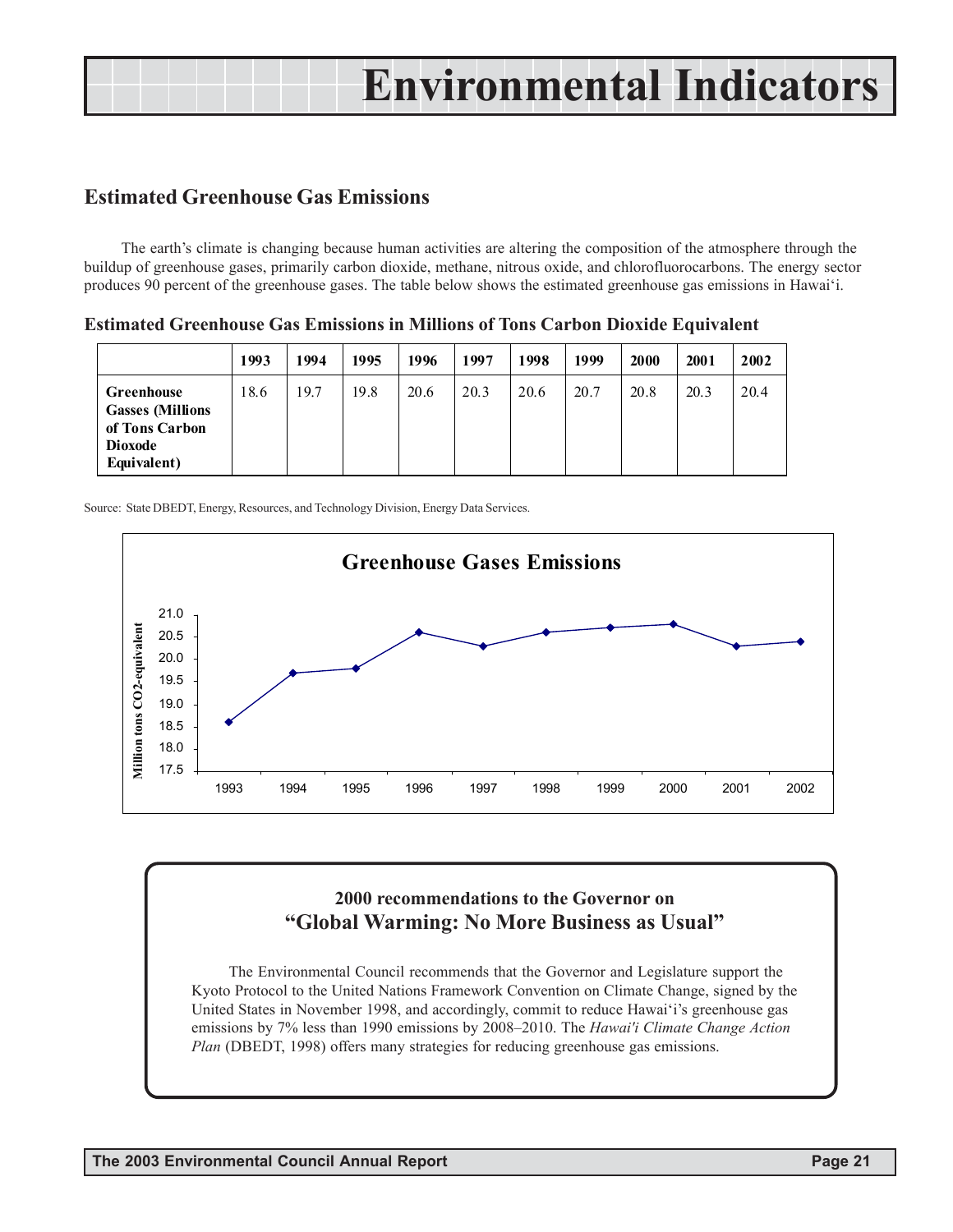## **Fossil Fuel Imported into Hawai'i**

Fossil fuels are coal, oil and natural gas which formed inside the earth from the remains of plants and animals that lived many years ago. The table below shows the amount of imported fossil fuel imported into Hawai'i by type.

| <b>Type of Imported Fuel</b> | 1994  | 1995  | 1996  | 1997  | 1 99 8 | 1999  | 2000  | 2001  | 2002  |
|------------------------------|-------|-------|-------|-------|--------|-------|-------|-------|-------|
| Crude Oil                    | 323.9 | 298.2 | 301.9 | 296.4 | 299.6  | 272.5 | 289.4 | 300.8 | 282.3 |
| Refined Oil Products         | 10.6  | 13.7  | 31.3  | 37.3  | 39.3   | 49.6  | 58.7  | 25.5  | 17.7  |
| Coal                         | 14.2  | 16.5  | 16.1  | 16.8  | 14.8   | 14.5  | 15.7  | 15.8  | 17.1  |
| Total                        | 348.7 | 328.4 | 349.3 | 350.5 | 353.7  | 336.6 | 363.8 | 342.1 | 317.1 |

**Total Imported Fossil Fuel into Hawai'i in Trillion BtU**

Source: State DBEDT, Energy, Resources, and Technology Division, Energy Data Services. Note: Figures in trillion British thermal units (TBtu).

### **Fossil Fuel Use in Hawai'i**

Hawai`i's over dependence upon imported oil is a major concern. In the event of a disruption in the world oil market, Hawai'i's economy and way of life would be adversely affected. Environmentally destructive oil spills are always a possibility during the transport of petroleum products. The table below shows the amount of fossil fuel used by category.

**Amount of Fossil Fuel Used in Hawai'i by Category in Trillion BtU**

| <b>Sector</b>                               | 1994  | 1995  | 1996  | 1997  | 1998  | 1999  | 2000  | 2001  | 2002  |
|---------------------------------------------|-------|-------|-------|-------|-------|-------|-------|-------|-------|
| <b>Electricity Production</b><br>(Oil)      | 82.2  | 78.6  | 84.2  | 83.2  | 85.6  | 87.2  | 91.8  | 87.2  | 87.0  |
| <b>Electricity Production</b><br>(Coal)     | 13.6  | 16.5  | 16.9  | 16.8  | 14.8  | 14.5  | 15.5  | 15.8  | 17.1  |
| Transportation -<br>Ground & Water<br>(Oil) | 81.5  | 82.1  | 75.9  | 74.0  | 78.8  | 75.9  | 76.6  | 73.1  | 79.7  |
| <b>Transportation - Air</b><br>(Oil)        | 90.0  | 96.5  | 102.4 | 102.7 | 93.3  | 92.3  | 102.7 | 92.8  | 86.0  |
| <b>Other Sectors (Oil)</b>                  | 17.7  | 9.3   | 15.1  | 18.4  | 11.5  | 17.1  | 19.1  | 20.7  | 19.1  |
| Total                                       | 285.0 | 283.0 | 294.5 | 295.1 | 284.0 | 287.0 | 305.7 | 289.6 | 288.9 |

Source: DBEDT, Energy Division, Energy Data Services.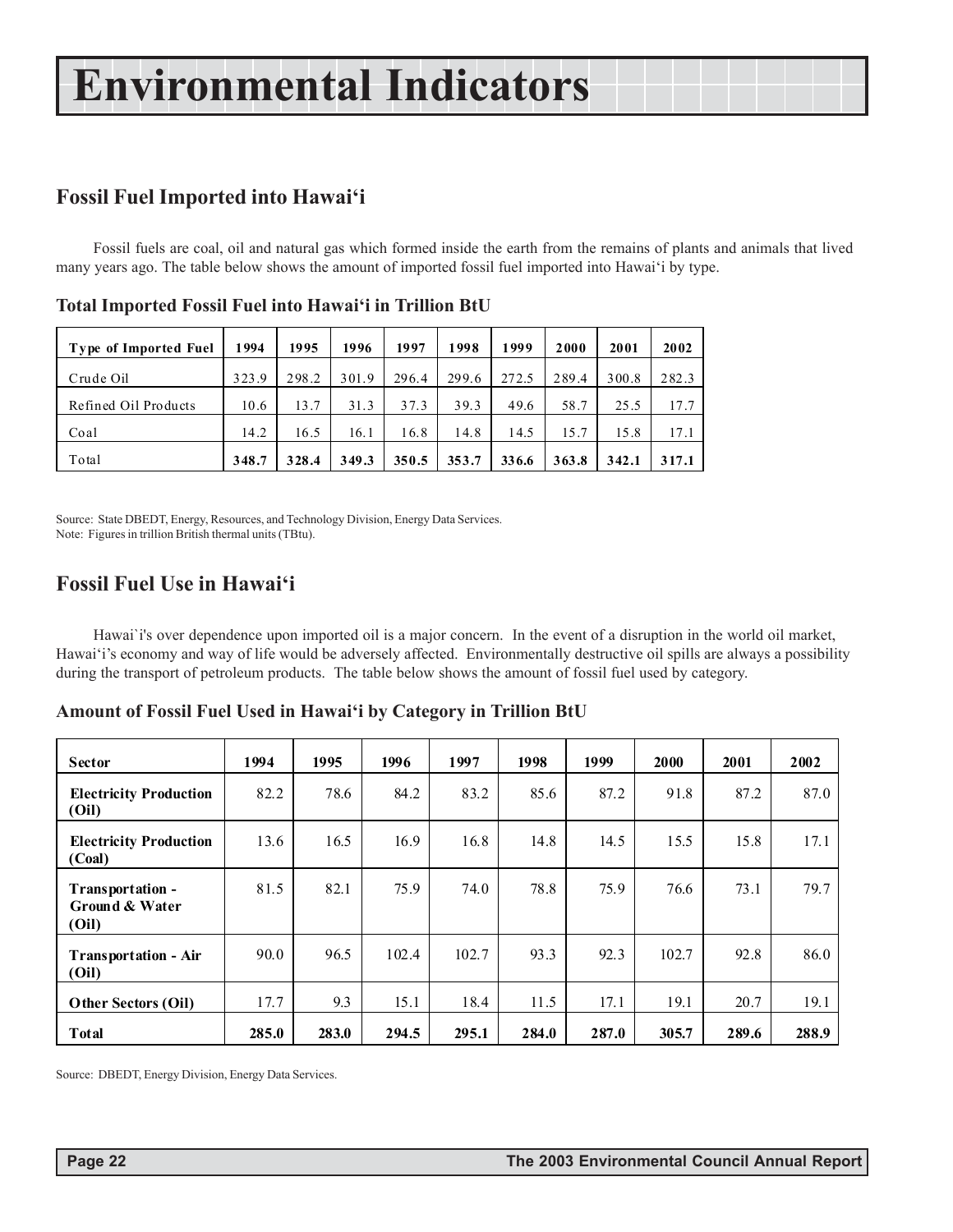## **Use and Recycling of Resources**

### **Municipal Water Consumption**

Good drinking water is one of Hawai'i's greatest natural assets. The combination of a growing population and limited potable water resources is reducing the availability and quality of our drinking water.

The table below shows water consumption through the respective municipal (county) water distribution systems.

| <b>Fiscal Year</b> | 1993   | 1994   | 1995   | 1996   | 1997   | 1998   | 1999   | 2000   | 2001   | 2002   |
|--------------------|--------|--------|--------|--------|--------|--------|--------|--------|--------|--------|
| Honolulu           | 51,033 | 50,407 | 51,006 | 50,682 | 48,624 | 49,265 | 51,614 | 51,020 | 52,608 | 52,405 |
| Kauai              | 4,056  | 4.149  | 4,114  | 4,206  | 3,944  | 4,148  | 4,373  | 4,309  | 4,631  | 4,226  |
| Hawaii             | 7,937  | 7.999  | 8,378  | 8,363  | 7,804  | 8,159  | 8,097  | 8,353  | 8,676  | 8,925  |
| Maui               | 10,312 | 11,177 | 11.494 | 11.477 | 11,438 | 11,729 | 12,547 | 12,719 | 12,833 | 12,312 |
| Total (MG)         | 73,338 | 73,732 | 74,992 | 74,728 | 71,810 | 73,301 | 76,631 | 76.401 | 78,748 | 77,868 |

**Municipal Water Consumption by County (in millions of gallons)**

Source: The State of Hawai'i Data Book 2002 prepared by the Department of Business, Economic Development and Tourism; Honolulu Board of Water Supply; Hawai`i County Department of Water Supply; Kaua'i Department of Water; and Maui Department of Water Supply. Note: i) These figures include only municipal water supply. Military, private and plantation water systems are not included.

Note: The vertical axis does not begin with zero.

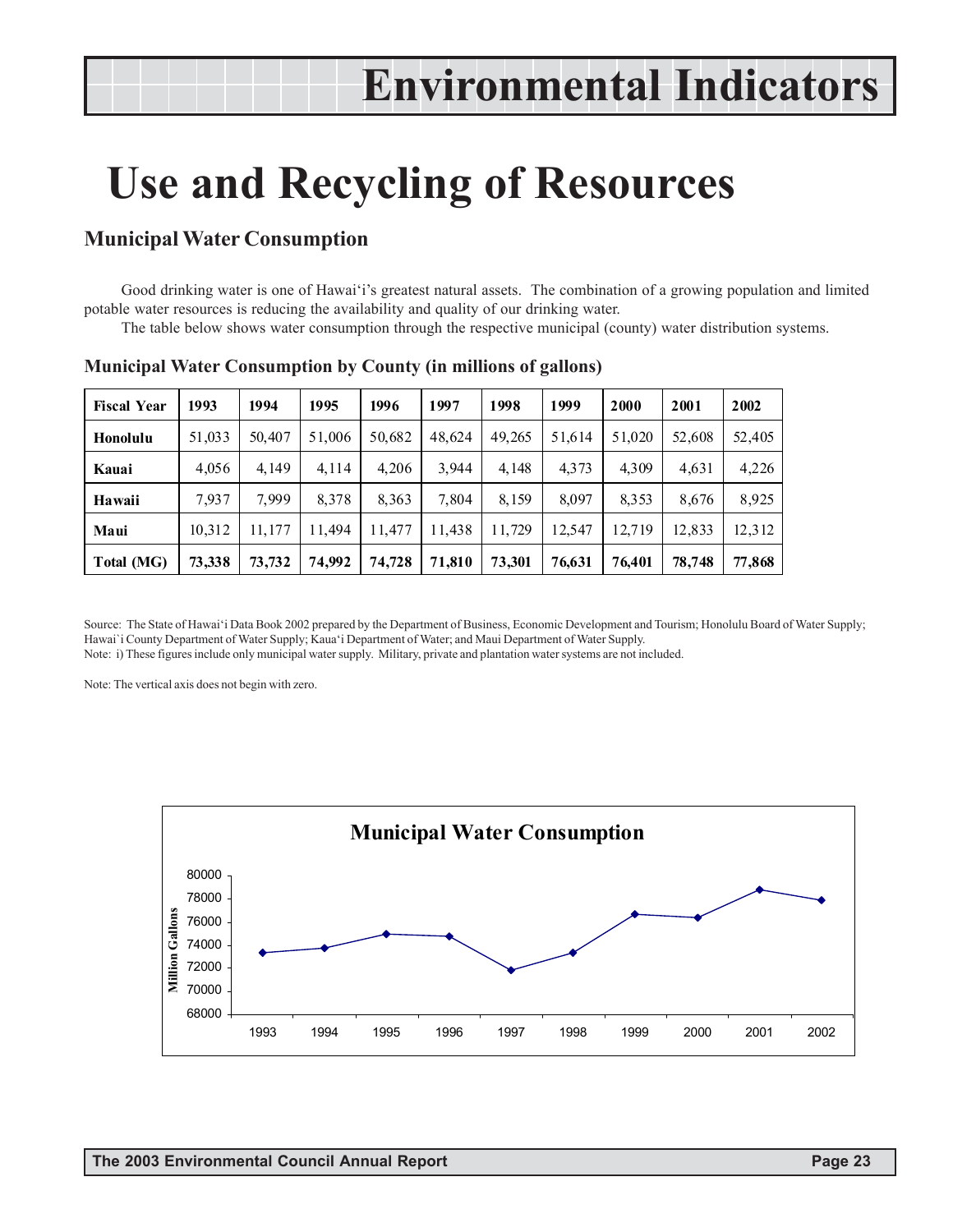### **Wastewater Treatment and Reuse**

Promotion of wastewater management practices that protect, conserve and fully utilize water resources is vital for Hawai'i. One way to achieve this objective is to use water reclaimed from wastewater treatment plants for irrigation. The table below shows the rate wastewater was treated and reused in millions of gallons per day (MGD).

| Federal<br>Fiscal<br>Year | Total<br>Waste water<br>Treated (MGD) | Wastewater<br>Reused (MGD) | Percentage<br>Reused |
|---------------------------|---------------------------------------|----------------------------|----------------------|
| 1994                      | 151.6                                 | 10.5                       | $6.9\%$              |
| 1995                      | 150.1                                 | 11.1                       | 7.4%                 |
| 1996                      | 150.1                                 | 12.3                       | 8.2%                 |
| 1997                      | 150.0                                 | 15.6                       | 10.4%                |
| 1998                      | 150.0                                 | 17.0                       | 11.3%                |
| 1999                      | 150.0                                 | 19.5                       | 13.0%                |
| 2000                      | 150.0                                 | 20.2                       | 13.5%                |
| 2001                      | 150.0                                 | 19.9                       | 13.3%                |
| 2002                      | 150.0                                 | 24.0                       | 16.0%                |

**Total Statewide Wastewater Treatment and Reuse**

Source: Hawai'i Department of Health.

Note: Previous annual reports show lower treatment and reuse figures because only municipal wastewater treatment systems were included.

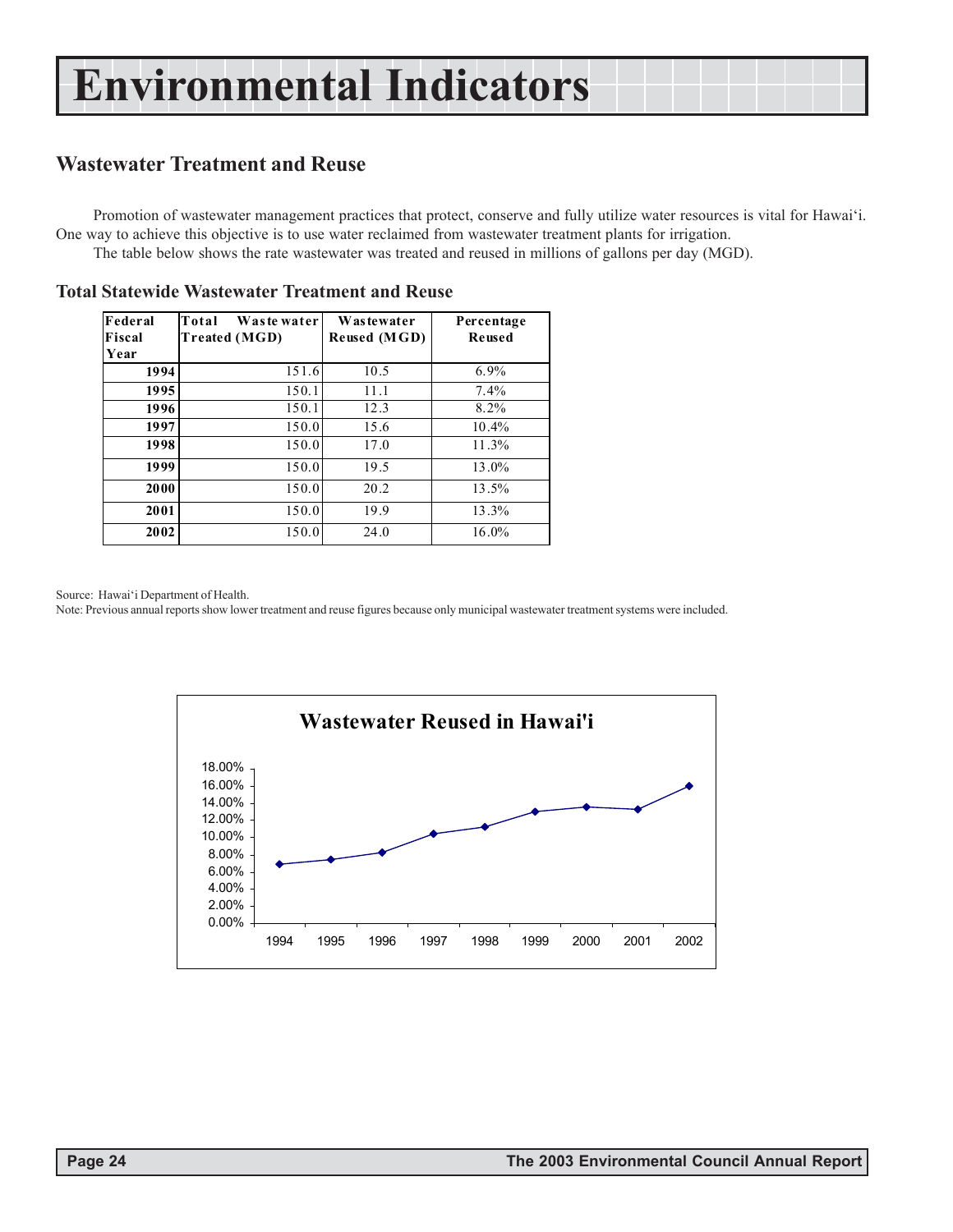### **Solid Waste Generation and Diversion**

Wise management of solid waste through programs of waste prevention, energy resource recovery, and recycling reduces human impact on the environment. Waste minimization, recycling and composting also reduce the amount of solid waste that we send to our landfills. It was the goal of the state to reduce the solid waste stream prior to disposal by 50% by January 1, 2000. Recent data show that we have only met half our goal.

The following table shows the total amount of municipal solid waste generated and the amount recycled and composted. The amounts diverted do not include waste sent to H-Power for incineration and power generation.

| <b>Federal</b><br><b>Fiscal</b><br>Year | Produced<br><b>State wide</b><br>$(1,000 \text{ tons})$ | De facto<br>Population<br>(million) | Daily per<br>Capita<br>(lbs) | <b>Disposed</b><br><b>Statewide</b><br>$(1,000 \text{ tons})$ | <b>Diverted</b><br><b>Statewide</b><br>$(1,000 \text{ tons})$ | Percentage<br><b>Diverted</b> |
|-----------------------------------------|---------------------------------------------------------|-------------------------------------|------------------------------|---------------------------------------------------------------|---------------------------------------------------------------|-------------------------------|
| 1994                                    | 1,953                                                   | 1.28                                | 8.4                          | 1,616                                                         | 337                                                           | 17%                           |
| 1995                                    | 2,023                                                   | 1.28                                | 8.7                          | 1,620                                                         | 403                                                           | 20%                           |
| 1996                                    | 2,122                                                   | 1.28                                | 9.1                          | 1,619                                                         | 503                                                           | 24%                           |
| 1997                                    | 2,132                                                   | 1.31                                | 8.9                          | 1,599                                                         | 533                                                           | 25%                           |
| 1998                                    | 2,004                                                   | 1.31                                | 8.4                          | 1,524                                                         | 481                                                           | 24%                           |
| 1999                                    | 1,884                                                   | 1.31                                | 7.9                          | 1,424                                                         | 460                                                           | 24%                           |
| 2000                                    | 1,794                                                   | 1.34                                | 7.3                          | 1,441                                                         | 353                                                           | 20%                           |
| 2001                                    | 1,971                                                   | 1.34                                | 8.1                          | 1,479                                                         | 493                                                           | 25%                           |
| 2002                                    | 1,705                                                   | 1.36                                | 6.9                          | 1,276                                                         | 430                                                           | 25%                           |

#### **Solid Waste Generation and Diversion in Hawai'i**

Source: Hawai'i Department of Health and Department of Business, Economic Development and Tourism, Data Book 2000 (De facto Population). Note: The 2000 numbers are partial as not all facilities have reported to DOH.

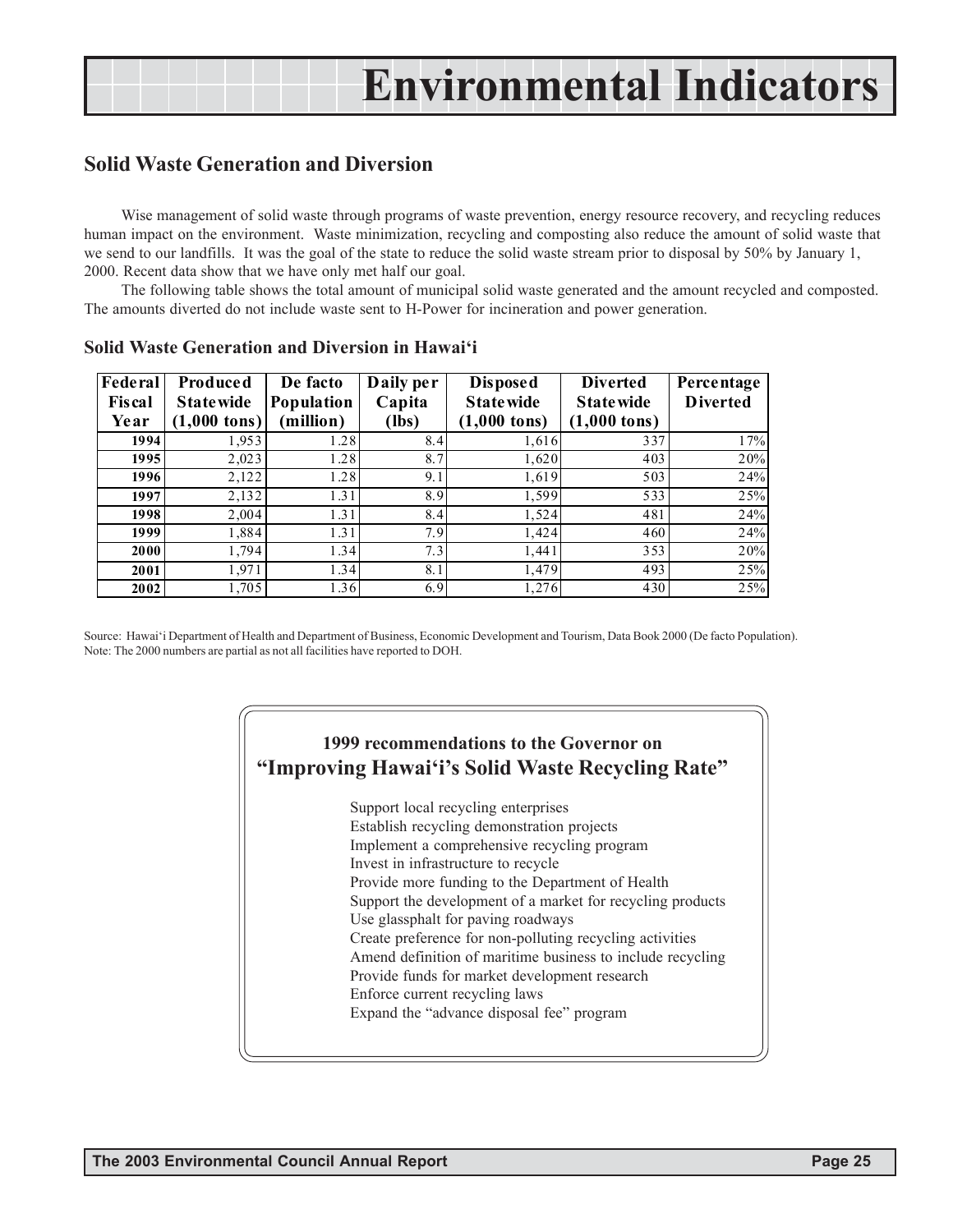## **Hazardous Waste Generated**

Hazardous wastes are classified as either ignitable, corrosive, reactive or toxic. These wastes have components that have been shown to be harmful to health and the environment. To protect worker safety, public health, and the environment, users of hazardous chemicals must minimize the amount of waste they generate.

State law requires large generators of hazardous waste to report biennially to the Director of Health the amount of hazardous waste generated. The following table shows the data.

**Total Hazardous Waste Generated by Large Quantity Generators in Hawai'i**

| <b>Federal Fiscal Year</b>                           | 1989  | 1991  | 1993 | 1995 | 1997 | 1999 | 2001 |
|------------------------------------------------------|-------|-------|------|------|------|------|------|
| <b>Hazardous Waste</b><br><b>Generated (in tons)</b> | .,499 | 1.343 | .702 | NA   | .669 | .456 | 781  |

Source: Hawai'i Department of Health.

Note: i) Figures do not match previous years' annual report data as the numbers have been adjusted by the DOH.

ii) Data for 1995 are not included because the data collected by the Department of Health includes both **large and small** quantity generators.

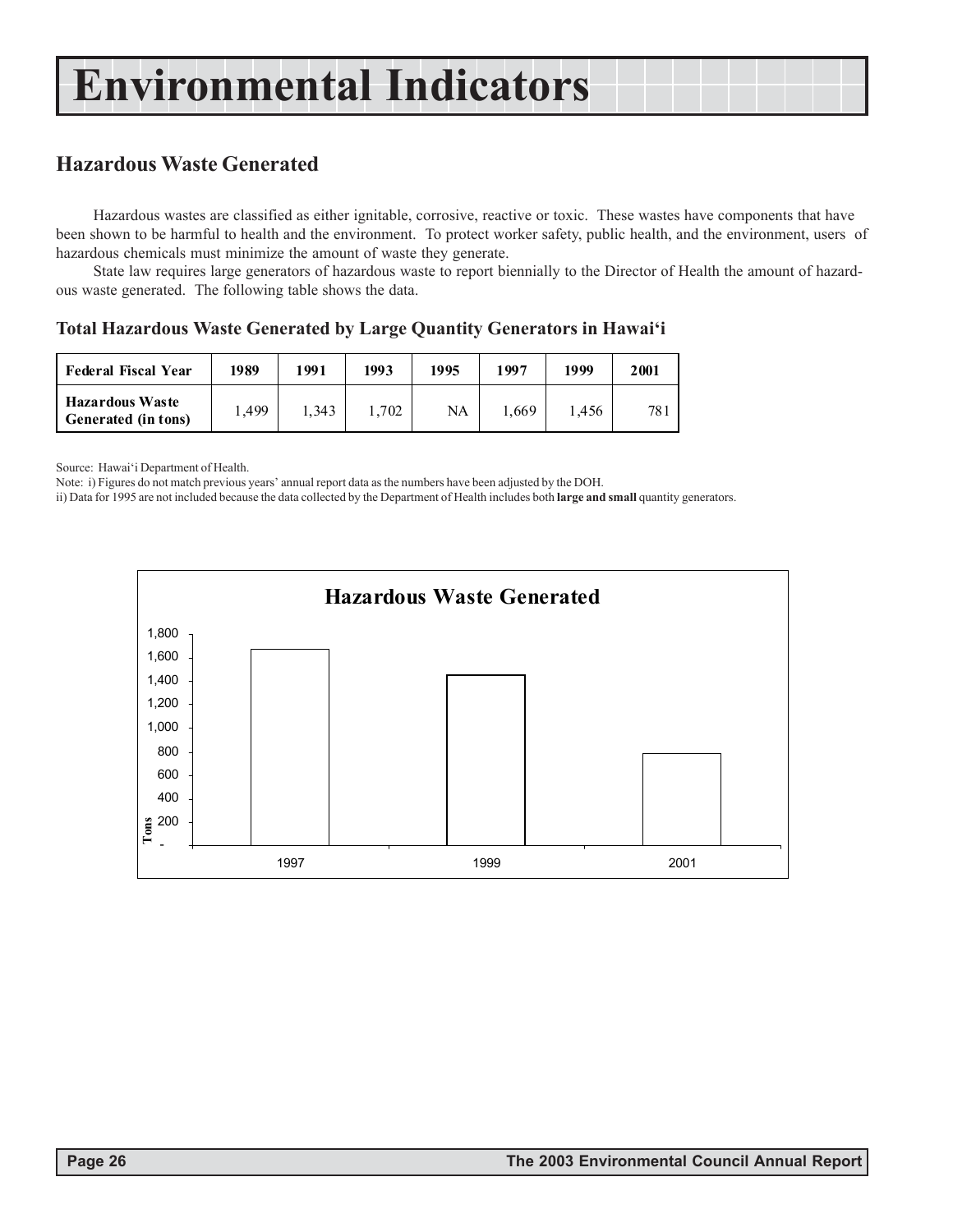## **Biodiversity Maintenance**

### **Status of Plant Species**

Hawai'i is the most isolated high land mass on Earth and most of our native plants are found nowhere else in the world. Species that reached the islands before the arrival of humans evolved with minimum competition. As a result, most native plants are easily damaged by feral animals and do not compete well with introduced, aggressive plants. Land use changes and exotic plants and animals cause major problems to our native species.

The table below shows the number of rare native plant species in Hawai'i.

| <b>Number of Plant Species in Hawai'i by Status</b> |  |
|-----------------------------------------------------|--|
|-----------------------------------------------------|--|

| Year | Listed<br><b>Endangered</b><br>0r<br><b>Threatened</b> | <b>Proposed</b><br><b>Endangered</b><br>0r<br>Threatened | <b>Candidate for</b><br><b>Endangered</b><br>0r<br><b>Threatened</b><br>Listing | <b>Species</b><br>of<br>Concern | <b>Total Rare</b><br><b>Plant Species</b> |
|------|--------------------------------------------------------|----------------------------------------------------------|---------------------------------------------------------------------------------|---------------------------------|-------------------------------------------|
| 1999 | 292                                                    | $\theta$                                                 | 92                                                                              | 204                             | 588                                       |
| 2000 | 292                                                    | 0                                                        | 92                                                                              | 204                             | 588                                       |
| 2001 | 292                                                    | 0                                                        | 92                                                                              | 204                             | 588                                       |

Source: U.S. Fish and Wildlife Service.

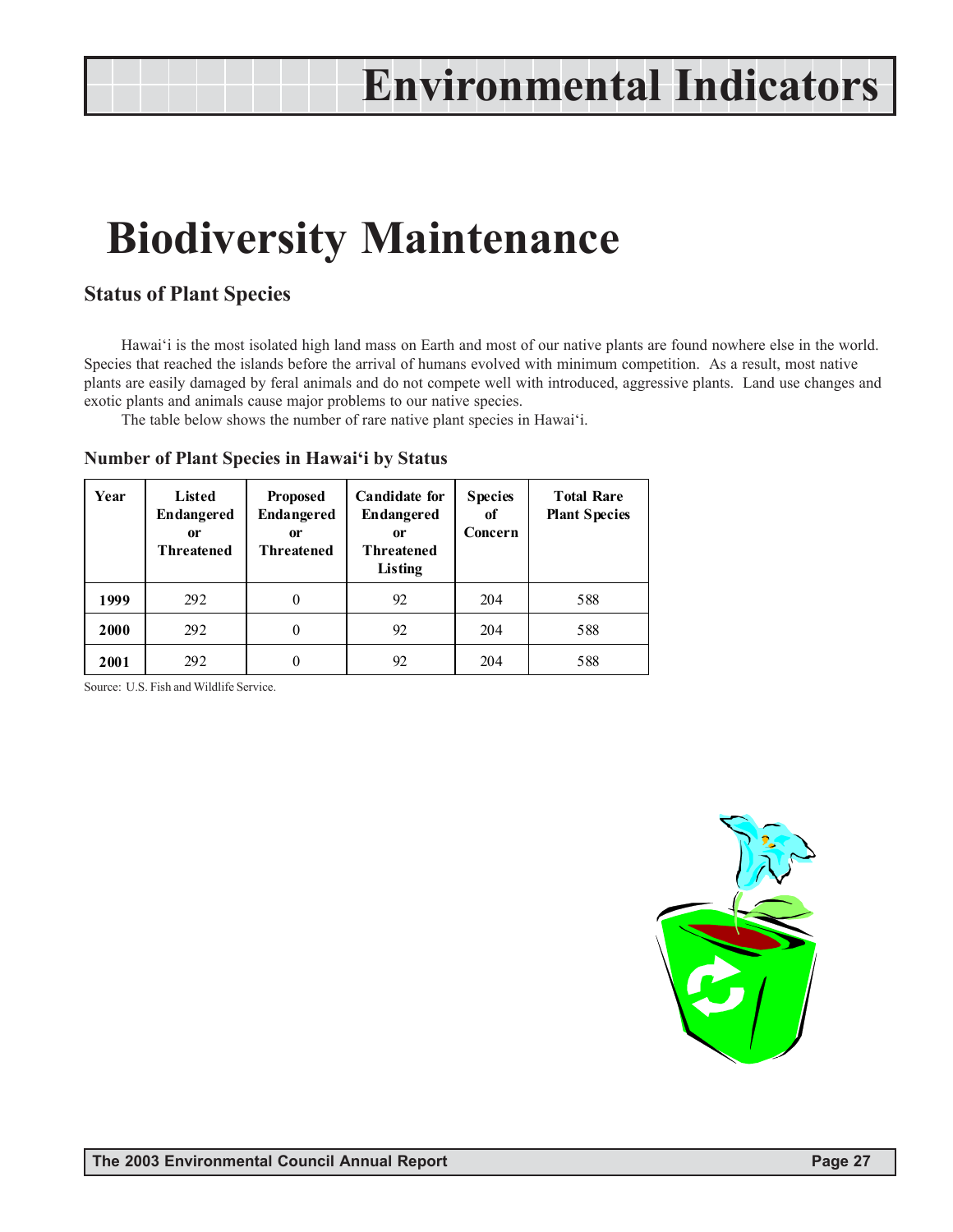## **Status of Native Animal Species**

The loss of native species in Hawai'i has been tremendous. Flora and fauna that evolved over millions of years have been devastated in less than 2,000 years. Twenty five percent of the U.S. endangered taxa occur in Hawai'i. The table below shows the status of native animal species (except invertebrates) in Hawai'i.

| Number of                             |                  | <b>Mammals</b>   |                |                | <b>Birds</b>   |                |                | <b>Turtles</b>   |                |          | <b>Fishes</b>    |          |  |
|---------------------------------------|------------------|------------------|----------------|----------------|----------------|----------------|----------------|------------------|----------------|----------|------------------|----------|--|
| Species                               | 1999             | 2000             | 2001           | 1999           | 2000           | 2001           | 1999           | 2000             | 2001           | 1999     | 2000             | 2001     |  |
| <b>Total Native</b><br><b>Species</b> | $\overline{4}$   | $\overline{4}$   | $\overline{4}$ | 93             | 93             | 93             | 5              | 5                | 5              | 22       | 22               | 22       |  |
| <b>Extinct</b><br><b>Species</b>      | $\boldsymbol{0}$ | $\mathbf{0}$     | $\theta$       | 26             | 26             | 26             | $\theta$       | $\mathbf{0}$     | $\theta$       | $\theta$ | $\boldsymbol{0}$ | $\theta$ |  |
| Listed<br><b>Endangered</b>           | 4                | $\overline{4}$   | 4              | 31             | 33             | 33             | $\overline{2}$ | $\overline{2}$   | $\overline{2}$ | $\theta$ | $\mathbf{0}$     | $\theta$ |  |
| Listed<br><b>Threatened</b>           | $\theta$         | $\boldsymbol{0}$ | $\theta$       | 1              | $\mathbf{1}$   | 1              | 3              | $\overline{3}$   | 3              | $\theta$ | $\boldsymbol{0}$ | $\theta$ |  |
| <b>Proposed</b><br>for Listing        | $\theta$         | $\theta$         | $\theta$       |                | $\theta$       | $\theta$       | $\Omega$       | $\boldsymbol{0}$ | $\theta$       | $\Omega$ | $\theta$         | $\theta$ |  |
| Candidate<br><b>Species</b>           | $\theta$         | $\theta$         | $\theta$       | $\overline{2}$ | $\overline{2}$ | $\overline{2}$ | $\Omega$       | $\boldsymbol{0}$ | $\theta$       | $\Omega$ | $\theta$         | $\Omega$ |  |
| Species of<br>Concern                 | $\theta$         | $\mathbf{0}$     | $\theta$       | $\overline{4}$ | 4              | $\overline{4}$ | $\theta$       | $\boldsymbol{0}$ | $\theta$       | $\theta$ | 1                | 1        |  |

#### **Status of Animal Species**

Source: U.S. Fish and Wildlife Service

Note: i) The status of Hawaiian invertebrates is hard to assess due to lack of information on abundance and distribution for described (5,500+ species) and undescribed (3,000 - 5,000 species) taxa. ii) Four native mammals include the Monk Seal, Hoary Bat, Humpback Whale and Sperm Whale.

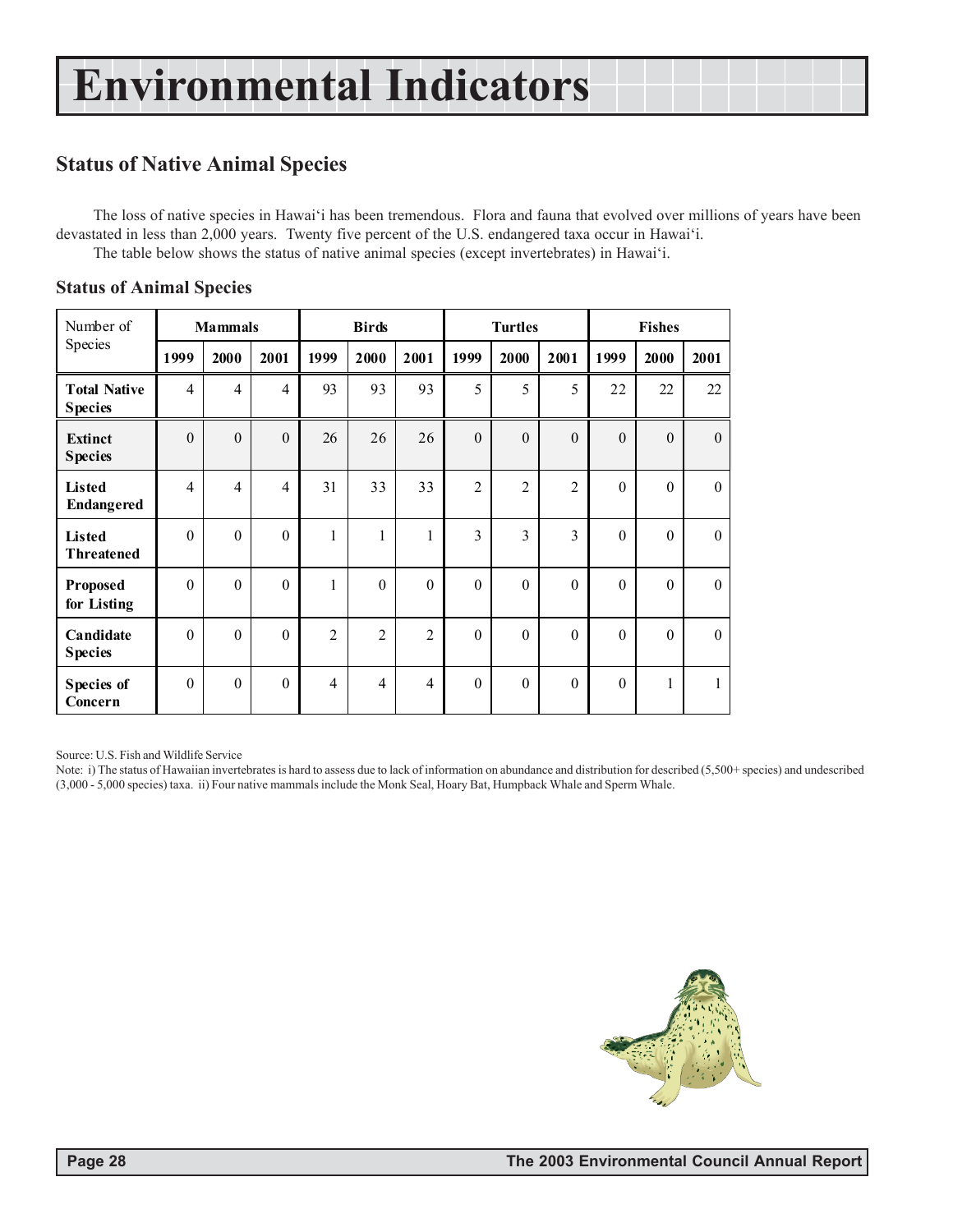### **Health of Hawai'i Fisheries**

Ocean resources are an integral part of Hawai'i's heritage. Aquatic resources are extremely valuable for ecological, social and economic reasons. Sustaining and enhancing Hawai'i's living aquatic resources and their habitats make environmental and economic sense.

The tables below shows the figures for the bottomfish *spawning potential ratio (SPR)* compiled by the Pacific Islands Fisheries Science Center of the National Marine Fisheries Service. Archipelagic SPR values of less than 20% are interpreted to mean that the overall stock is subject to recruitment overfishing. For more localized areas, such as the Main Hawaiian Islands, low values of SPR reflect realtively high reductions in localized abundance. Although localized reductions in abundance contribute to the overall stock condition, their significance is primarily measured in the context of sociological and economic factors within the fishery.

| <b>Bottomfish</b> |      | <b>Spawning Potential Ratio (in percent)</b> |      |        |      |      |      |              |                |      |      |                |      |      |
|-------------------|------|----------------------------------------------|------|--------|------|------|------|--------------|----------------|------|------|----------------|------|------|
|                   | 1988 | 1989                                         | 1990 | 1991   | 1992 | 1993 | 1994 | 1995         | 1996           | 1997 | 1998 | 1999           | 2000 | 2001 |
| Ehu               | 9    | 17                                           | 12   | $\tau$ | 4    | 5    | 6    | $\mathbf{r}$ | 3              | 8    | 4    | $\overline{ }$ | 4    | 11   |
| Hapu'upu'u        | 52   | 58                                           | 37   | 34     | 37   | 26   | 33   | 21           | 15             | 23   | 16   | 27             | 24   | 28   |
| Onaga             | 21   | 15                                           | 14   | 9      | 10   | 13   | 9    | 6            | $\overline{4}$ | 5    | 5    | 6              | 6    | 3    |
| Opakapaka         | 37   | 58                                           | 42   | 39     | 44   | 32   | 37   | 35           | 25             | 32   | 24   | 28             | 33   | 30   |
| Uku               | 64   | 55                                           | 30   | 26     | 28   | 46   | 37   | 40           | 35             | 29   | 29   | 47             | 33   | 27   |

#### **Main Hawaiian Islands Bottomfish Spawning Potential Ratio**

Source: National Marine Fisheries Service.

Note: SPR is calculated from catch size composition and commercial catch rate. SPR values of less than 20% are thought to be indicative of recruitment overfishing, the point at which there may be too few spawning fish remaining to maintain the population. Target SPR values for ehu and onaga recovery are 20%.

| <b>Bottomfish</b> |      | <b>Spawning Potential Ratio (in percent)</b> |      |      |      |      |      |      |      |      |      |      |      |      |
|-------------------|------|----------------------------------------------|------|------|------|------|------|------|------|------|------|------|------|------|
|                   | 1988 | 1989                                         | 1990 | 1991 | 1992 | 1993 | 1994 | 1995 | 1996 | 1997 | 1998 | 1999 | 2000 | 2001 |
| Ehu               | 37   | 51                                           | 44   | 44   | 51   | 54   | 38   | 41   | 43   | 42   | 38   | 37   | 39   | 39   |
| Hapu'upu'u        | 56   | 70                                           | 57   | 58   | 67   | 65   | 51   | 48   | 49   | 49   | 44   | 47   | 49   | 48   |
| Onaga             | 42   | 38                                           | 36   | 42   | 41   | 53   | 39   | 33   | 39   | 25   | 22   | 34   | 27   | 25   |
| Opakapaka         | 49   | 69                                           | 57   | 57   | 68   | 67   | 53   | 54   | 52   | 52   | 47   | 46   | 52   | 48   |
| Uku               | 62   | 68                                           | 52   | 53   | 61   | 73   | 52   | 56   | 57   | 51   | 50   | 55   | 52   | 49   |

#### **Archipelago-Wide Bottomfish Spawning Potential Ratio**

Source: National Marine Fisheries Service.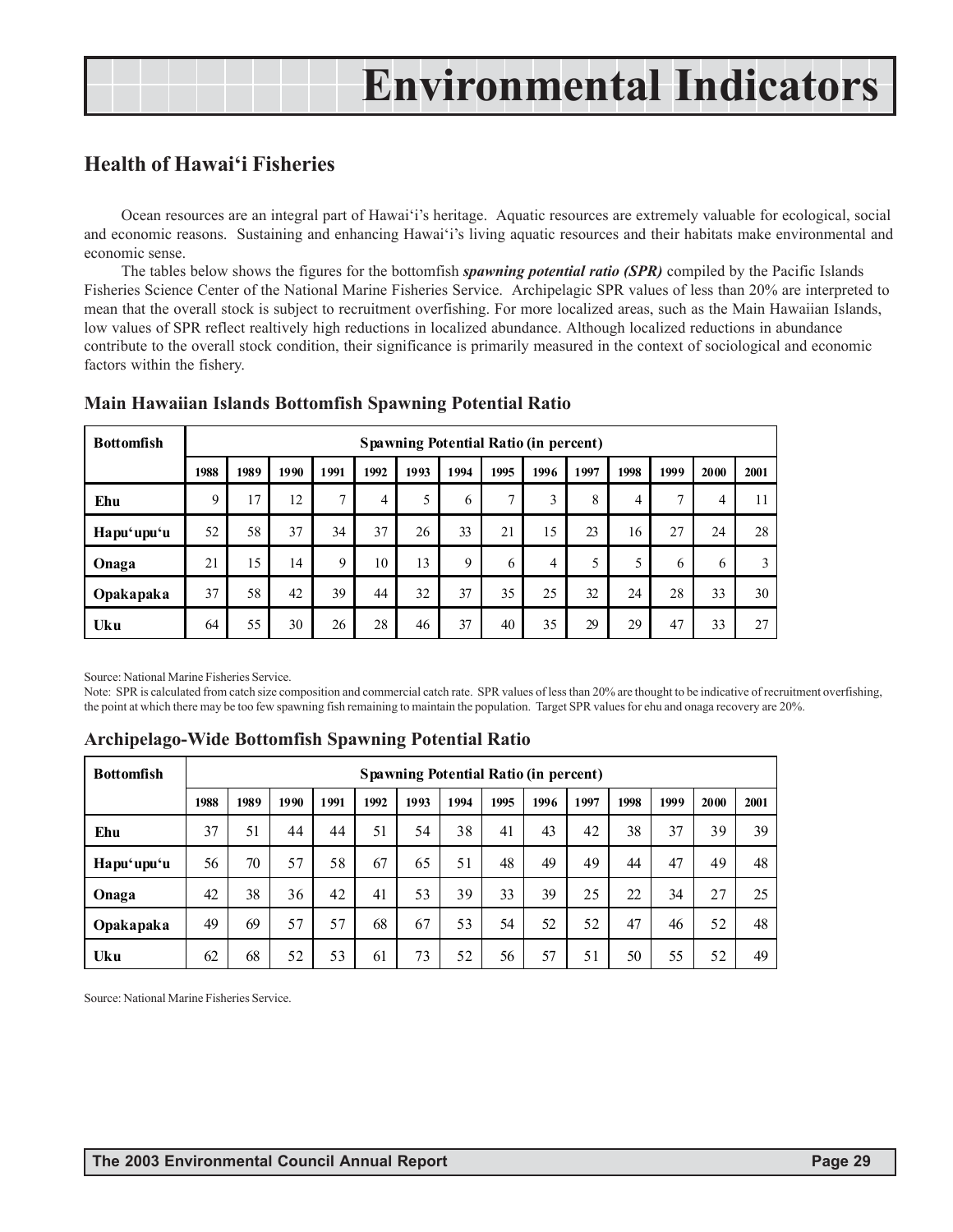## **Environmental Quality**

## **Air Quality Comparison with Other Cities**

Breathing polluted air can cause health problems ranging from difficulties in breathing to aggravation of asthma, to cancer and even death. Air pollution can also damage buildings and vegetation.

All metropolitan areas in the Unites States with populations greater than 200,000 are required to report their air quality to the EPA. The table below lists the number of days the air quality at certain cities exceeded EPA standards.

#### **Number of Days Air Quality Declared Unhealthy by EPA Standards**

|          | # of<br>Momittorium gr<br><b>Sittes</b> | 1982 | 1993 | 1994 | 1995 | 1996 | 1997 | 1998 | 1999 | 2000 | 2001 |
|----------|-----------------------------------------|------|------|------|------|------|------|------|------|------|------|
| Honolulu |                                         |      |      |      |      |      |      |      |      |      |      |

Source: Hawai'i Department of Health.

### **Air Quality Measurements in Honolulu**

 Hawai'i's annual average concentrations of sulfur dioxide are so low that they do not pose a health concern. The following are annual average concentrations of sulfur dioxide from the Kapolei air monitoring station.

#### **Air Quality Measurements in Honolulu**

|                                      | 1996 | 1997 | 1998 | 1999          | 2000 | 2001 | 2002 | Federal<br><b>Standard</b> |
|--------------------------------------|------|------|------|---------------|------|------|------|----------------------------|
| $PM_{10} (ug/m^3)$                   | 14   | 8    | 9    | 14            | 14   | 16   | 15   | 50                         |
| $CO$ (ug/m <sup>3</sup> )            | 2127 | 4133 | 6726 | 4788          | 3990 | 5244 | 3990 | 40,000                     |
| SO <sub>2</sub> (ug/m <sup>3</sup> ) |      | 2    | 2    | $\mathcal{D}$ |      | っ    |      | 80                         |

Source: Hawai'i Department of Health.

Notes:  $PM_{10}$ ,  $SO_2$  are annual means; CO is the maximum 1-hour value recorded in the year.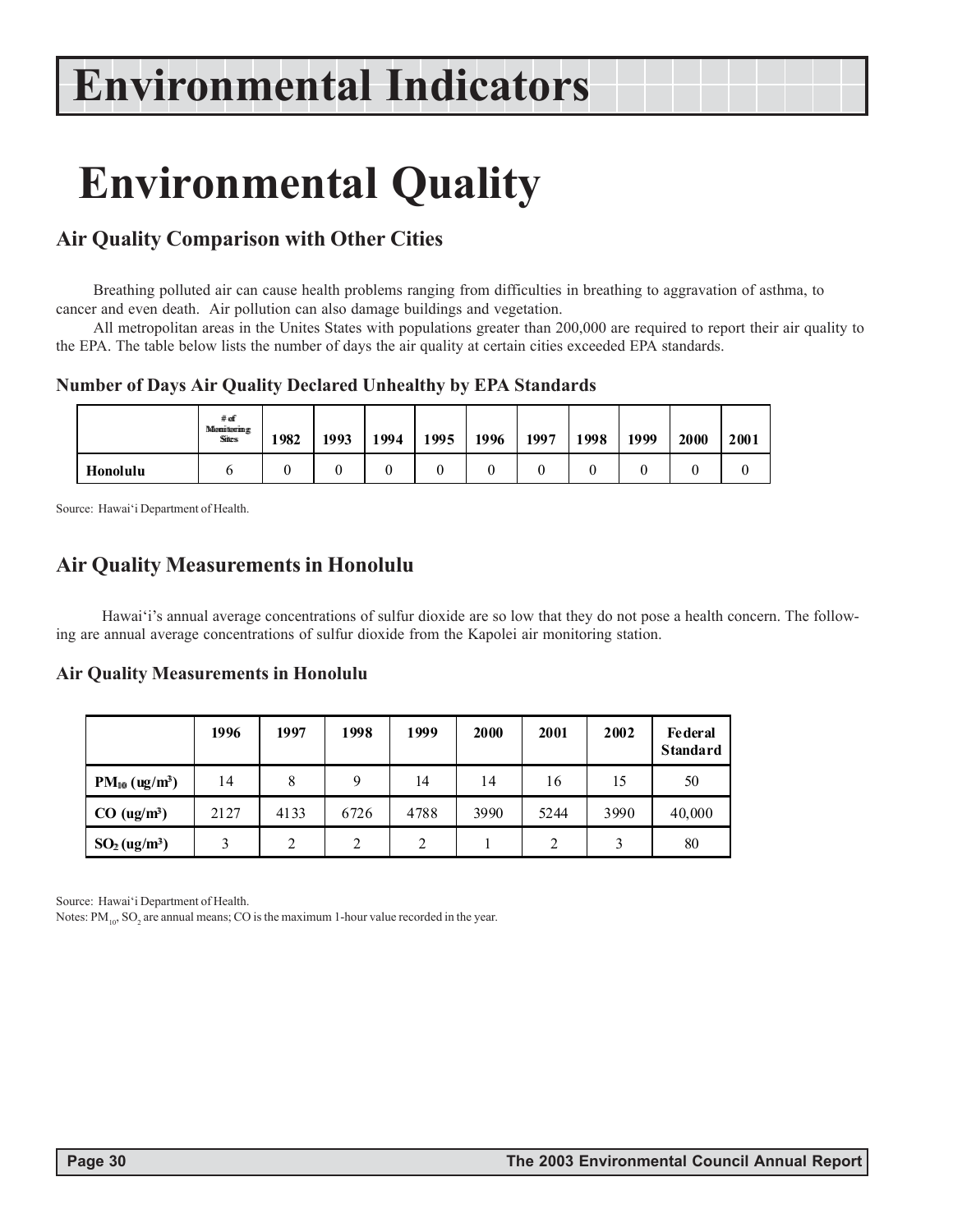### **Beaches Posted as Unsafe Due to Pollution**

Residents and visitors use our public beaches and the ocean for recreation and fishing. Sewage and chemical spills can restrict our enjoyment and use of the shoreline as well as poison aquatic life.

The following table shows the number of times beaches were posted with warning or closure signs (unsafe due to water pollution) by the Department of Health. Beach closures increased 50% in 1999 largely due to the DOH requiring more precautionary closures.

| Year | Days beaches |
|------|--------------|
|      | closed       |
| 1994 | 20           |
| 1995 | 16           |
| 1996 | 45           |
| 1997 | 28           |
| 1998 | 13           |
| 1999 | 26           |
| 2000 | 16           |
| 2001 | 20           |
| 2002 | 36           |

#### **Days Beaches Posted as Unsafe Due to Pollution by DOH**

Source: Hawaii Department of Health.

Note: i) There were additional postings of warning signs on streams, lakes, and harbors.

ii) Other agencies may also post warning signs on beaches. For example, the City and County of Honolulu also posts warning signs on beaches after opening stream mouths to drain water.

### **Oil and Chemical Spills**

Oil and chemical spills pollute our ocean, streams, groundwater. In addition to the environmental and ecological damage, cleanup costs run into the millions of dollars. Even with the best response plan, it is impossible to restore the environment to its original condition. Spill prevention must be our primary strategy.

The following table shows the number of oil and chemical spills in Hawai'i.

#### **Oil and Chemical Spills in Hawai'i**

| Federal            | <b>Oil Releases</b> | <b>Chemical Releases</b> | <b>Total Spills</b> |
|--------------------|---------------------|--------------------------|---------------------|
| <b>Fiscal Year</b> |                     |                          |                     |
| 1995               | 126                 | 222                      | 348                 |
| 1996               | 237                 | 230                      | 467                 |
| 1997               | 295                 | 205                      | 500                 |
| 1998               | 225                 | 305                      | 530                 |
| 1999               | 240                 | 286                      | 526                 |
| 2000               | 163                 | 303                      | 466                 |
| 2001               | 171                 | 271                      | 442                 |

Source: Hawai'i Department of Health.

**The 2003 Environmental Council Annual Report Page 31**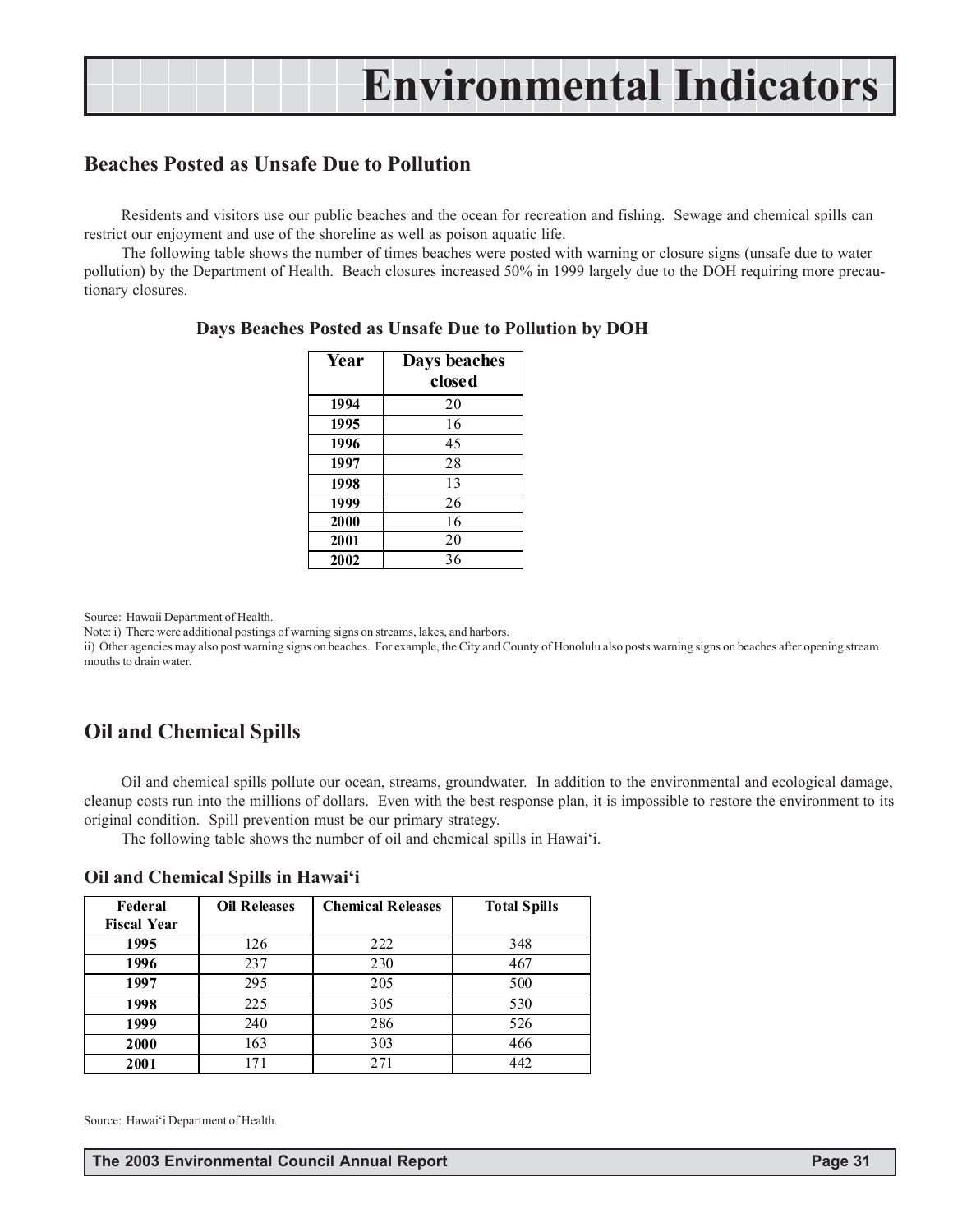### **Safe Drinking Water**

Fresh water is a precious resource. Pesticides, fertilizers, oils and chemicals that we apply to the ground eventually seep into our drinking water aquifers. We must protect our drinking water supplies from contamination, or spend millions of dollars for treatment.

 Public water systems provide piped water for human consumption such as drinking and washing. They include both municipal and private facilities for the collection, treatment, storage and distribution of water. The next table shows the percentage of Hawai'i's population served drinking water in compliance with 1994 maximum microbiological and chemical contaminant levels. Water which exceeds maximum contaminant levels (MCLs) is believed to be harmful to human health.

| $\alpha$ opulation SCI vcu Salc DT inking $\alpha$ |                                                                   |  |  |  |  |  |  |
|----------------------------------------------------|-------------------------------------------------------------------|--|--|--|--|--|--|
| Federal<br><b>Fiscal Year</b>                      | Percentage<br><b>Population Served</b><br><b>Water Below MCLs</b> |  |  |  |  |  |  |
| 1994                                               | 95.0%                                                             |  |  |  |  |  |  |
| 1995                                               | 98.0%                                                             |  |  |  |  |  |  |
| 1996                                               | 99.5%                                                             |  |  |  |  |  |  |
| 1997                                               | 98.2%                                                             |  |  |  |  |  |  |
| 1998                                               | 99.8%                                                             |  |  |  |  |  |  |
| 1999                                               | 99.7%                                                             |  |  |  |  |  |  |
| 2000                                               | 98.8%                                                             |  |  |  |  |  |  |
| 2001                                               | 100.0%                                                            |  |  |  |  |  |  |

#### **Population Served Safe Drinking Water**

Source: Hawai'i Department of Health.

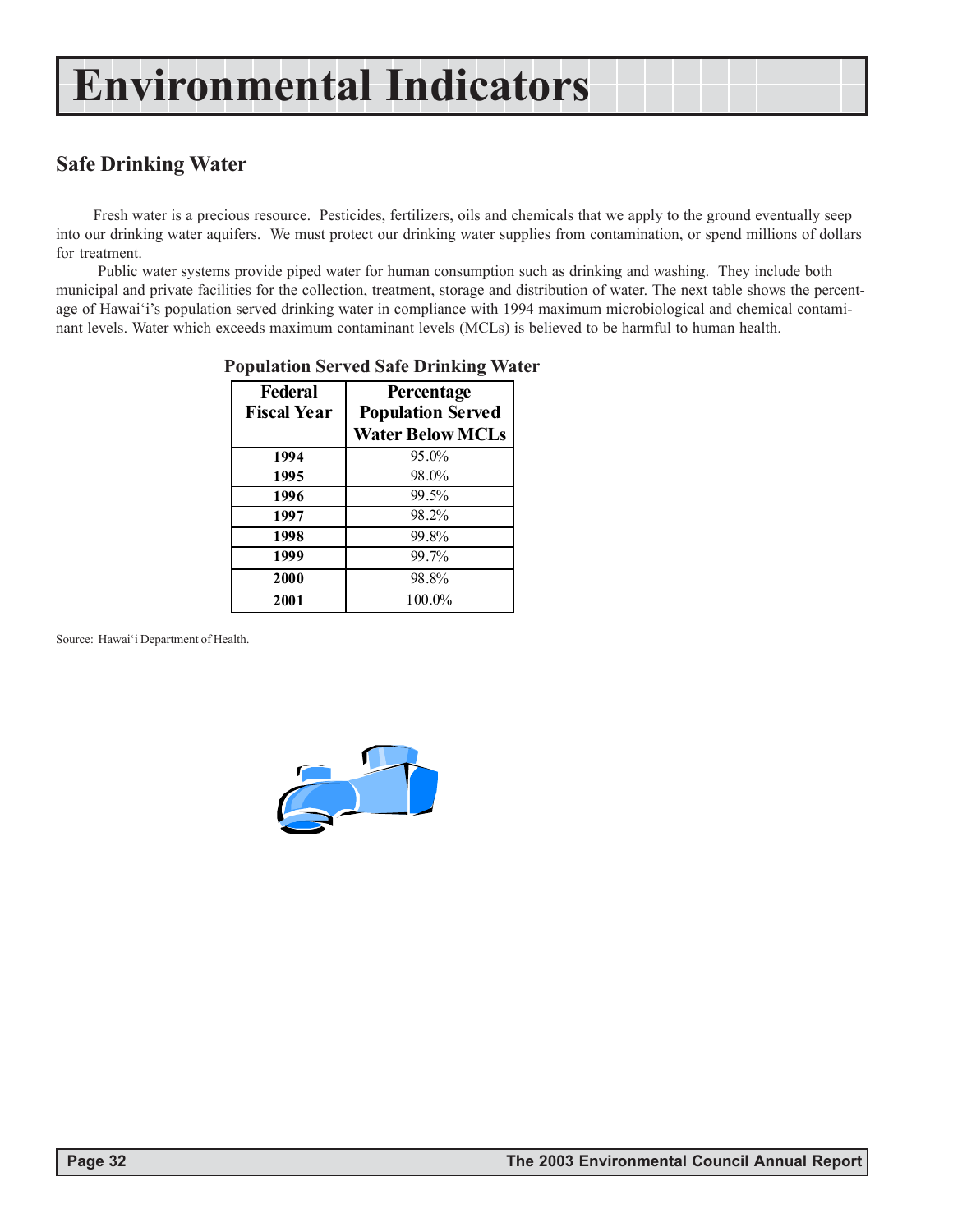### **Statewide Land Use District Acreage**

There are four land use districts designations for all lands in the state: urban, rural, agricultural, and conservation. With the decline of sugar cane and pineapple, there may be less productive agricultural land in Hawai'i than previously. The following table shows that since 1990, more than 30,000 acres of agricultural land have been converted to Urban and Conservation designations.

|      |              | <b>Land Area in Thousand Acres</b> |                     |              |  |  |  |  |  |  |  |
|------|--------------|------------------------------------|---------------------|--------------|--|--|--|--|--|--|--|
| Year | <b>Urban</b> | Conservation                       | <b>Agricultural</b> | <b>Rural</b> |  |  |  |  |  |  |  |
| 1993 | 188          | 1,959                              | 1,956               | 10           |  |  |  |  |  |  |  |
| 1994 | 189          | 1,975                              | 1,939               | 10           |  |  |  |  |  |  |  |
| 1995 | 190          | 1,976                              | 1,936               | 10           |  |  |  |  |  |  |  |
| 1996 | 192          | 1,975                              | 1,936               | 10           |  |  |  |  |  |  |  |
| 1997 | 192          | 1,975                              | 1,935               | 10           |  |  |  |  |  |  |  |
| 1998 | 193          | 1,975                              | 1,934               | 10           |  |  |  |  |  |  |  |
| 1999 | 195          | 1,975                              | 1,933               | 10           |  |  |  |  |  |  |  |
| 2000 | 193          | 1,976                              | 1,933               | 10           |  |  |  |  |  |  |  |
| 2001 | 195          | 1,974                              | 1,934               | 10           |  |  |  |  |  |  |  |
| 2002 | 195          | 1,974                              | 1,933               | 10           |  |  |  |  |  |  |  |

#### **State Land Use District Acreage**

Source: State Land Use Commission, Department of Business, Economic Development and Tourism.

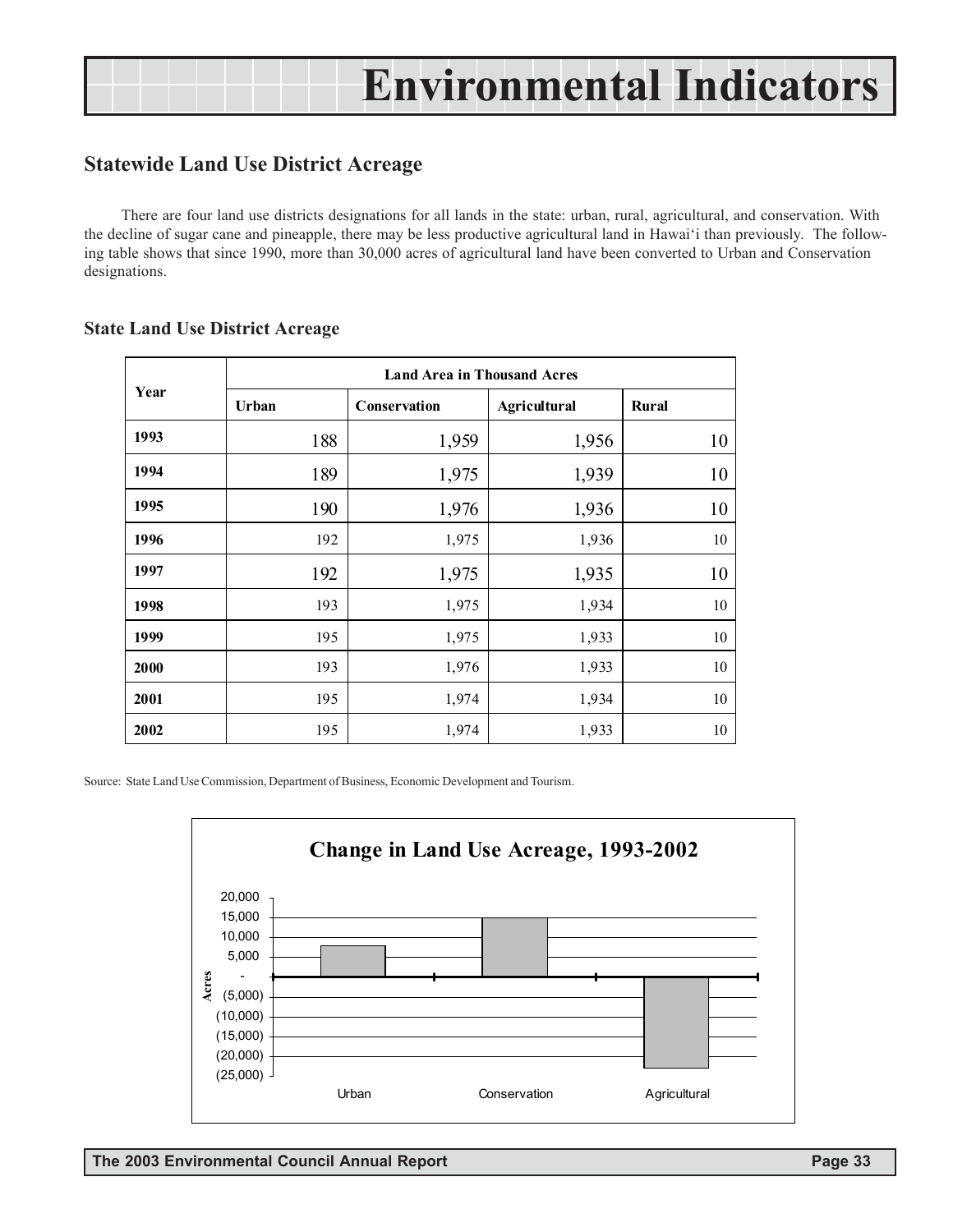## **Public Awareness/Concern**

#### **State Environmental Expenditures**

Environmental protection is one of the 11 primary objectives of the state government. Programs within the environmental protection structure include: Department of Health (Environmental Management, Environmental Health Administration, and Office of Environmental Quality Control); Department of Land and Natural Resources (Forestry & Wildlife, Commission on Water Resources Management, Conservation and Resources Enforcement, Natural Area Reserves, Aquatic Resources, Mineral Resources, and Conservation District); and Department of Agriculture (Pesticides).

More funding to promote the goals of Hawai`i's environmental programs will result in better overall state environmental quality. The portion of expenditures for environmental protection reflects the priority given to environmental programs relative to other functions.

The table below shows the sum of money and the percentage of total state expenditures spent on environmental protection programs.

| <b>Fiscal Year</b>                                                       | 1993  | 1994     | 1995  | 1996  | 1997  | 1998     | 1999  | 2000  | 2001  | 2002     |
|--------------------------------------------------------------------------|-------|----------|-------|-------|-------|----------|-------|-------|-------|----------|
| <b>State</b><br><b>Expenditures</b><br>(million \$)                      | 4,320 | 4,953    | 5,092 | 4,906 | 5,338 | 5,393    | 5,315 | 5,538 | 6,175 | 6,710    |
| Environmental<br><b>Expenditures</b><br>(millions \$)                    | 26    | 27       | 30    | 61    | 45    | 60       | 69    | 69    | 51    | 64       |
| <b>Environmental</b><br>Spending as %<br>of State<br><b>Expenditures</b> | 0.61% | $0.55\%$ | 0.59% | 1.25% | 0.85% | $1.10\%$ | 1.30% | 1.24% | 0.83% | $0.95\%$ |

#### **State Expenditures on Environmental Protection Programs**

Source: The Variance Report, State of Hawai'i, compiled by the Department of Budget and Finance. This report is prepared annually and submitted to the state Legislature.

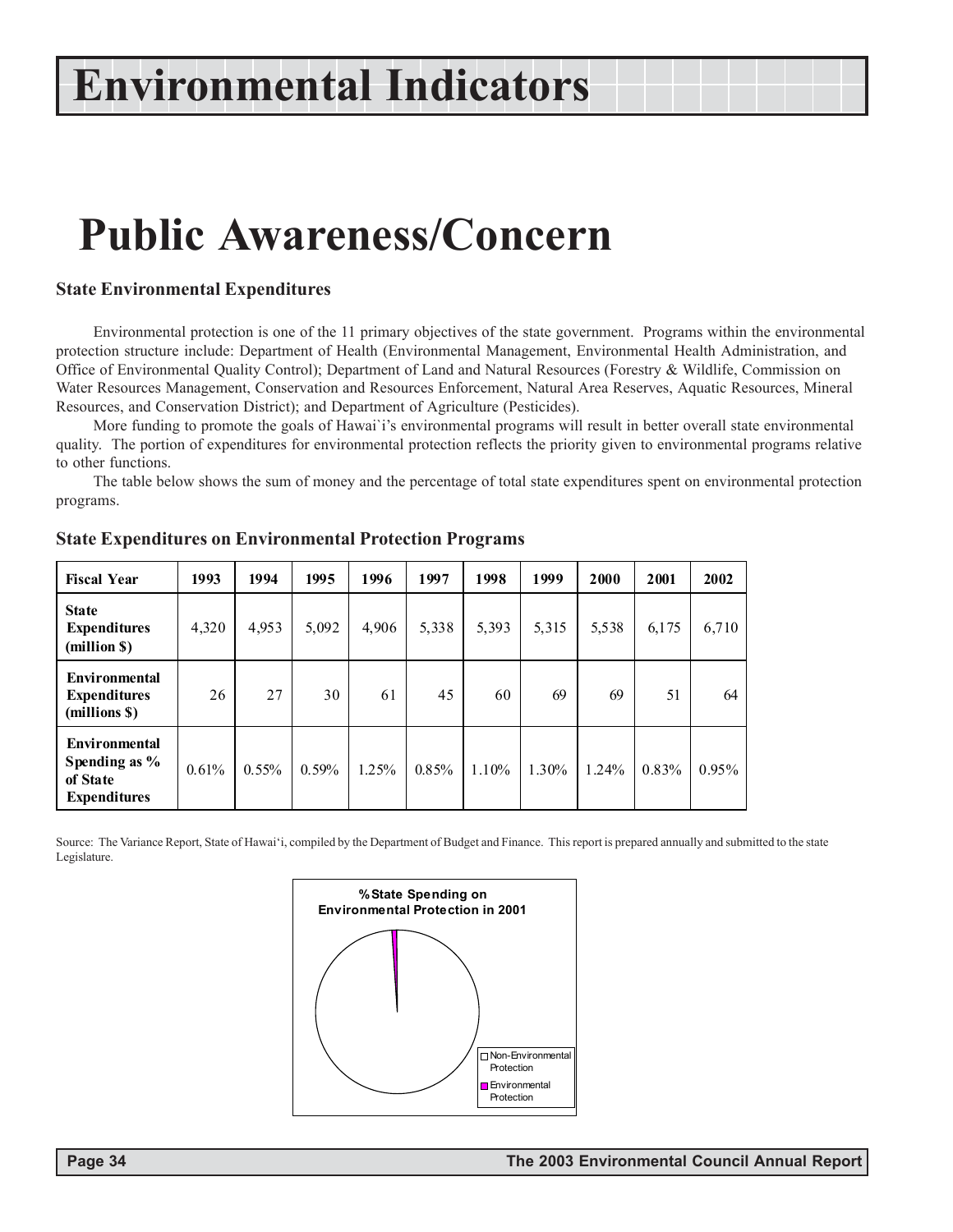#### **Registered Motor Vehicles in Hawai'i**

Exhaust from motor vehicles contains many air pollutants, including carbon monoxide, ozone and particulates. We breathe these toxic pollutants. Reducing the number of motor vehicles on our roads and improving emission control technology will improve air quality. We can help reduce air pollution by walking, biking or taking the bus instead of riding gas-powered cars.

The table below shows the total number of registered motor vehicles in Hawai'i.

| Year                                                    | 1993 | 1994 | 1995 | 1996 | 1997 | 1998 | 1999 | 2000 | 2001 | 2002 |
|---------------------------------------------------------|------|------|------|------|------|------|------|------|------|------|
| Number of<br><b>Motor</b><br>Vehicles (in<br>thousands) | 880  | 875  | 878  | 885  | 884  | 893  | 907  | 941  | 967  | 988  |
| State de facto<br>Pop. (million)                        | 1.26 | 1.26 | 1.28 | 1.28 | 1.28 | 1.31 | 1.31 | 1.34 | 1.34 | 1.36 |
| Vehicles per<br>Person                                  | 0.70 | 0.69 | 0.69 | 0.69 | 0.69 | 0.68 | 0.69 | 0.70 | 0.72 | 0.73 |

#### **Number of Registered Motor Vehicles In Hawai'i**

Source: Statewide data provided by the City and County of Honolulu, Department of Finance, Motor Vehicles and Licensing Division.

Note: i) Carbon monoxide is a colorless, odorless and tasteless gas.

ii) Ozone is a poisonous form of pure oxygen. It is pungent smelling and faintly bluish.

iii) De facto population obtained from State Data Book.

Note: The vertical axis does not begin with zero.

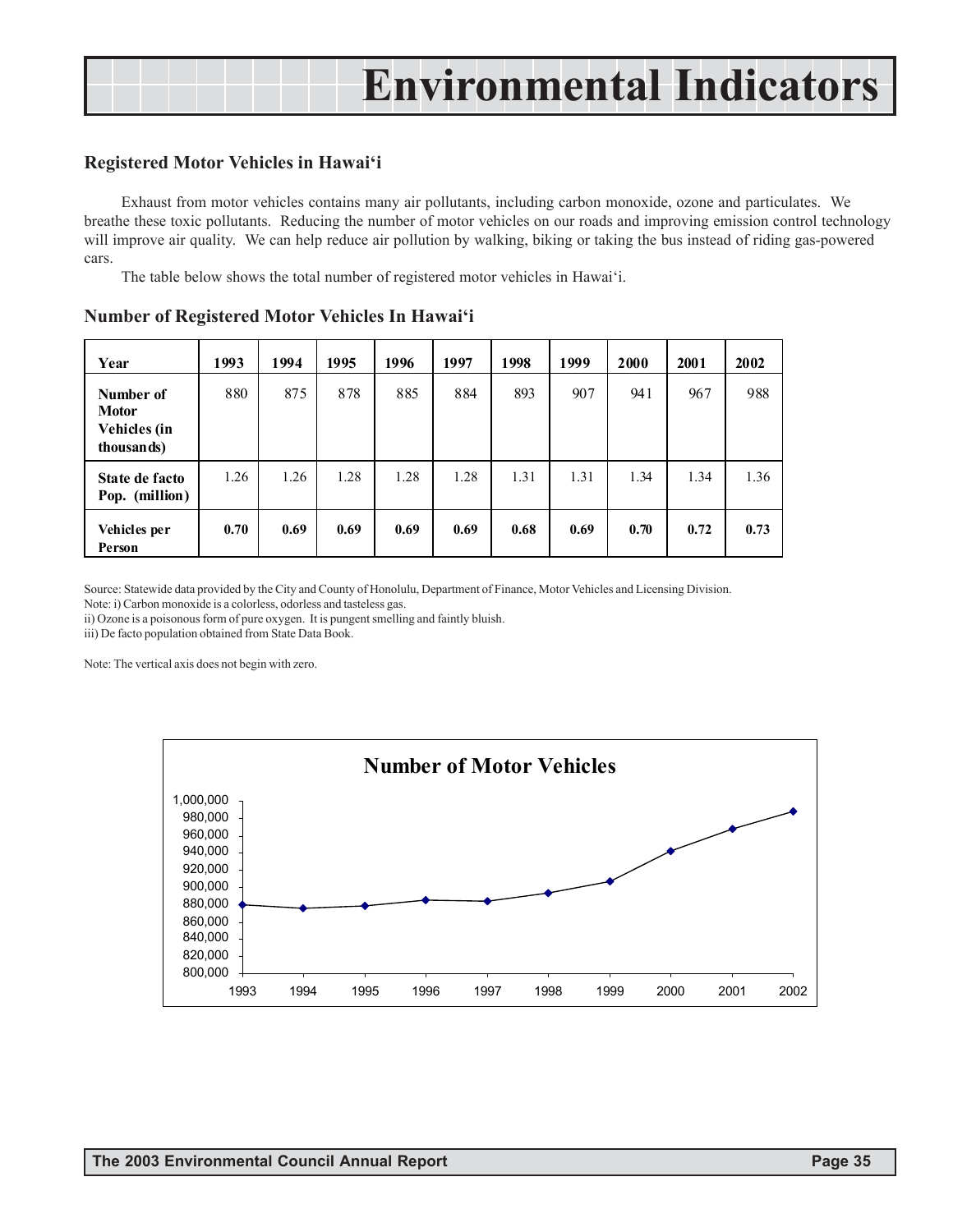## **Noise Complaints Received by the Health Department**

Loud noises can lead to health problems such as stress and hypertension. Noise also causes distress to wildlife and disrupts people's enjoyment of nature and wilderness. Usually, increase in urbanization results in more noise. The following table shows the number of noise complaints (by category) received by the Department of Health.

| <b>Type of Complaint</b>                                         | 1993             | 1994           | 1995           | 1996           | 1997           | 1998             | 1999           | 2000           | 2001           | 2002             |
|------------------------------------------------------------------|------------------|----------------|----------------|----------------|----------------|------------------|----------------|----------------|----------------|------------------|
| <b>Agricultural</b>                                              | $\overline{2}$   | 1              | $\overline{3}$ | $\mathbf{1}$   | $\theta$       | $\theta$         | $\theta$       | 6              | 8              | $\theta$         |
| Aircraft                                                         | 9                | 12             | 11             | 5              | 6              | $\boldsymbol{0}$ | $\mathbf{1}$   | 3              | 1              | $\boldsymbol{0}$ |
| Commercial                                                       | $\boldsymbol{0}$ | 21             | 6              | $\overline{3}$ | 13             | $\overline{4}$   | 13             | 8              | 11             | 11               |
| <b>Construction</b>                                              | 164              | 157            | 142            | 140            | 112            | 146              | 106            | 250            | 231            | 193              |
| Industrial                                                       | 19               | 6              | $\overline{2}$ | $\overline{3}$ | $\overline{7}$ | 9                | $\overline{2}$ | 9              | 14             | 14               |
| <b>Miscellaneous</b>                                             | 22               | 17             | 12             | 12             | 14             | 18               | 12             | 14             | 10             | $\overline{7}$   |
| <b>Refuse Collection</b>                                         | 36               | 41             | 35             | 41             | 68             | 43               | 33             | 30             | 35             | 23               |
| <b>Stationary</b>                                                | 85               | 93             | 112            | 109            | 104            | 75               | 93             | 97             | 96             | 106              |
| <b>Unknown</b>                                                   | 10               | $\overline{4}$ | 13             | 8              | 8              | 13               | 11             | 8              | $\overline{7}$ | 8                |
| Animal                                                           | 34               | 22             | 24             | 16             | 14             | 12               | 8              | 14             | 14             | 8                |
| <b>Hobby</b>                                                     | $\overline{3}$   | 8              | 9              | 9              | 12             | $\overline{4}$   | 6              | 10             | 9              | 13               |
| <b>Maintenance</b>                                               | 37               | 29             | 37             | 27             | 21             | 25               | 20             | 17             | 19             | 22               |
| People                                                           | 23               | 16             | 12             | 13             | 13             | 5                | 8              | $\overline{2}$ | $\tau$         | $\overline{4}$   |
| <b>Sound Production</b>                                          | 93               | 62             | 48             | 40             | 45             | 51               | 47             | 42             | 44             | 35               |
| Vehicular                                                        | 26               | 20             | 21             | 30             | 24             | 22               | 12             | 26             | 17             | 11               |
| <b>Total</b>                                                     | 563              | 509            | 487            | 457            | 461            | 427              | 372            | 536            | 523            | 455              |
| State de facto<br><b>Population (Million)</b>                    | 1.26             | 1.28           | 1.28           | 1.28           | 1.31           | 1.31             | 1.31           | 1.34           | 1.34           | 1.36             |
| <b>Noise Complaints per</b><br><b>Hundred Thousand</b><br>People | 45               | 40             | 38             | 36             | 35             | 33               | 28             | 40             | 39             | 33               |

#### **Number of Noise Complaints Received by the Department of Health**

Source: Department of Health - Noise, Radiation and Indoor Air Quality Branch.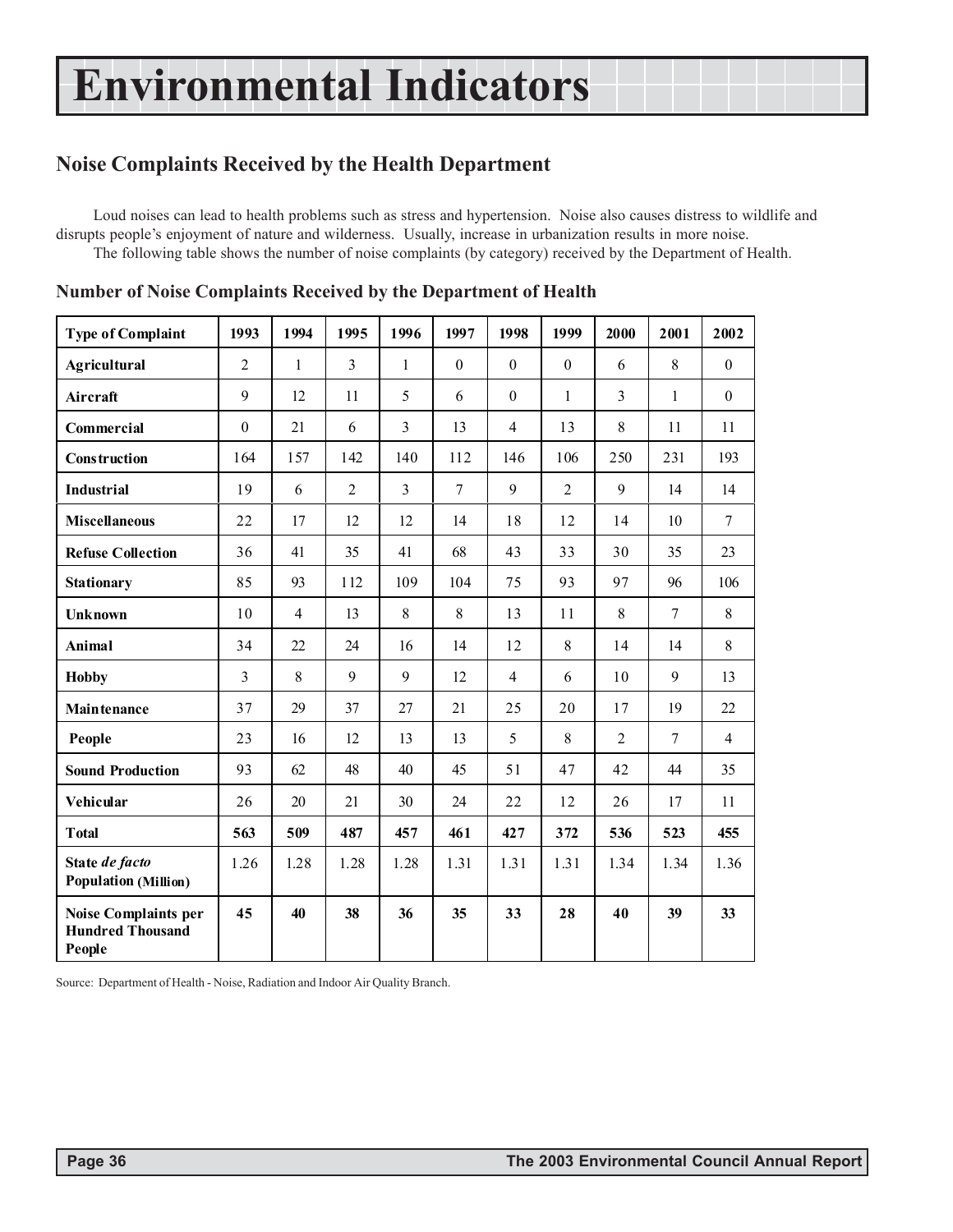### **Bikeway Miles**

Alternate transportation modes such as bicycling and mass transit systems conserve energy, alleviate traffic congestion, reduce air pollution, and support physical fitness and recreation. Overall, they improve environmental quality and the urban landscape.

The next table shows the total miles of bikeways in Hawai'i by island.

#### **Miles of Bikeways in Hawai'i**

| <b>Island</b>    | <b>Bikeway Miles</b> |       |       |       |       |       |       |       |  |  |
|------------------|----------------------|-------|-------|-------|-------|-------|-------|-------|--|--|
|                  | 1995                 | 1996  | 1997  | 1998  | 1999  | 2000  | 2001  | 2002  |  |  |
| Kaua'i           | 3.8                  | 3.8   | 6.8   | 6.5   | 6.2   | 6.2   | 21.0  | 22.2  |  |  |
| $O4$ ahu         | 55.4                 | 66.1  | 56.6  | 60.3  | 73.7  | 75.1  | 94.2  | 98.0  |  |  |
| Maui             | 19.6                 | 40.0  | 40.8  | 43.3  | 67.1  | 67.1  | 60.3  | 60.4  |  |  |
| Hawai'i          | 8.2                  | 8.2   | 27.8  | 30.8  | 32.7  | 32.7  | 31.3  | 27.4  |  |  |
| <b>Statewide</b> | 87.0                 | 118.1 | 132.0 | 140.9 | 179.7 | 181.1 | 206.8 | 208.0 |  |  |

Source: State Department of Transportation, Highways Division

Note: i) Bikeway miles are those within State and County jurisdiction.

ii) Bikeway miles are provided only for those that are designated as such through signage. The State and counties have installed many miles of improved paved shoulders, 4 feet or wider, on roadways which can accommodate bicycles but are not designated routes.

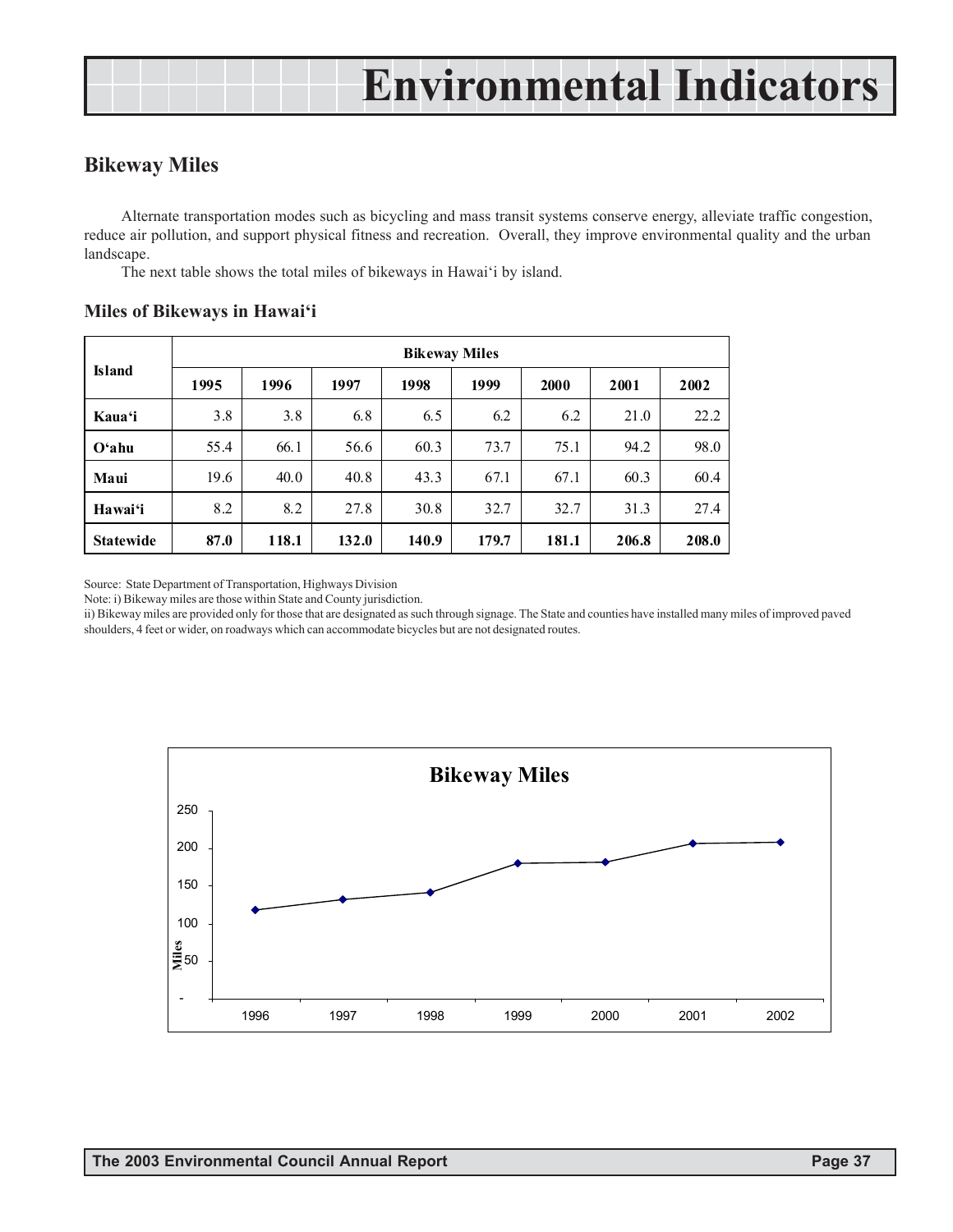### **Number of Bus Boardings on O'ahu**

The data below are estimates of the number of boardings on O`ahu for TheBus. An effective mass transit system can reduce traffic congestion and improve the quality of life in a city. These estimates are calculated based on the amount of money in the fare box, number of monthly passes sold, and random samples.

#### **Number of Bus Boardings on O'ahu**

| Year                                                         | 1993 | 1994 | 1995 | 1996 | 1997 | 1998 | 1999 | 2000 | 2001 | 2002 |
|--------------------------------------------------------------|------|------|------|------|------|------|------|------|------|------|
| <b>Total Number of Bus</b><br><b>Boardings (in millions)</b> | 76.1 |      | 72.7 | 68.9 | 68.6 | 71.8 | 66.2 | 66.6 | 70.4 | 73.5 |

Source: Public Transit Division of the Department of Transportation Services. Note: i) Figures include residents and visitors.

ii) The figures are calendar year estimates of total passengers for TheBus calculated from reports to the American Public Transit Association.

Note: The vertical axis does not begin with zero.

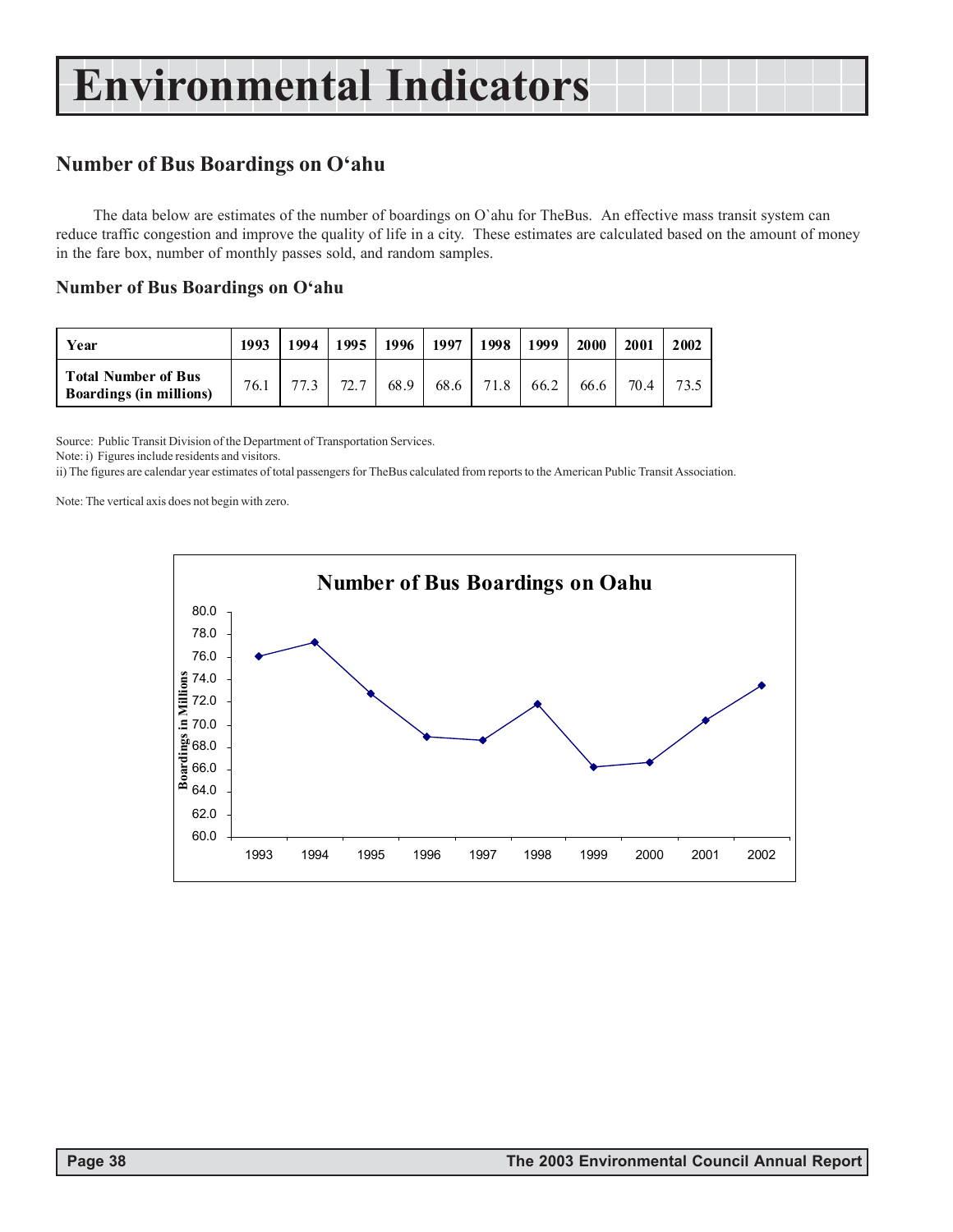## **2003 Environmental Report Card**

In this section, the Environmental Council grades the status of Hawai'i's environment. This report card provides citizens and policy makers with a quick assessment of how well we are caring for our environment. The Council hopes this evaluation stimulates the public to learn about and take action to improve our environment. Your thoughts and suggestions on the content and methodology of this report card are welcomed.

| <b>Environmental Report</b><br>Card | 2001           | 2002           | 2003           |
|-------------------------------------|----------------|----------------|----------------|
|                                     |                |                |                |
| <b>Energy Use</b>                   | D              | $C-$           | D              |
| Use & Recycling of                  | $\overline{C}$ | $\overline{C}$ | $C+$           |
| Resources                           |                |                |                |
| <b>Biodiversity</b>                 | D              | $D-$           | $\mathbf{D}$   |
| Maintenance                         |                |                |                |
| Air Quality                         | $A+$           | $A+$           | $A+$           |
| <b>Water Quality</b>                | $A-$           | $A-$           | $A-$           |
| <b>Terrestrial Quality</b>          | B              | B              | B              |
| Public Awareness &                  | $\overline{C}$ | $C-$           | $\overline{C}$ |
| Concern                             |                |                |                |
| <b>Overall Grade</b>                |                |                |                |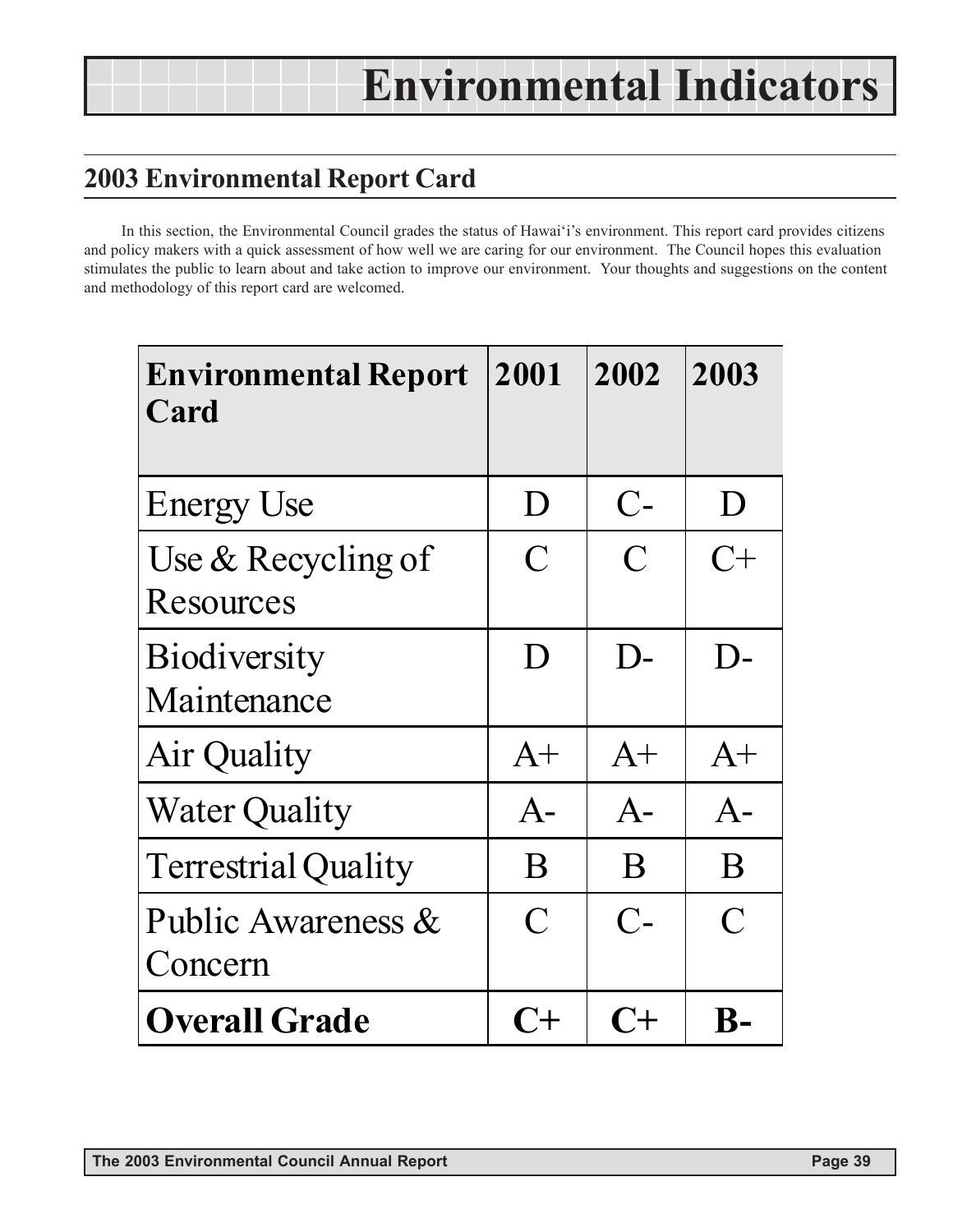## Method for Calculating Environmental Status Grades:

#### **Step 1.**

Environmental Status Scores and Grades

The method used is based on the National Wildlife Federation's 1971 Environmental Quality Index (Kimball, 1972). Individual indicator scores are assigned as follows:

Present condition equal to or better than optimum condition  $= 100$ 

Present condition equal to unacceptable condition

A linear scale is employed to assign scores for conditions falling between the limits listed above. Letter grades corresponding to the assigned scores are given in the same manner as last year.

#### **Step 2.**

The environmental indicators are then organized into seven categories. The categories are: Energy Use, Use and Recycling of Resources, Biodiversity Maintenance, Air Quality, Water Quality, Terrestrial Quality, Public Awareness & Concern.

A weight is assigned to each of the indicators in a given category. This weight is used to obtain the score for each category. The weights are assigned to each indicator in relation to the empirical importance of the indicator itself as well as the reliability of its related data. For simplicity in interpreting the "0" to "100" scores, letter grades are used.

#### **Step 3.**

Finally, a weighted average of the nine components is used to obtain a grade for Hawai`i's environment.

#### Limitations:

The comprehensiveness and accuracy of the grades are limited by the following factors:

a) The assessment is based on a sample of 20 environmental indicators. This small sample is not a full representation of Hawai'i's environment.

b) The benchmarks for unacceptable and optimum conditions are based on assumptions and judgments made by the Council (see below). Others may have very different opinions about the figures.

c) The relative importance value to compute the weighted averages for the categories and total index is also subjective based on the Council's beliefs.

This is the fifth attempt to assess the status of Hawai'i's environment. The Council hopes to continually refine and improve this assessment process.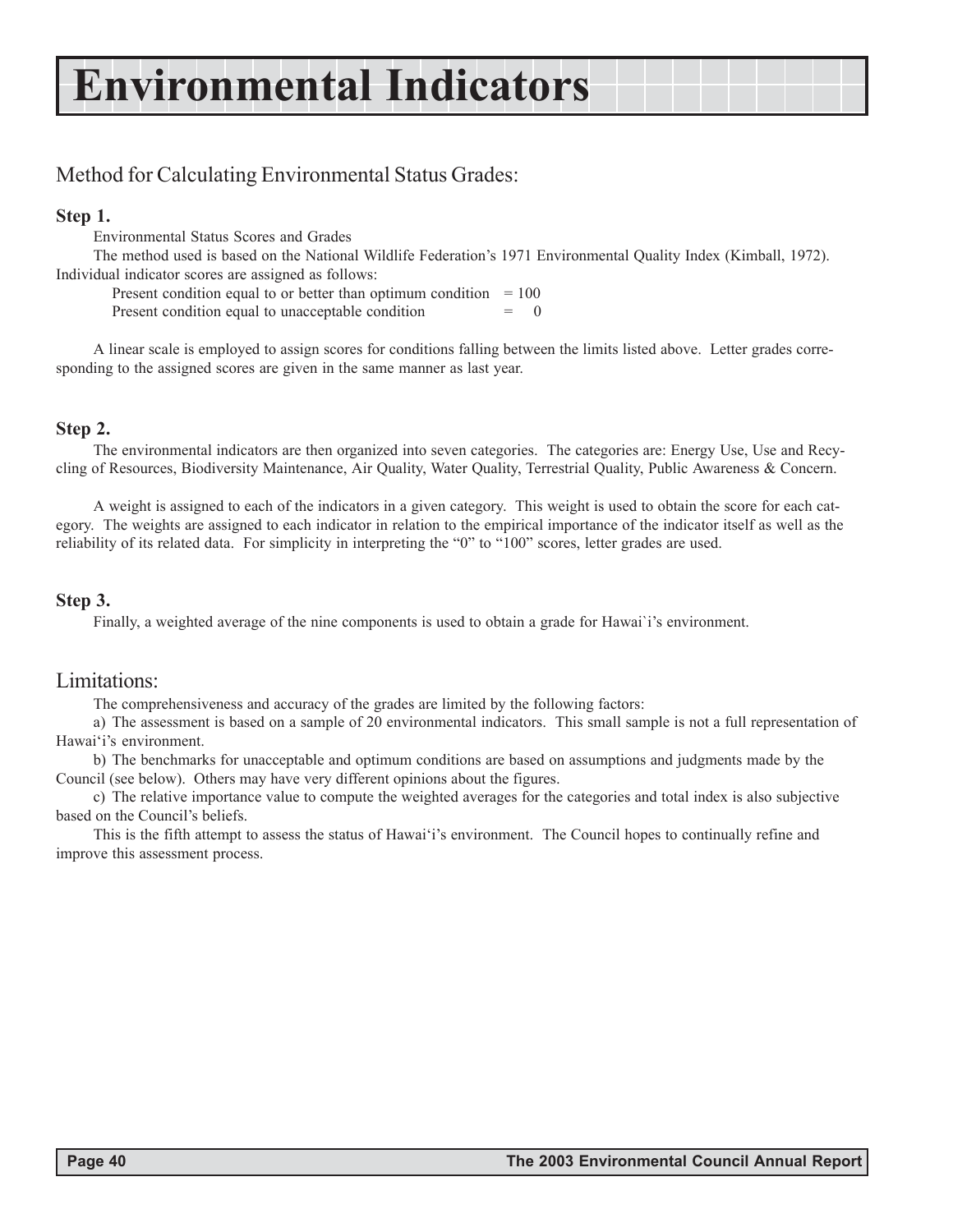#### **Benchmarks, Trends and Status Scores**

| Indicator                                         | Unacceptable     | <b>Latest Year</b> | Optimum        | <b>Status</b> |           |  |
|---------------------------------------------------|------------------|--------------------|----------------|---------------|-----------|--|
|                                                   | Condition        | Condition          | Condition      | <b>Points</b> | Grade     |  |
| % of Energy from<br>Renewable Sources             | 0.0              | 5.3                | 25.0           | 21            | $D-$      |  |
| Greenhouse gas<br>emissions in million tons       | 23.0             | 20.4               | 15.7           | 36            | $D+$      |  |
| Water Consumption in<br>Million Gallons           | 100,000          | 77,868             | 50,000         | 44            | $C-$      |  |
| % of Treated Wastewater<br>Reused                 | $\Omega$         | 16                 | 25             | 64            | <b>B-</b> |  |
| Daily per capita Waste<br>Generated in pounds     | 10.8             | 6.9                | 3.6            | 54            | C         |  |
| % of Waste Diverted                               | $\boldsymbol{0}$ | 25                 | 75             | 33            | D         |  |
| Hazardous Waste<br>Generated in Tons              | 3,000            | 781                | 500            | 89            | A         |  |
| Number of Rare Native<br>Plant Species            | 1000             | 588                | $\mathbf{0}$   | 41            | $C-$      |  |
| Main HI Islands Onaga<br>Spawning Potential Rate  | $\overline{0}$   | 3                  | 50             | 6             | F         |  |
| Particulate Levels as a %<br>of Federal standards | 100              | 30                 | 75             | 100           | $A+$      |  |
| Number of Unhealthy Air<br>Days                   | 1                | 0                  | $\overline{0}$ | 100           | $A+$      |  |
| Days Beaches Posted<br>Unsafe                     | 100              | 36                 | $\mathbf{0}$   | 64            | <b>B-</b> |  |
| % of Population Served<br>Water Below MCLs        | 90               | 100                | 100            | 100           | $A+$      |  |
| Conservation Land Area<br>in million acres        | 1.03             | 1.97               | 2.25           | 77            | $B+$      |  |
| Number of Oil and<br>Chemical Spills              | 1000             | 442                | 100            | 62            | $B-$      |  |
| % of State Funding for<br>Environment             | $\boldsymbol{0}$ | 0.95               | 2.50           | 38            | $D+$      |  |
| Number of Motor<br>Vehicles per capita            | $\mathbf{1}$     | 0.73               | 0.33           | 40            | $C-$      |  |
| Noise Complaints per<br>100,000 People            | 100              | 33                 | 10             | 74            | B         |  |
| <b>Bikeway Miles</b>                              | $\boldsymbol{0}$ | 208                | 1309           | 16            | F         |  |
| Annual TheBus<br>Boardings in millions            | $\overline{0}$   | 74                 | 124            | 59            | $C+$      |  |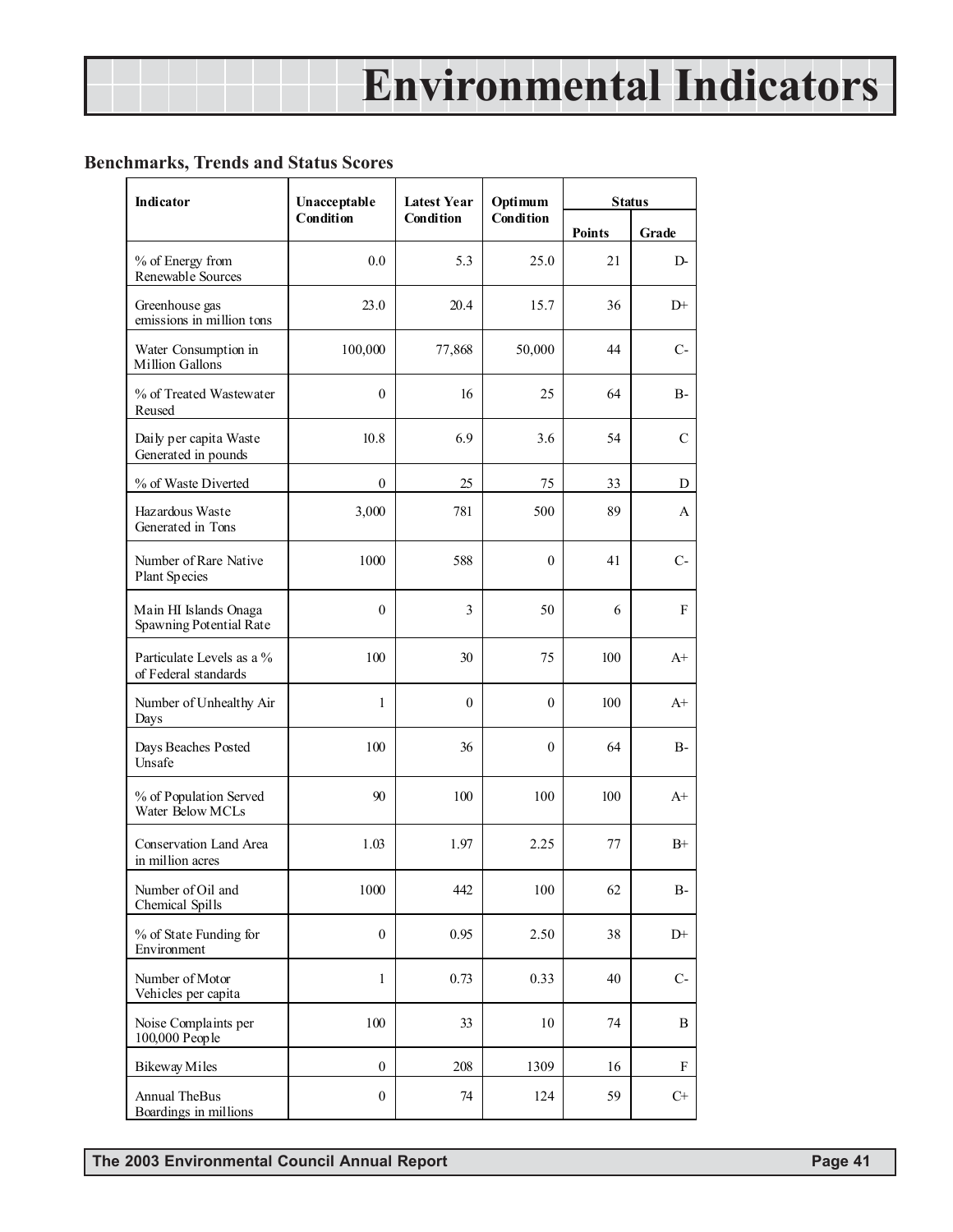### **Scores and Grades for Environmental Status**

| Category                           | Indicator                                       | <b>Status</b><br><b>Points</b> | <b>Indicator</b><br>Weights | Category<br><b>Scores</b> | Category<br>Grade | Category<br>Weights | <b>Total</b><br><b>Score</b> | <b>Total</b><br>Grade |
|------------------------------------|-------------------------------------------------|--------------------------------|-----------------------------|---------------------------|-------------------|---------------------|------------------------------|-----------------------|
| <b>Energy Use</b>                  | % of Energy from<br>Renewable Sources           | 21                             | 50%                         | 29                        | D                 | 15%                 | 60                           | <b>B</b> -            |
|                                    | Greenhouse Gas<br>Emissions                     | 36                             | 50%                         |                           |                   |                     |                              |                       |
| Use $\&$<br>Recycling of           | Water Consumption in<br>Million Gallons         | 44                             | 20%                         | 57                        | $C+$              | 15%                 |                              |                       |
| Resources                          | % of Treated<br>Wastewater Reused               | 64                             | 20%                         |                           |                   |                     |                              |                       |
|                                    | Daily per capita Waste<br>Generated in pounds   | 54                             | 20%                         |                           |                   |                     |                              |                       |
|                                    | % of Waste Diverted                             | 33                             | 20%                         |                           |                   |                     |                              |                       |
|                                    | Hazardous Waste<br>Generated in Tons            | 89                             | 20%                         |                           |                   |                     |                              |                       |
| <b>Biodiversity</b><br>Maintenance | Number of Abundant<br>Native Plant Species      | 41                             | 50%                         | 24                        | $D-$              | 10%                 |                              |                       |
|                                    | Onaga Spawning<br>Potential Rate                | 6                              | 50%                         |                           |                   |                     |                              |                       |
| Air Quality                        | Particulate Levels as<br>% of National Standard | 100                            | 50%                         | 100                       | $A+$              | 15%                 |                              |                       |
|                                    | Number of Unhealthy<br>Air days                 | 100                            | 50%                         |                           |                   |                     |                              |                       |
| Water Quality                      | Days Beaches Posted<br>Unsafe                   | 64                             | 50%                         | 82                        | $A-$              | 15%                 |                              |                       |
|                                    | % of Pop. Served<br>Water Below MCLs            | 100                            | 50%                         |                           |                   |                     |                              |                       |
| Terrestrial<br>Quality             | Conservation Land<br>Area in million acres      | 77                             | 50%                         | 70                        | B                 | 15%                 |                              |                       |
|                                    | Number of Oil &<br>Chemical Spills              | 62                             | 50%                         |                           |                   |                     |                              |                       |
| Public<br>Awareness &              | % of State Funding for<br>Environment           | 38                             | 20%                         | 45                        | $\mathcal{C}$     | 15%                 |                              |                       |
| Concern                            | Number of Motor<br>Vehicles per capita          | 40                             | 20%                         |                           |                   |                     |                              |                       |
|                                    | Noise Complaints per<br>100,000 People          | 74                             | 20%                         |                           |                   |                     |                              |                       |
|                                    | <b>Bikeway Miles</b>                            | 16                             | 20%                         |                           |                   |                     |                              |                       |
|                                    | Annual TheBus<br>Boardings in millions          | 59                             | 20%                         |                           |                   |                     |                              |                       |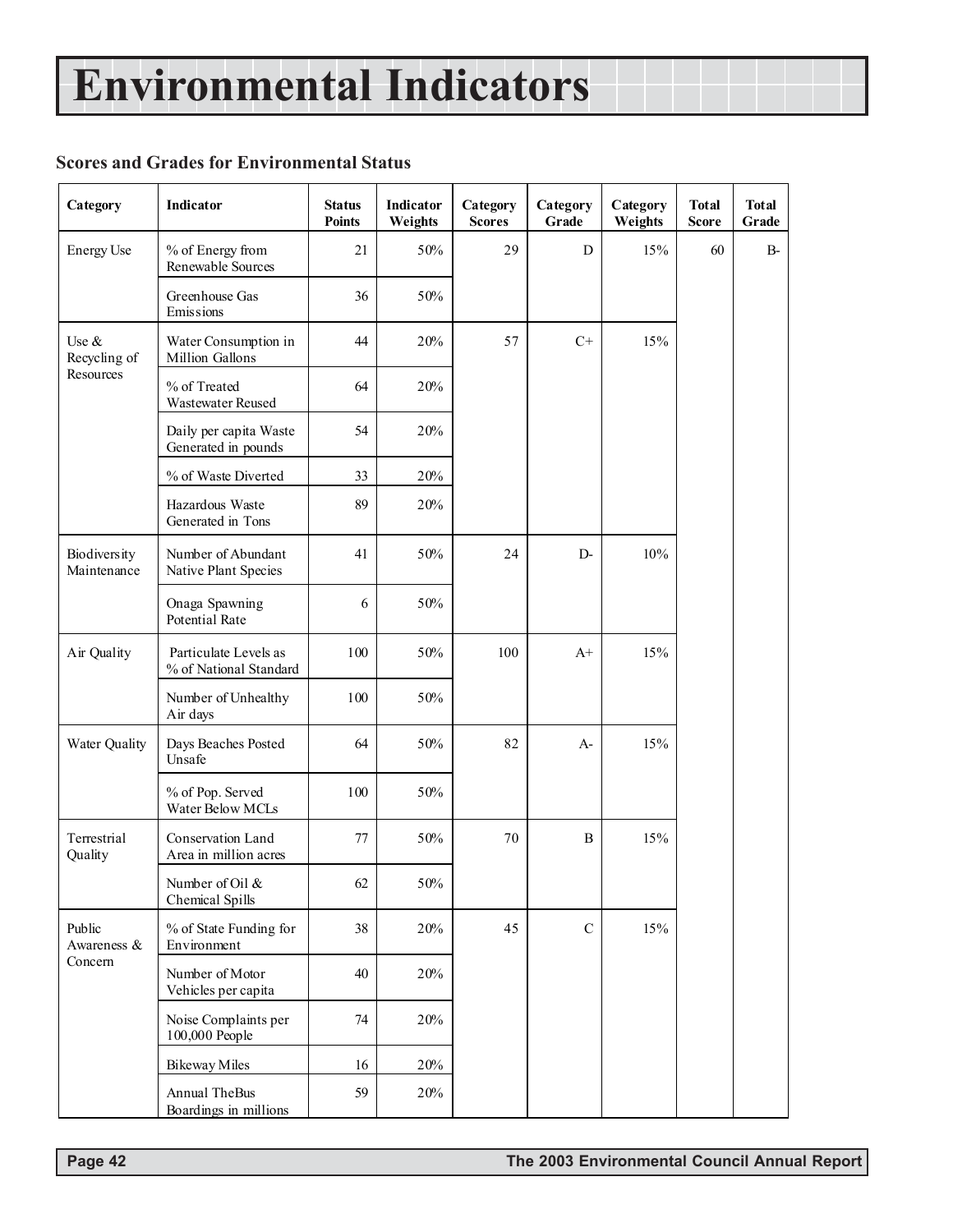#### Assumptions:

The Environmental Council's assumptions for unacceptable conditions, year 2002 goals, and optimum levels for Hawai'i's environmental indicators are listed below.

a) Renewable Energy: The Council prefers a goal of 25% for the amount of energy from renewable sources.

b) Greenhouse Gasses: The Council supports the Kyoto Protocol which calls for emissions of 7% below 1990 levels by 2010. This works out to 5.7 million tons by 2010 for optimum. The unacceptable level is 23 million tons.

c) Water Consumption: The Council has set 50,000 million gallons per year as the optimum level. 100,000 is unacceptable.

d) Treated Wastewater Reused: The reuse target is 25%.

e) Waste Generated: According to Healthy Hawai'i 2000, the national objective is to reduce the average pounds of municipal solid waste produced per person each day to no more than 3.6 pounds. The optimum level is the same as the national objective. It is unacceptable to produce 3 times the national objective.

f) Waste Diverted: Pursuant to section 342G-3, HRS, it was the goal of the state to reduce the solid waste stream prior to disposal by 50% by the year 2000. The Council sets 75 as an optimum level.

g) Hazardous Waste: The optimum target is 500 tons. 3,000 tons is unacceptable.

h) Native Plant Species: Optimally, all native species should be in abundance. 1,000 species listed as rare would be unacceptable.

i) Onaga SPR: The optimum level is 50%.

j) Particulate Levels: The optimum level is 75% of the federal standard.

k) Unhealthy Air Days: Not a single day should be declared unhealthy in Hawai'i.

l) Beaches Posted Unsafe: A level of 100 beach closure days per year is unacceptable.

m)Oil and Chemical Spills: The optimum number is 100 spills or less.

n) Conservation Land: The State Land Use District Boundary Review, 1992, recommended that approximately 150,000 acres of Urban and Agricultural lands be converted to Conservation zoning. The report also identifies another 139,000 acres of non-Conservation land as "Areas of Critical Concern" that should be protected for its conservation resource value. Therefore, the optimum level is the conversion of 289,000 acres. Any less amount than one fourth of state lands in the Conservation district is unacceptable.

o) Drinking Water: The optimum level to have 100% of the population drinking clean water.

p) Environmental Spending: Based on information presented in World Resources Institute's 1992 Environmental Almanac the average state in the U.S. spends approximately 1.9% of its state budget on environmental protection. The optimum level is 2.5%.

q) Motor Vehicles: One motor vehicle per person is unacceptable. The optimum level should be one motor vehicle for every three people (the average household size is three people).

r) Noise Complaints: An average of 100 noise complaints per hundred thousand people is unacceptable. The optimum number is 10 or less per hundred thousand people.

s) Bikeway Miles: According to Bike Plan Hawai'i a total of 1,309 miles of bikeways is proposed. The optimum condition is the construction of all the bikeways proposed.

t) Bus Ridership: The present bus fleet is 525. The FEIS for the Honolulu Rapid Transit Program considered an expanded bus fleet of 997 buses for the Transportation System Management alternative. Based on Table 1.1 in the Comprehensive Bus Facility & Equipment Requirements Study, we estimate that the number of boardings for a fleet of 997 buses would be 124,000,000 per annum. The optimum level is 124,000,000 boardings.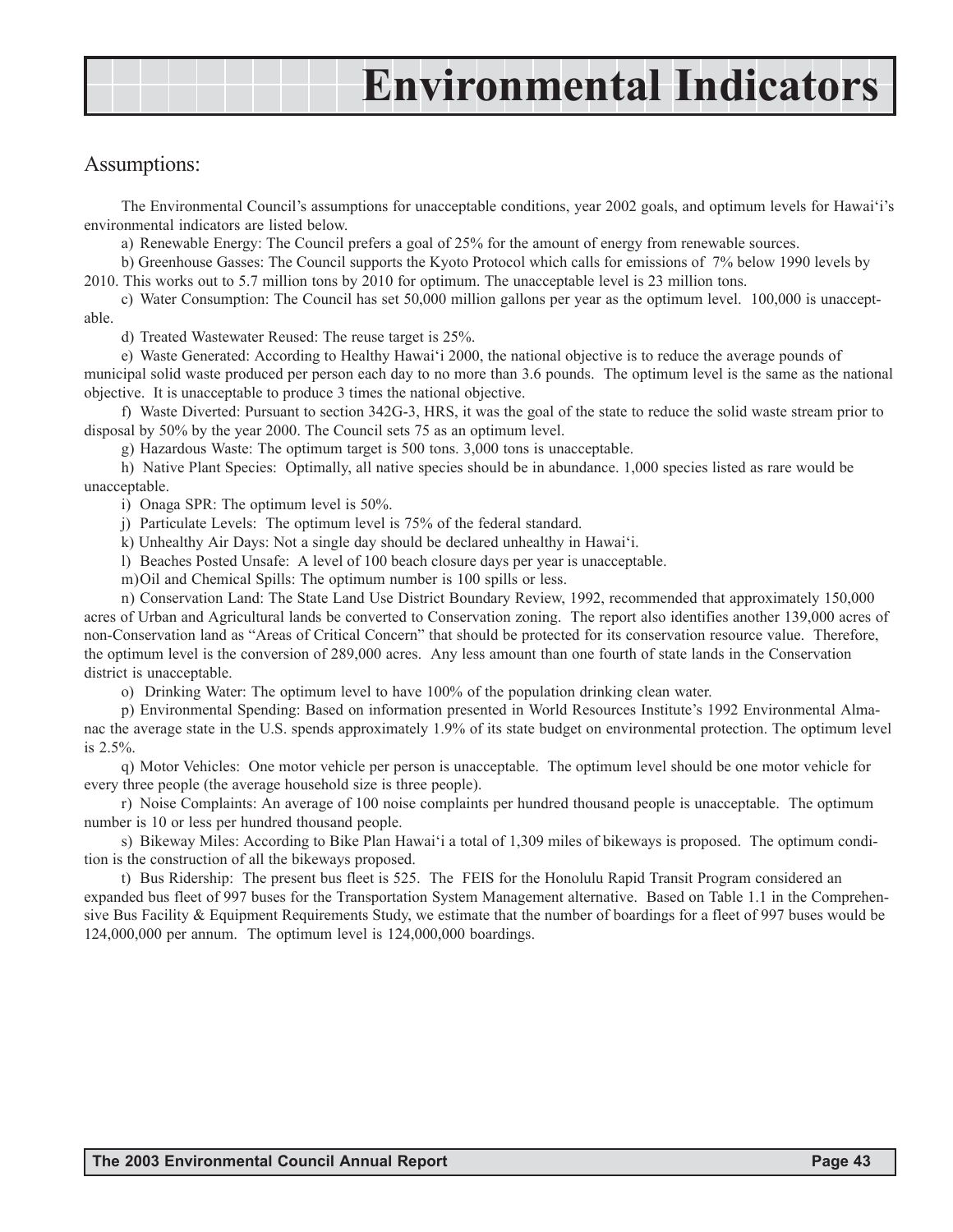### Letter Grades:

For the sake of simplicity in interpreting the "0" to "100" scores, letter grades are used. The scale that we used was obtained from A Rating Guide to Life in America's Fifty States (Thomas, 1994).

 $100 = A +$  $85-99 = A$  $80-84 = A$  $75-79 = B+$  $65-74 = B$  $60-64 = B$  $55-59 = C+$  $45-54 = C$  $40-44 = C$  $35-39 = D+$  $25-34 = D$  $20-24 = D$  $0-19 = F$ 

### References:

City and County of Honolulu, Department of Transportation Services. Final Environmental Impact Statement for the Honolulu Rapid Transit Program. Honolulu, 1992.

Hawai'i Department of Business, Economic Development and Tourism. State Energy Resources Coordinator's Annual Report. Honolulu, 1994.

Hawai'i Department of Business, Economic Development and Tourism. The State of Hawai`i Data Book, 2002. Honolulu, 2001.

Hawai'i Department of Health. Healthy Hawai'i 2000: Preliminary Objectives and Health Status Indicators for the State of Hawai'i. Honolulu, 1995.

Hawai'i Department of Health. The State of Environmental Protection In Hawai'i. Honolulu, 1997.

Hawai'i Department of Health. Indicators of Environmental Quality, September 1999.

Hawai'i Department of Transportation. Bike Plan Hawai'i. Honolulu, 1994.

Honolulu Public Transit Authority. Comprehensive Bus Facility & Equipment Requirements Study. Honolulu, 1994.

Kimball, Thomas L. Why Environmental Quality Indices? In The Quality of Life Concept by the Environmental Protection Agency. Warrenton, Virginia, 1972.

Office of State Planning. State Land Use District Boundary Review. Honolulu, 1992.

Thomas, G. Scott. A Rating Guide to Life in America's Fifty States. New York: Prometheus Books, 1994.

United States Environmental Protection Agency. Characterization of Municipal Solid Waste in the United States: 1996 Update. EPA530-R-97-015. Washington, DC.

World Resources Institute. Environmental Almanac. Boston: Houghton Mifflin Company, 1992.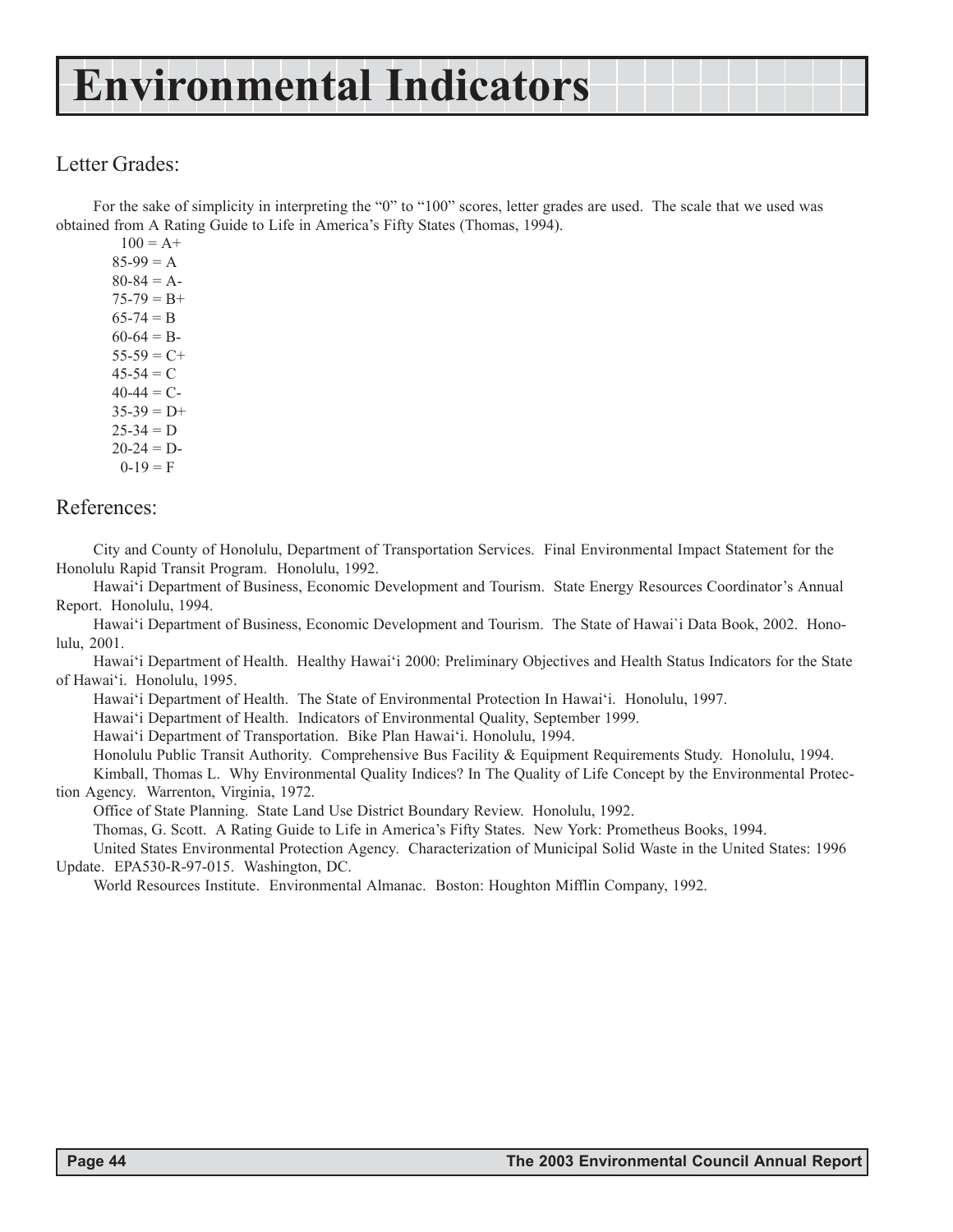## **Section II Agency Goals**

**The Environmental Council monitors agency progress in achieving the state's environmental goals and makes an annual report with recommendations to the Governor and Legislature. The Council asks each agency for its environmental goals and objectives for inclusion in its annual report. Each agency identifies its top three environmental goals for the past and current years and the results of its efforts to achieve these goals.**

### **Outstanding Environmental Agencies for 2002**

Hawai'i Department of Education Hawai'i Department of Defense, Army National Guard County of Maui Department of Public Works and Waste Management City and County of Honolulu Department of Transportation Services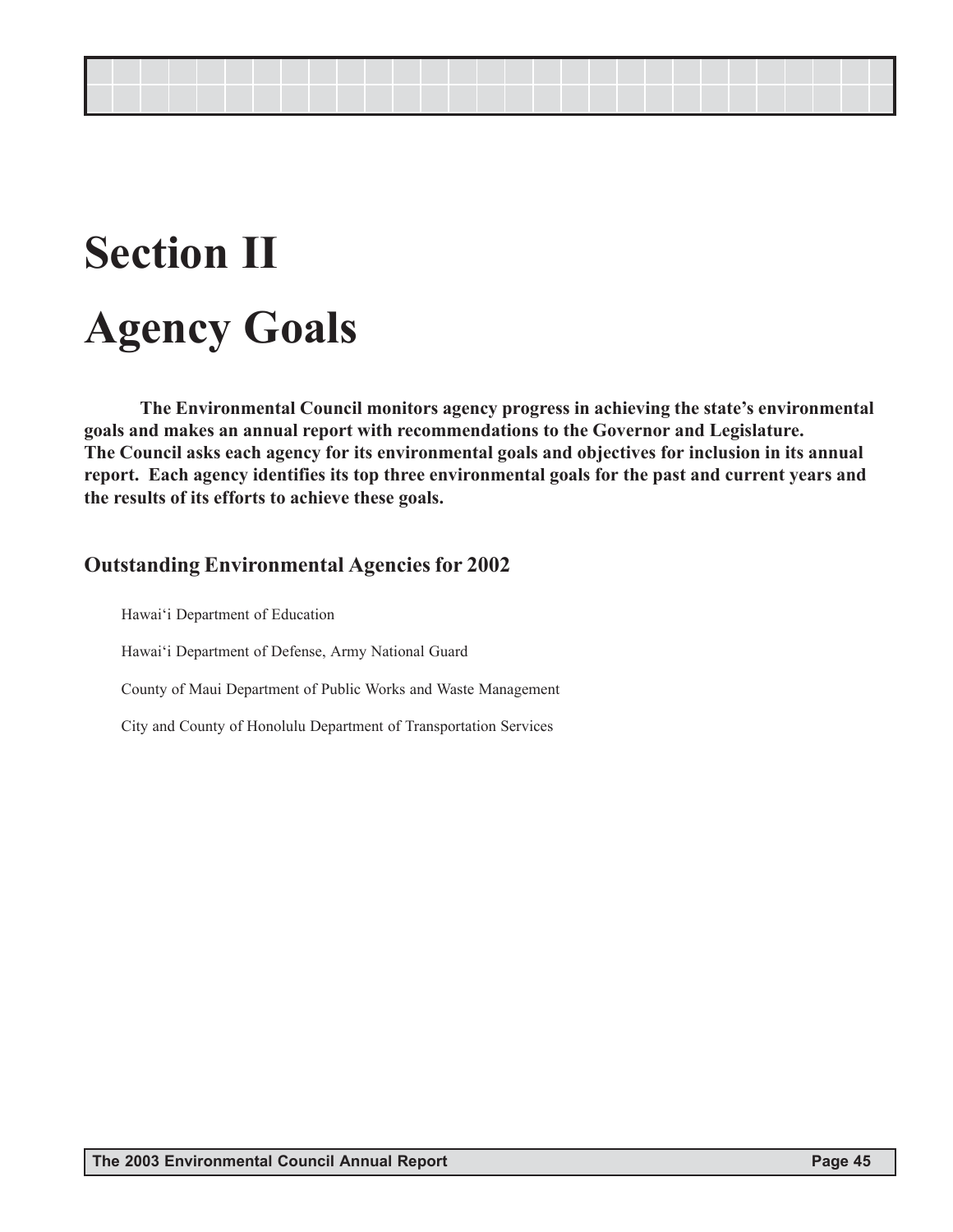### **Department of Accounting and General Services**

#### **I. Goals/Objectives for FY 2003**

A. Goal/Objective #1: The Stadium Authority will implement a program to encourage the recycling of materials discarded during and/or after stadium events, including aluminum cans, cardboard boxes, etc.

B. Goal/Objective #2: Comply with the Governor's Administrative Directive No. 98-03 regarding the use of Solar Water Heating Systems for state facilities. The directive requires that a comparative analysis be done to determine the cost-benefit of using conventional versus solar water heating systems for all new or renovated facilities using state funds or located on state land and incorporate the use of hot water.

#### **II. Results of Efforts for FY 2003**

A. Goal/Objective #1: The Stadium Authority worked with the Hawai'i Department of Health (DOH) to implement a campaign to collect aluminum cans and glass bottles for recycling during the University of Hawai'i football games held at the Aloha Stadium in FY 2003. Although the campaign was successful, the DOH was unable to continue the program in FY 2004 because of the lack of volunteer help.

B. Goal/Objective #2: The Public Works Division is reviewing every project and making sure that Administrative Directive 98-03 is complied with.

#### **III. Goals/Objectives for FY 2004**

A. Goal/Objective #1: The Public Works Division will begin to implement a Construction Waste Management Program that will increase recycling, salvage, and reuse of construction and demolition waste in all construction projects. The Public Works Division will get the program started by creating a guide specification that will include requirements for constructing waste management.

### **Department of the Attorney General**

#### **I. Goals/Objectives for FY 2003**

A. Goal/Objective #1: Provide effective and timely legal counsel and training for our clients.

B. Goal/Objective #2: Improve the quality of and expedite environmental enforcement actions.

C. Goal/Objective #3: Improve coordination of enforcement actions among the air, water, solid and hazardous waste, and hazard evaluation and emergency response programs, as well as among other state and federal civil and criminal agencies.

#### **II. Results of Efforts for FY 2003**

A. Goal/Objective #1: During FY 2003, the Department of Attorney General instituted a system of intra-office work performance time goals and an office-wide monitoring process to ensure that legal work is performed for clients in a timely manner. Deputy Attorneys General assigned to work with Department of Health environmental agencies established a system of regular meetings with their clients and provided training on the proper writing of reports relating to environmental violations and on the handling of UIPA requests. Rules to implement the new statewide Deposit Beverage Container Program in a timely manner were created with legal input from the Department of the Attorney General.

B. Goal/Objective #2: Deputy Attorneys General assigned to work with Department of Health agencies assisted with revisions of administrative rules that are critical to effective state environmental action in the following areas: rules relating to clean air and wastewater were modified to incorporate recent federal law changes; rules covering a wide range of actions relating to lead abatement were generated; and clean water rules concerning water quality standards were modified. Deputy Attorneys General also completed work on new enforcement actions in accord with the Department's internal work timeframe guidelines mentioned above to ensure that enforcement actions could proceed in a timely manner.

C. Goal/Objective #3: Deputy Attorneys General handling environmental enforcement actions met regularly with representatives of client agencies and federal partners to ensure effective coordinated investigation and handling of environmental violations throughout the state.

#### **III. Goals/Objectives for FY 2004**

A. Goal/Objective #1: Provide effective legal support for vigorous statewide civil and criminal environmental enforcement actions.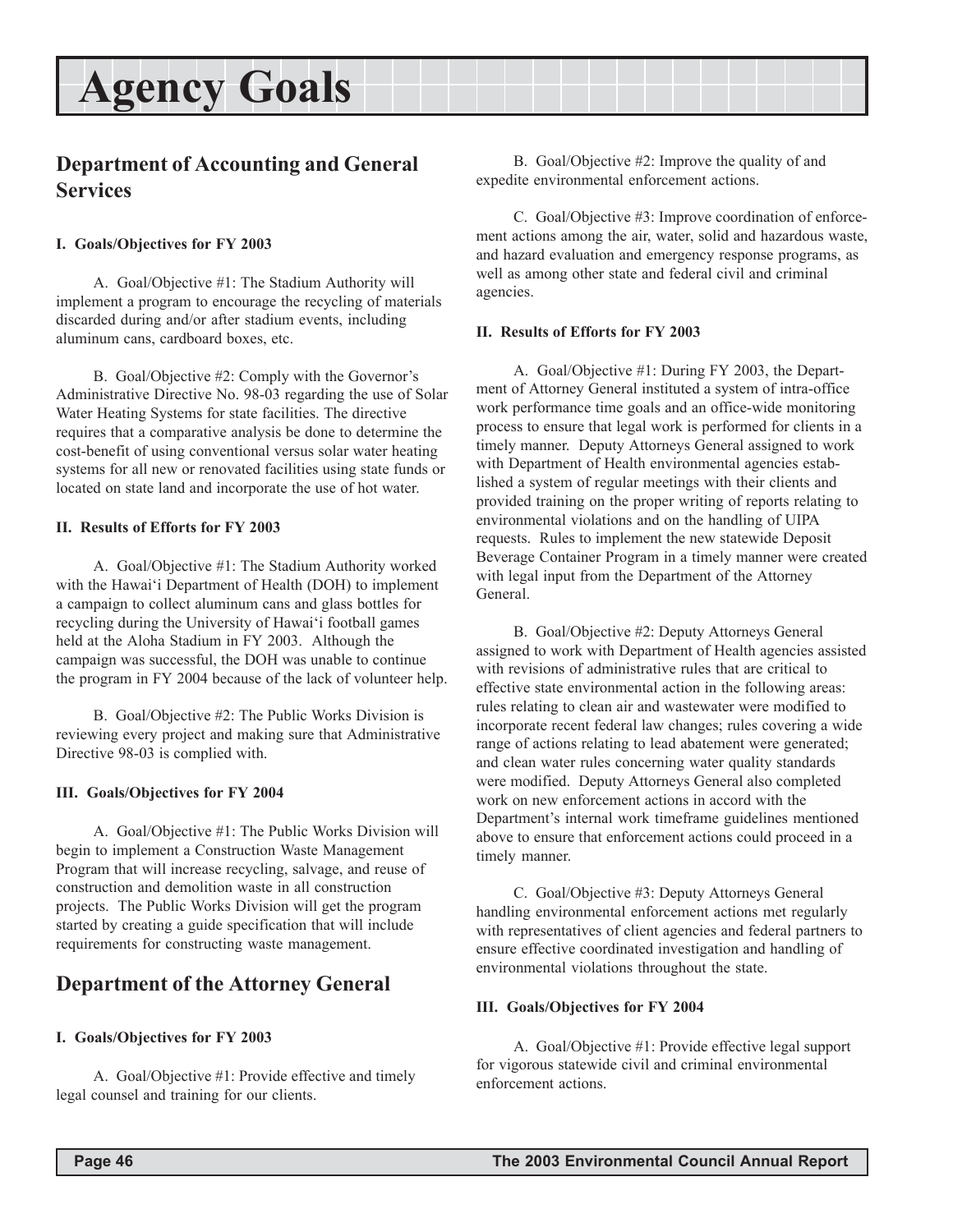

B. Goa/Objective #2: Provide timely legal counsel to client agencies that handle environmental matters.

C. Goal/Objective #3: Improve statewide investigation capability to handle violations of environmental statutes and rules.

### **Department of Business, Economic Development and Tourism**

#### **I. Goals/Objectives for FY 2003**

A. Goal/Objective #1: Support extension of the Energy Conservation Income Tax Credit in the 2003 Legislature.

B. Goal/Objective #2: Continue support and coordination of efforts to assist Hawai'i government agencies and private businesses to build and operate efficient buildings and businesses.

C. Goal/Objective #3: Continue to not over promote fishery resources.

#### **II. Results of Efforts for FY 2003**

A. Goal/Objective #1: With strong support from DBEDT and the Energy Efficiency Policy Task Force, SB 855 was passed by the Legislature and Act 207 was signed into law by the Governor. The Act extended income tax credits for renewable energy devices, including solar water heating, solar photovoltaic, and wind energy to 2008.

B. Goal/Objective #2: DBEDT assisted Hawai'i government agencies and private businesses to build and operate efficient buildings and businesses. These efforts protect the environment by reducing energy use, increasing use of recycled products, and reducing landfill inputs, while saving taxpayers and businesses money. The activities included Rebuild Hawai'i's public-private partnerships for energy-efficient improvements, Performance Contracting Assistance to State and County agencies saving over \$7 million per year on utility bills; Energy Efficient School design assistance; the Green Business Program to assist and recognize businesses that operate in an environmentally responsible way; the Environmentally Preferable Purchasing Program; and a variety of recycling programs.

C. Goal/Objective #3: There was no indication that promoted fish species were over-fished.

#### **III. Goals/Objectives for FY 2004**

A. Goal/Objective #1: Continue to promote energy efficiency, energy conservation, and renewable energy technologies.

B. Goal/Objective #2: Continue to promote recycling, reusing, and reducing waste materials and to support businesses that recycle, reuse, and reduce waste.

C. Goal/Objective #3: Continue to promote sustainable ocean industry development.

#### **Department of Defense**

### **Department of Defense, Hawai'i Army National Guard (HIARNG)**

#### **I. Goals/Objectives for FY 2003**

A. Goal/Objective #1: Conservation. Continue endangered species recovery, noxious weed eradication, and awareness training.

B. Goal/Objective #2: Compliance. Continue to monitor for regulatory compliance and implement pollution prevention initiatives.

C. Goal/Objective #3: Land Management. Continue to implement integrated trainingarea management to protect/ enhance the natural resources of ARNG training lands.

#### **II. Results of Efforts for FY 2003**

A. Goal/Objective #1: Conservation.

• Partnered with over ten private, nonprofit, state and federal agencies to implement 28 field projects. Monitored specifically for six endangered species on four installations (O'ahu (Fort Ruger), Hawai'i (Keaukaha Military Reservation (KMR)), Maui (Kanaio Training Area) and Kaua'i (Kekaha Firing Range)) and managed habitat for an estimated 39 threatened, endangered, rare and vulnerable species. Surveyed, treated and/or removed fountain grass (more than 8,000 plants) and Miconia on four installations (O'ahu (Fort Ruger, Bellows, and Kalaeloa) and Hawai'i (KMR)). Both species rank in the top five of noxious invasive weeds that are potential threats to our fragile native ecosystem.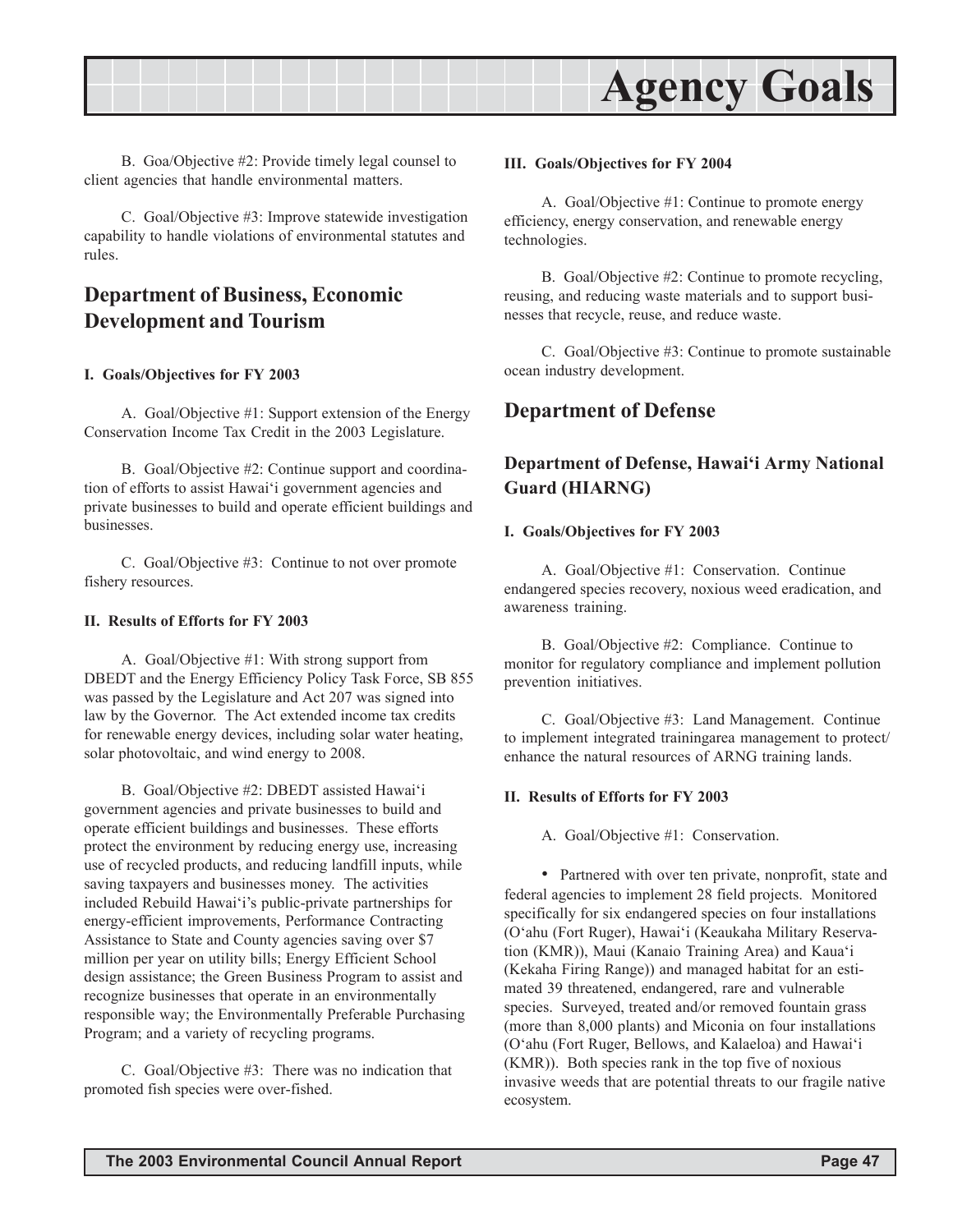• Through our annual Earth Day and National Public Lands Day volunteer projects, cleared out nonnative trees and other alien species and planted 800 native seedlings in the ongoing support of ecosystem restoration at Diamond Head Crater. Sedge, a native Hawaiian grass is being introduced and cultivated in the Crater's wetlands which are deemed a critical habitat.

• Continued feral animal trapping at Ukumehame Firing Range (Maui) to protect three seasonal resident endangered Hawaiian water birds as well as four other native but not endangered Hawaiian water birds. Implemented an aggressive predator control program to target rats, mongoose and feral pigs to protect native and endangered species at Fort Ruger (State-listed Pueo (Hawaiian Owl) and endangered water birds (Hawaiian Gallinule and Hawaiian Coot) and at KMR (Hawaiian Bat and Hawaiian Hawk).

B. Goal/Objective #2: Compliance.

• The HIARNG environmental strategy emphasizes early identification of problems and immediate corrective action. Funding programmed and obtained to implement compliance and pollution prevention projects to meet State and Federal regulatory requirements. Installation of a closed loop oil/water separator system at Kalaeloa reduces water usage for washing vehicles by 75% and saves the State several thousand dollars per year. Additional weapons cleaning stations placed at nine units statewide to reduce the time and manpower to clean small arms parts. The chemical used in these machines is a non-hazardous DOD approved cleaning solvent which is recycled through a filtration system and has a life span of up to five years.

• Purchased a Multi Modular Fluid Filtration System (MMFFS) to reduce and remove a wide range of environmental contaminants. The MMFFS serves as apost-treatment filter and used in tandem with the Reverse Osmosis Water Purification Unit (ROWPU), hazardous by-products are rendered non-hazardous. The MMFFS is a portable, lightweight, high-flow pre-and post-treatment unit that enhances ROWPU operations and aids in meeting environmental discharge regulations. Purchase of a tire baler reduced the amount of tires awaiting disposal. This system can compact 100 truck tires into a single bale, making it easier to manage and store. Seven concrete hazmat buildings placed at various facilities statewide to replace our steel cabinets and structures that degrade quickly in the harsh environment. The life expectancy of the buildings is 50 years. Constructed a secondary containment pad at Wahiawa Armory to reduce the risk of a fuel containment breach.

• Achieved "Returned to Compliance" status with respect to a Department of Health hazardous waste inspection performed on July 26, 2001. In accordance with DOH, HIARNG confirmed, via sampling, that gas path cleaner wastes generated from cleaning helicopter engine compressors are not hazardous. Identified and disposed of one UXO located at KMR former impact area. Successfully performed a presumptive rebuttal for used oil located at the UTES.

C. Goal/Objective #3: Land Management.

• Designed and installed awareness signage for Fort Ruger (O'ahu) and Kekaha Firing Range (Kaua'i) to inform soldiers and other land users of natural and cultural resources at these sites. Restored the coastal berm at Kekaha Firing Range by removing fire-prone alien species and replanting with native vegetation. Performed site assessment/remedial investigation at the former small arms ranges at Fort Ruger and former Navy skeet range at KMR. Conducted UXO survey on former KMR impact area. Acquisition of satellite imagery and upgrades enhanced/expanded our geographic information system (GIS) capabilities. GIS is used for analysis and mapping of invasive species, encroachment, habitat, wetland, and land usage in order to efficiently plan appropriate and effective courses of action.

#### **III. Goals/Objectives for FY 2004**

A. Goal/Objective #1: Conservation. Continue endangered species recovery, noxious weed eradication, and awareness training and education of Hawai'i's youth, Guard members, and the public.

B. Goal/Objective #2: Compliance. Continue to monitor for regulatory compliance and implement pollution prevention initiatives.

C. Goal/Objective #3: Land Management. Continue to implement restoration and geographic information system (GIS) projects and integrated training area management to protect and enhance the natural resources of ARNG training lands.

### **Department of Defense, Hawai'i Air National Guard (HIANG)**

#### **I. Goals/Objectives for FY 2003**

A. Goal/Objective #1: Compliance. Implement an inspection program to inspect units quarterly or bi-annually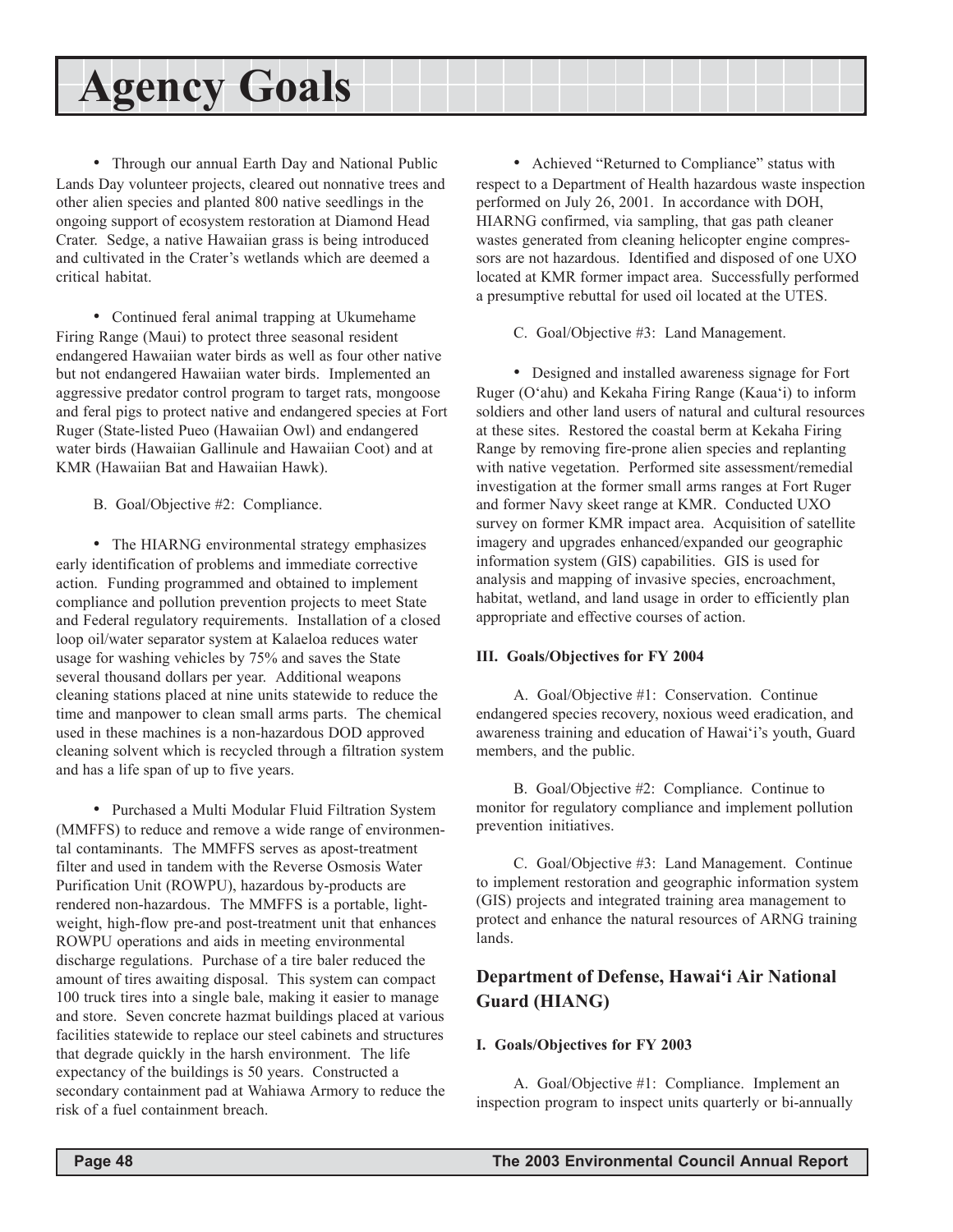

to ensure compliance with Federal, State, and local regulations. This inspection program will serve two purposes: 1) ensure HIANG wide compliance and 2) aid in identifying outstanding environmental compliance throughout the HIANG which would help to reward units who have been working hard to stay in compliance with environmental laws and regulations.

B. Goal/Objective #2: Pollution Prevention. Implement a HIANG wide recycling program that would mimic the 15th Air Base Wing Recycling Program. This program would show the progress of the HIANG as a single entity with emphasis on the reduction of solid waste and its disposal costs and the encouragement of recycling. The other aspect of the Pollution Prevention Program is to keep the authorized use list program and educate the units to buy environmentally friendly products and use environmentally friendly services, such as vendors that provide solvent recycling services to ensure the reduction of an identified hazardous waste stream.

C. Goal/Objective #3: Environmental Documentation. Ensure all projects and real estate acquisition and disposals are properly assessed and evaluated for their environmental impacts (i.e., amending Hickam AFB license showing facility acquisition and/or disposals). An Air Force Form 813, Environmental Baseline Survey, and Environmental Assessments must be submitted for all proper real property transactions.

#### **II. Results of Efforts for FY 2003**

A. Goal/Objective #1: Compliance.

• Hickam Air Force Base (AFB) units evaluated under the U.S. Air Force's Environmental, Safety, and Occupational Health Compliance and Management Program (ESOHCAMP) assessment guidelines by an External ESOHCAMP Team. Geographically Separated Units (GSUs) were not evaluated but will be evaluated next year by an external ESOHCAMP Team. An internal HIANG Environmental Compliance Inspection was conducted prior to the External ESOHCAMP Team inspection. This resulted in identifying discrepancies throughout the HIANG. The discrepancies were brought down to a minimum due to the internal inspection. Due to the lack of personnel an adequate assessment of the HIANG Environmental Program was not conducted, but an internal assessment of the HIANG units at Hickam was still conducted regardless. Identified discrepancies were not properly conducting weekly inspections, not conducting proper hazardous waste determinations, and improper management of unknown wastes. All discrepancies have been corrected.

B. Goal/Objective #2: Pollution Prevention.

• The HIANG recycling program is slowly but surely getting established. Equipment was purchased for the GSUs to help with aluminum can crushing. This particular container purchase will eventually be used for HIANG units based on Hickam as well. Also the return of not one, but two cardboard box bins for HIANG units based on Hickam.

• The return of the cardboard box bin helped to alleviate the amount of contaminated loads going to the landfill. Currently, there is a separation fee for all contaminated loads. The use of the cardboard box bin helped to reduce the amount of solid waste generated in our general refuse containers. A successful recycling program will initiate a life style change in the near future.

C. Goal/Objective #3: Environmental Documentation.

• More and more projects are in the works at Hickam AFB and GSUs for the HIANG. A closer look at the work order process helped to identify shortfalls in the program. A closer look at the 154 CES Instruction 32-1001 will help in accommodating current and future projects. This will be an on going objective that will need to be met by the HIANG.

#### **III. Goals/Objectives for FY 2004**

A. Goal/Objective #1: Compliance. Develop a HIANG Operational Instruction to aid in the proper management of unknown and hazardous waste. This guide will help the HIANG as a whole, to include the Geographically Separated Units (GSUs), in the proper management of unknown and hazardous waste. Guidelines will be developed and an environmental compliance inspection program will be developed to properly identify shortfalls in our environmental program.

B. Goal/Objective #2: Pollution Prevention. Develop a HIANG Operational Instruction to aid in the proper management of solid waste and recyclables. This guide will help the HIANG as a whole, to include the GSUs, in the proper implementation of a recycling program. Guidelines will be developed to help implement this pollution prevention measure.

C. Goal/Objective #3: Energy Conservation. Implement energy conservation at all facilities, to include the GSUs. This is also an on going objective and will need to be looked at by all members of the HIANG. Proper implementation of this objective will be a beneficial cost savings in the future.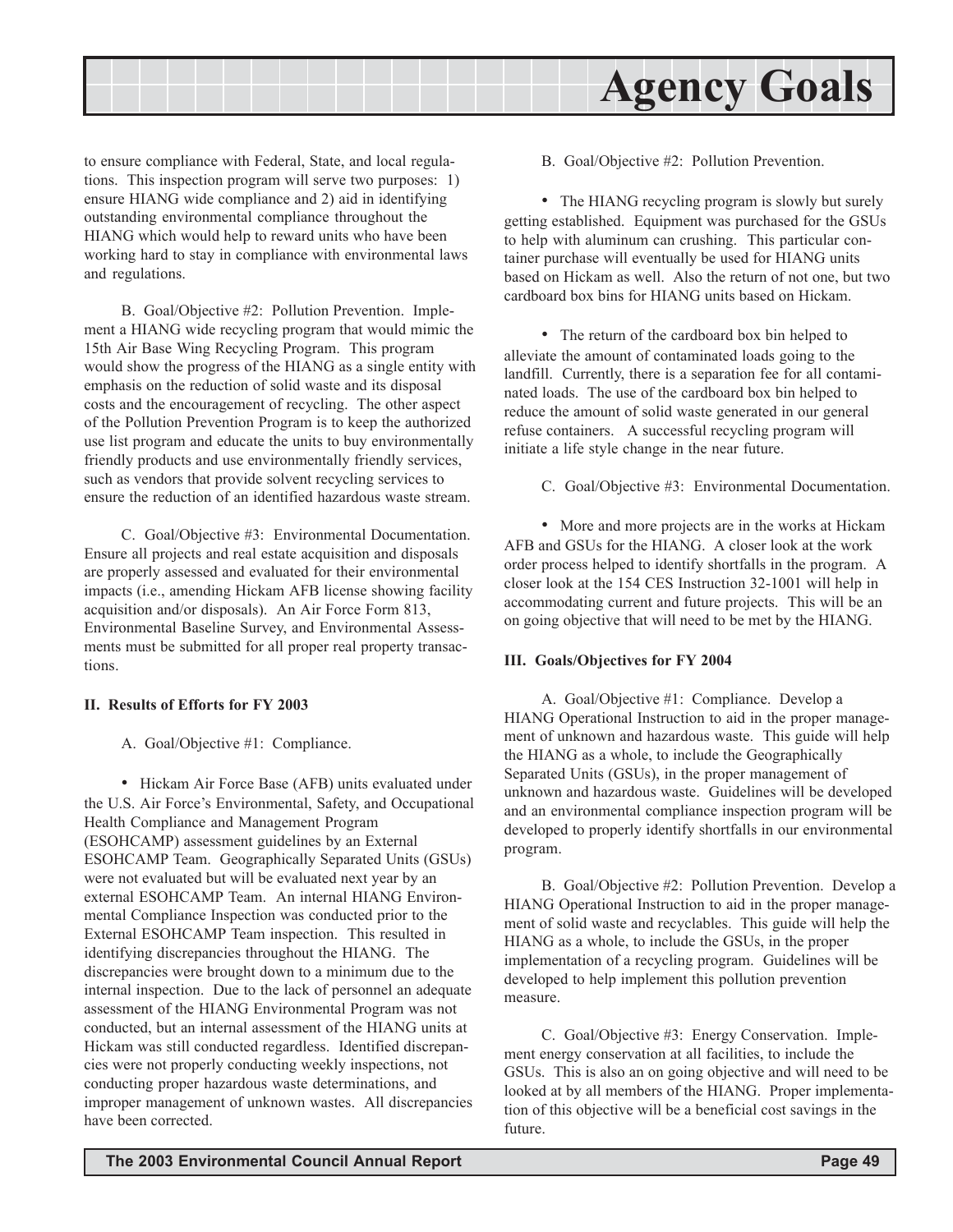### **Department of Defense, State Civil Defense Division**

#### **I. Goals/Objectives for FY 2003**

A. Goal/Objective #1: Continue to participate in HSERC (Hawaii State Emergency Response Commission) meetings and LEPC (Local Emergency Planning Committees) meetings to provide input on the development of state contingency plans related to hazardous materials and to support hazardous materials training and exercises for first responders statewide.

B. Goal/Objective #2: Plant trees and other foliage in the surrounding areas of Birkhimer Emergency Operating Center. The added irrigation system will help sustain plant life and reduce the potential for dry brush fires. Continue our efforts of recycling used paper products (and aluminum cans) and continue to reduce the amount of paper we use in our offices. Ensure all SCD personnel receive annual hazard communication (HAZCOM) training on responsibilities for hazardous material handling and know how to properly dispose of hazardous waste.

C. Goal/Objective #3: Provide objective reviews and information regarding mitigation projects that may have potential impact on the environment. Continue to review and closely monitor the Environmental Impact Statements and Environmental Assessments for projects that may not be in compliance with the National Environmental Policy Act.

#### **II. Results of Efforts for FY 2003**

A. Goal/Objective #1: State Civil Defense (SCD) was represented at every Hawaii State Emergency Response (HSERC) meeting this fiscal year and involved in numerous Local Emergency Planning Committees (LEPC) on Oahu and the neighbor islands. The SCD provided input to contingency plans related to hazardous materials and continues to coordinate and support hazardous materials training and exercises for first responders statewide. Of importance was a hazardous materials exercise conducted by the Hawaii County LEPC on August 26, 2003.

B. Goal/Objective #2: SCD continues to aggressively recycle its waste paper and aluminum cans. This in-house recycling program has been successful for many years. In collaboration with the HIARNG Environmental Section, new foliage and a second irrigation system were added to the landscape and surrounding areas leading to the Birkhimer facility.

C. Goal/Objective #3: SCD continues to review and monitor closely the Environmental Impact Statements and Environmental Assessments for projects that may not be in compliance with the National Environmental Policy Act.

#### **III. Goals/Objectives for FY 2004**

A. Goal/Objective #1: Continue to participate in HSERC (Hawaii State Emergency Response Commission) meetings and LEPC (Local Emergency Planning Committees) meetings to provide input on the development of state contingency plans related to hazardous materials and to support hazardous materials training and exercises for first responders statewide.

B. Goal/Objective #2: Advocate and promote recycling of used paper products (and aluminum cans) and continue to reduce the amount of paper we use in our offices. Ensure all SCD personnel receive annual hazard communication (HAZCOM) training on responsibilities for hazardous material handling and know how to properly dispose of hazardous waste.

C. Goal/Objective #3: Provide objective reviews and information regarding mitigation projects that may have potential impact on the environment. Continue to review and monitor closely the Environmental Impact Statements and Environmental Assessments for projects that may not be incompliance with the National Environmental Policy Act.

### **Department of Defense, Office of Veterans Services (OVS)**

#### **I. Goals/Objectives for FY 2003**

A. Goal/Objective #1: Quality of Cemetery Grounds. Improve the soil quality of the cemetery and enhance the natural beauty of the grass covering in all areas.

B. Goal/Objective #2: Veteran Community Awareness. Educate the veteran community on our existence, location and eligibility regulations by holding informational meetings.

#### **II. Results of Efforts for FY 2003**

A. Goal/Objective #1: Quality of Cemetery Grounds. The cemetery did not attain the goal of improving the quality of the cemetery grounds. Many factors contributed to this result. There was a hiring freeze which lowered the already short staff to two fewer employees and a shortfall of budgetary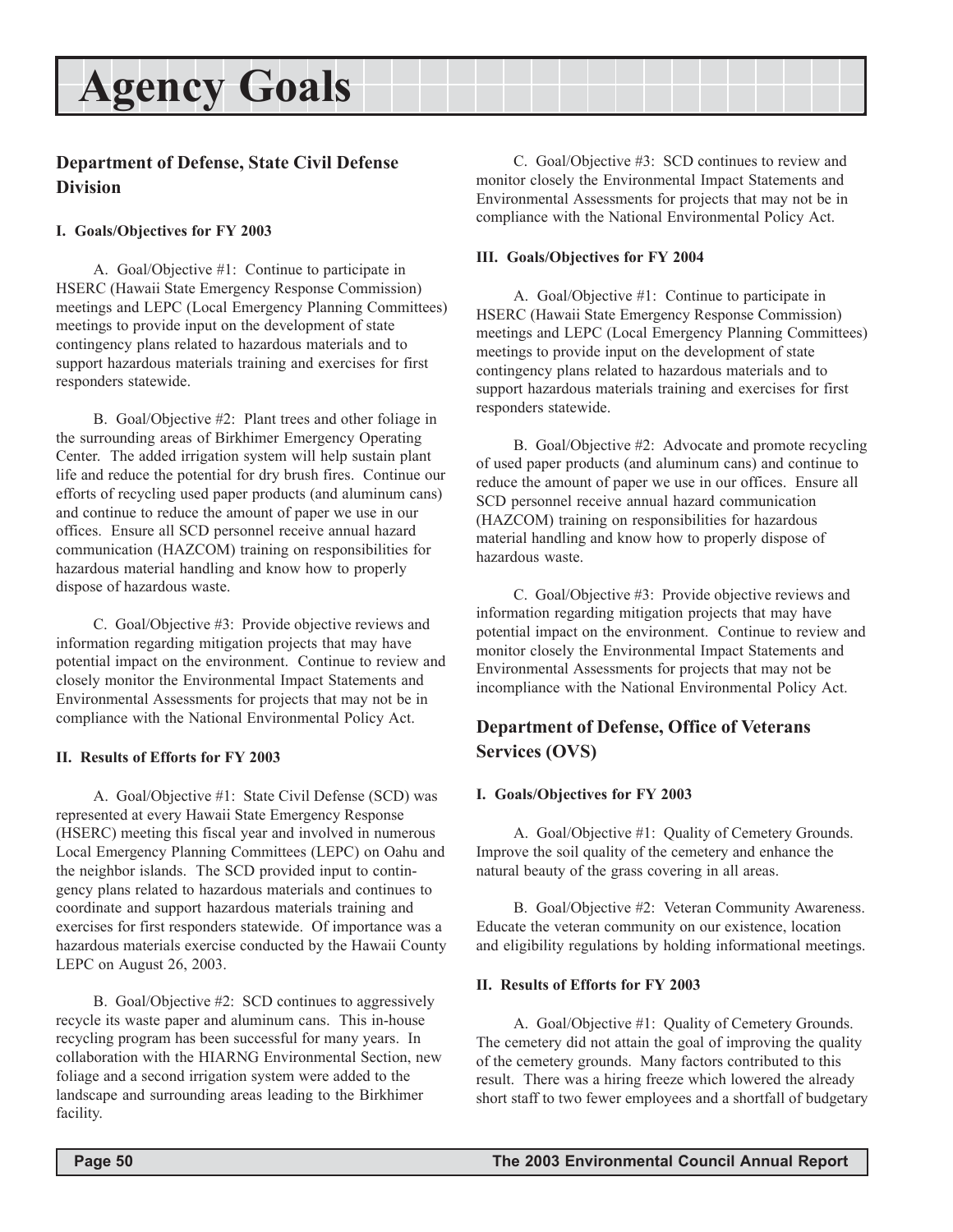

funds to complete certain objectives until the need became an emergency. Funds were allocated at the end of the fiscal year to improve the cemetery grounds. Projects will start in the fiscal year 2004.

B. Goal/Objective #2: Veteran Community Awareness. This goal was difficult to meet as there were not many Veterans Organizational meetings held throughout the year. Veteran's awareness was achieved through a Separations luncheon at Marine Corps Base Hawaii and also through the Memorial and Veterans Day Ceremonies held during the year.

#### **III. Goals/Objectives for FY 2004**

A. Goal/Objective #1: Overall Appearance of the Cemetery. Improve the overall appearance of the cemetery by implementing employee standards to be either meet or not meet. Hold each employee accountable for his/her actions daily.

B. Goal/Objective #2: Quality of the Cemetery Grounds. Improve the soil quality of the cemetery grounds and strengthen the grass covering in all areas of the cemetery.

### **Department of Education, Facilities and Support Services Branch**

#### **I. Goals/Objectives for FY 2003**

A. Goal/Objective #1: Meet minimum compliance requirements for hazardous wastes and used oil.

B. Goal/Objective #2: Develop acceptable disposal/ recycling program for computers.

C. Goal/Objective #3: Include energy saving and conservation measures in the design of our school facilities.

#### **II. Results of Efforts for FY 2003**

A. Goal/Objective #1: Working with DOH and Marine Corps Base Hawaii to meet hazardous wastes and used oil compliance requirements. Implemented a disposal plan for several secondary schools.

B. Goal/Objective #2: Working with DOH to develop a departmental disposal/recycling program for computers. Is finalizing process to dispose of monitors appropriately.

C. Goal/Objective #3: Working with the Department of Accounting and General Services to install waterless urinals in several schools as a pilot program, to include cross ventilation design in our new schools and buildings, and to include landscaping designs to shade the facilities, etc.

#### **III. Goals/Objectives for FY 2004**

A. Goal/Objective #1: Include energy saving and conservation measures in the design and construction of our school facilities.

B. Goal/Objective #2: Continue meeting minimum hazardous wastes and used oil compliance requirements.

C. Goal/Objective #3: To conduct the 3rd year AHERA re-inspection.

### **Department of Hawaiian Home Lands**

#### **I. Goals/Objectives for FY 2003**

A. Goal/Objective #1: Sustainable Growth. Develop self-sufficient and healthy communities by improving trust lands through sustainable forestry.

B. Goal/Objective #2: Partnering. Partner with governmental agencies, non-profit organizations, and native-Hawaiian based community groups to promote environmental and cultural understanding through land stewardship.

C. Goal/Objective #3: Conservation. Leave the land in better condition by eradicating invasive plants, protecting endangered species, and re-establishing the forest in degraded pastures.

#### **II. Results of Efforts for FY 2003**

A. Goal/Objective #1: Sustainable Growth. Forestry projects promoted jobs and job training in the community; improved watersheds by reducing the use of herbicides; improved air quality by burning less acreage as part of our invasive species eradication plan; provided wood to Hawai'i's woodworkers; and eradicated invasive weeds through reforestation, a value-added land use that benefits both the trust and our beneficiaries.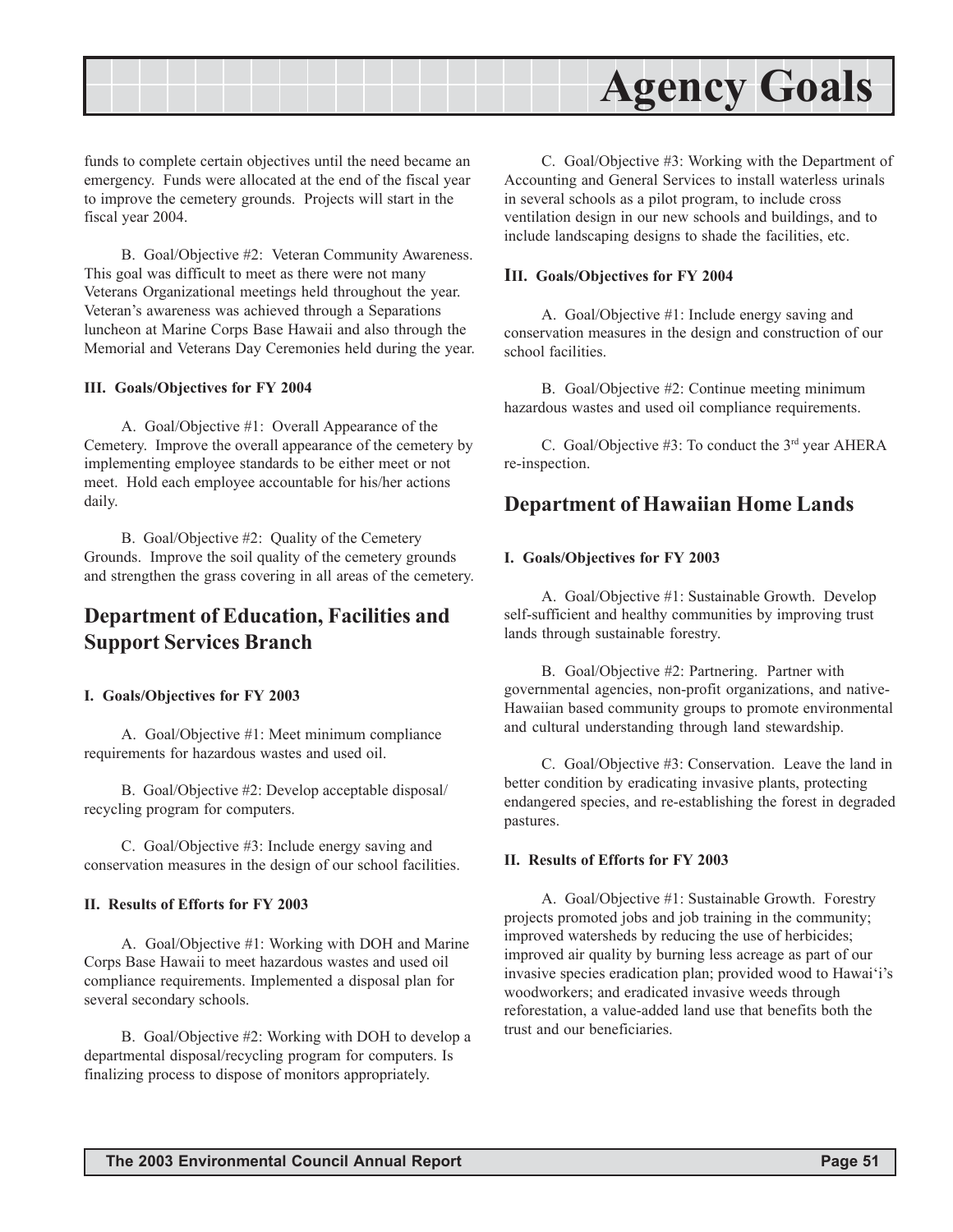B. Goal/Objective #2: Partnering. Partnered with the U.S. Fish and Wildlife Service, Departmentof Agriculture, Department of Land and Natural Resources, Alu Like, the Hawai'i Communities and Forestry Initiative; Hawai'i Agricultural Research Center in forestry-related activities, and 40 other private parties in Watershed Partnerships statewide.

C. Goal/Objective #3: Conservation. Degraded pasture on 8,000 acres is being restored to forest through fencing, removal of feral ungulates, cutting fire-breaks, scarification, hand planting, wood salvaging, and recycling of wood products.

#### **III. Goals/Objectives for FY 2004**

A. Goal/Objective #1: Sustainable Growth. Continue to generate income for the trust through sustainable forestry to support homesteading programs and services.

B. Goal/Objective #2: Partnering. Continue existing partnerships and establish new ones to assist in forest-based economic, environmental, and cultural opportunities.

C. Goal/Objective #3: Conservation. Continue to improve degraded pasture by re-establishing the native forest which once occupied the site.

### **Department of Health**

#### **I. Goals/Objectives for FY 2003 and FY 2004**

Because DOH's environmental goals were designed as general goals for long-term use (5-10 years), we will retain these goals in their present form for the foreseeable future:

A. Goal/Objective #1: To ensure that Hawai'i's coastal waters are safe and healthy for people, plants and animals.

B. Goal/Objective #2: To protect and restore the quality of Hawai'i's streams, wetlands, estuaries and other inland waters for fish & wildlife, recreation, aesthetic enjoyment and other appropriate uses.

C. Goal/Objective #3: To protect Hawai'i's groundwater from contamination for drinking, irrigation, and other appropriate uses.

D. Goal/Objective #4: To protect Hawai'i's lands from pollutants that endanger people and the environment; and to rehabilitate contaminated lands.

E. Goal/Objective #5: To protect and enhance Hawai'i's air quality for the health of our people.

#### **II. Results of Efforts for FY 2003**

A. Goal/Objective #1: DOH continues to monitor beaches for bacteria and is pursuing enforcement cases against polluted runoff.

B. Goal/Objective #2: To better protect the quality of the State's inland and coastal waters, DOH has completed a Total Maximum Daily Load (TMDL) assessment of Kawa Stream, and is near completion with the Kaneohe and Waikele Stream TMDLs on O'ahu. Works has begun on TMDLs for streams in the Nawiliwili Bay (Kaua'i) and Pearl Harbor watersheds.

C. Goal/Objective #3: DOH has begun inter-departmental discussions with the Department of Land & Natural Resources and the Department of Agriculture on the concerns of possible contamination of groundwater due to the use of chemicals in irrigation well water systems without a proper backflow preventor.

D. Goal/Objective #4: DOH responded to 358 oil and chemical spills to assure cleanup, prevent adverse health effects, and avoid future contamination.

E. Goal/Objective #5: DOH continued to operate 16 air quality monitoring stations throughout the state and provided nearly real-time access to the monitoring data through its Online Air Quality Data web page.

### **Department of Land and Natural Resources (DLNR)**

### **Department of Land and Natural Resources, Commission on Water Resource Management**

#### **I. Goals/Objectives for FY 2003**

A. Goal/Objective #1: The Commission will continue to seek appropriate resources to update priority components of the Hawaii Water Plan including, but not limited to the Water Resource Protection Plan and the State Water Projects Plan. The Commission will also continue its efforts to facilitate completion of the Agricultural Water Use and Development Plan and updating of the Hawaii Drought Plan (Phase 1). One of the drought-related goals for FY 2003 includes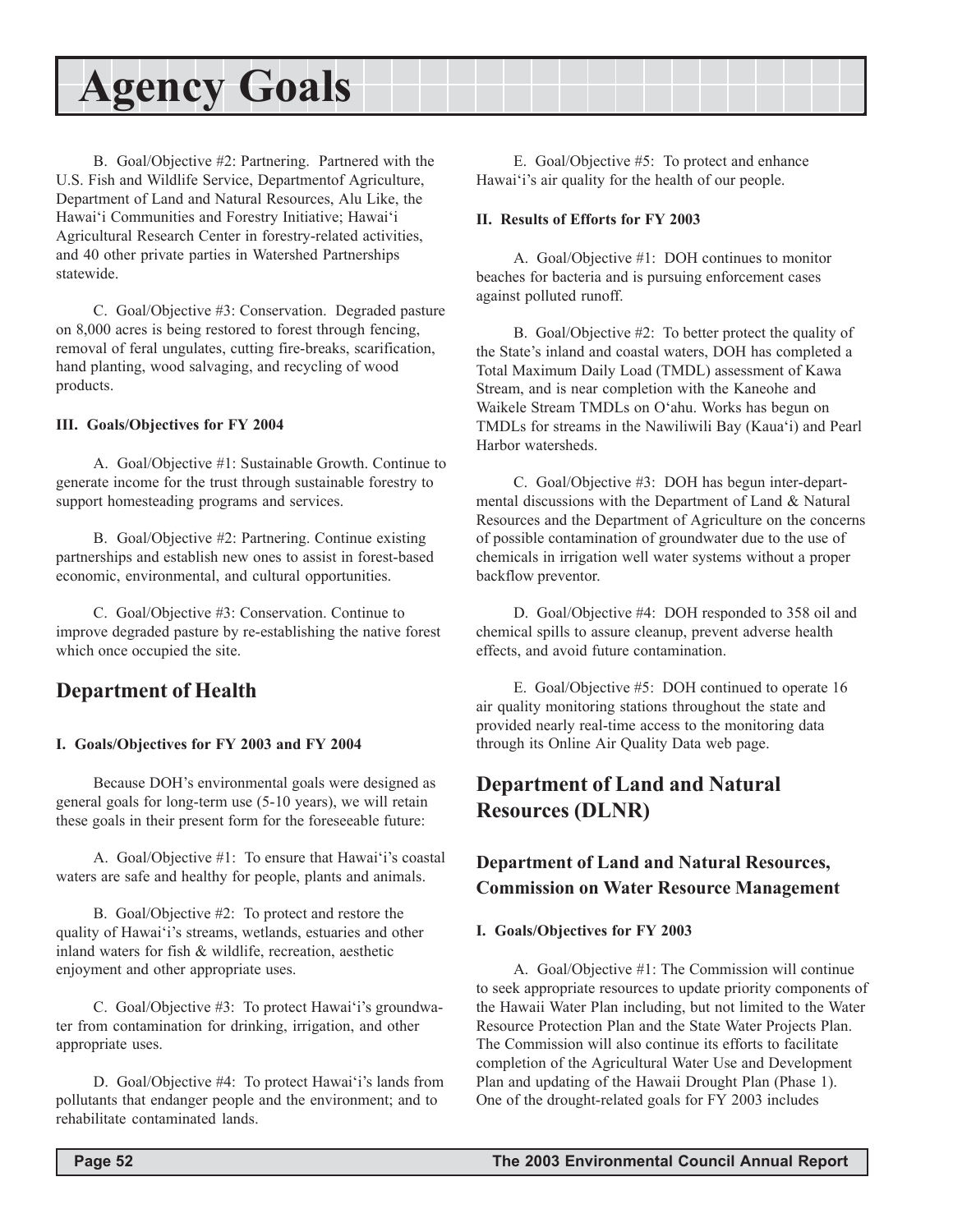

development of a Statewide Drought Risk and Vulnerability Assessment and GIS Mapping project to identify areas in the State that are vulnerable to meteorological, hydrological, and agricultural drought.

B. Goal/Objective #2: Continue to use the Commission's final decision and order in the Waiahole case and the Hawaii Supreme Court's August 22, 2000 decision to guide the Commission's efforts, actions, and policies related to enhancing stream protection, management, and restoration. A few areas of concern include Waikolu Valley (Molokai), East Maui, and Lalakea/Waipio (Big Island).

C. Goal/Objective #3: Continue efforts to establish additional permanent staff positions, as well as securing necessary resources to implement critical water resource protection provisions of the State Water Code. Additional positions are needed to augment current staffing to effectively assess and establish quantifiable interim/permanent instream flow standards statewide, including but not limited to, quantification of stream diversions and appurtenant/riparian surface water uses.

#### **II. Results of Efforts for FY 2003**

A. Goal/Objective #1: Efforts to update and/or complete priority elements of the Hawaii Water Plan included preparation of the Agricultural Water Use and Development Plan (AWUDP) Integration Framework. The Integration Framework was developed to provide a clearer understanding of the required structure of the AWUDP and sets forth the necessary coordination/linkages between the AWUDP, the State Water Projects Plan, and the County Water Use and Development Plans. Additionally, the Commission completed and adopted an updated State Water Projects Plan (SWPP) in February 2003. The SWPP includes an inventory of existing State wells, stream diversions, and water systems; identification of proposed State projects/developments; assessment of future water demand projections; and a Water Development Strategy, strategy implementation and recommendations. The Commission is also continuing its efforts to develop a prototype State agency water conservation plan, which may serve as an overall planning template for broader, statewide water conservation efforts by all State agencies.

The Commission also secured \$50,000 from the Federal Emergency Management Agency (FEMA) to undertake a Statewide Drought Risk and Vulnerability Assessment and GIS Mapping project. The Project (to be completed in early FY 2004) includes delineation of sector-based drought vulnerability for the following sectors: agriculture and commerce, water supply, and environmental, public health

and safety. Key elements of the drought risk/vulnerability assessment will also be integrated within the revised/updated Hawaii Drought Plan and the overall State Hazard Mitigation Plan. The latter planning elements are to be completed in late FY 2004.

B. Goal/Objective #2: The Commission's efforts, actions, and policies related to enhancing stream protection, management, and restoration were channeled toward several East Maui streams as well as to the Lalakea-Waipio area of the Island of Hawaii. The Commission entered into a cooperative agreement with the United States Geological Survey (USGS) to 1) assess the effects of existing surfacewater diversions on streamflow characteristics for perennial streams in northeast Maui, 2) characterize the effects of diversions on instream temperature variations, and 3) estimate the effects that streamflow restoration would have on habitat availability for native stream fauna (fish, shrimp, and snails) in northeast Maui. The Land Division of the Department of Land and Natural Resources, the Maui Department of Water Supply, and Alexander and Baldwin Inc. are partners with the USGS and the Commission in funding this 3-plus year study (May 2002 to September 2005) at a total cost of \$635,000. The Commission was also involved in the Lalakea Alternative Mitigation Plan (LAMP) Project, a 3-year study funded by Kamehameha Schools and conducted by the Bishop Museum. The LAMP Project started baseline data collection in July 2003. Flow may be restored from the Lalakea Ditch System into Lalakea and Hakalaoa Streams as early as January 2004. Baseline studies will continue after the flow is restored to assess the impacts of restoration.

C. Goal/Objective #3: In FY 2002, the Commission was able to secure a position under a newly established Stream Protection and Management (SPAM) Branch, thereby allowing the Commission to better focus its resources on surface water management. However, no additional permanent staff positions were secured in FY 2003 for the SPAM Branch. Currently, the SPAM Branch maintains three positions and continues to pursue the goals outlined under FY 2003 of the assessment and establishment of instream flow standards statewide.

#### **III. Goals/Objectives for FY 2004**

A. Goal/Objective #1: The Commission will continue its efforts to seek available resources to update and/or prepare priority planning elements related to the Water Resource Protection Plan and the Hawaii Drought Plan. The Commission will also continue collaboration with the Department of Agriculture to facilitate and assist development of the Agricultural Water Use and Development Plan, including its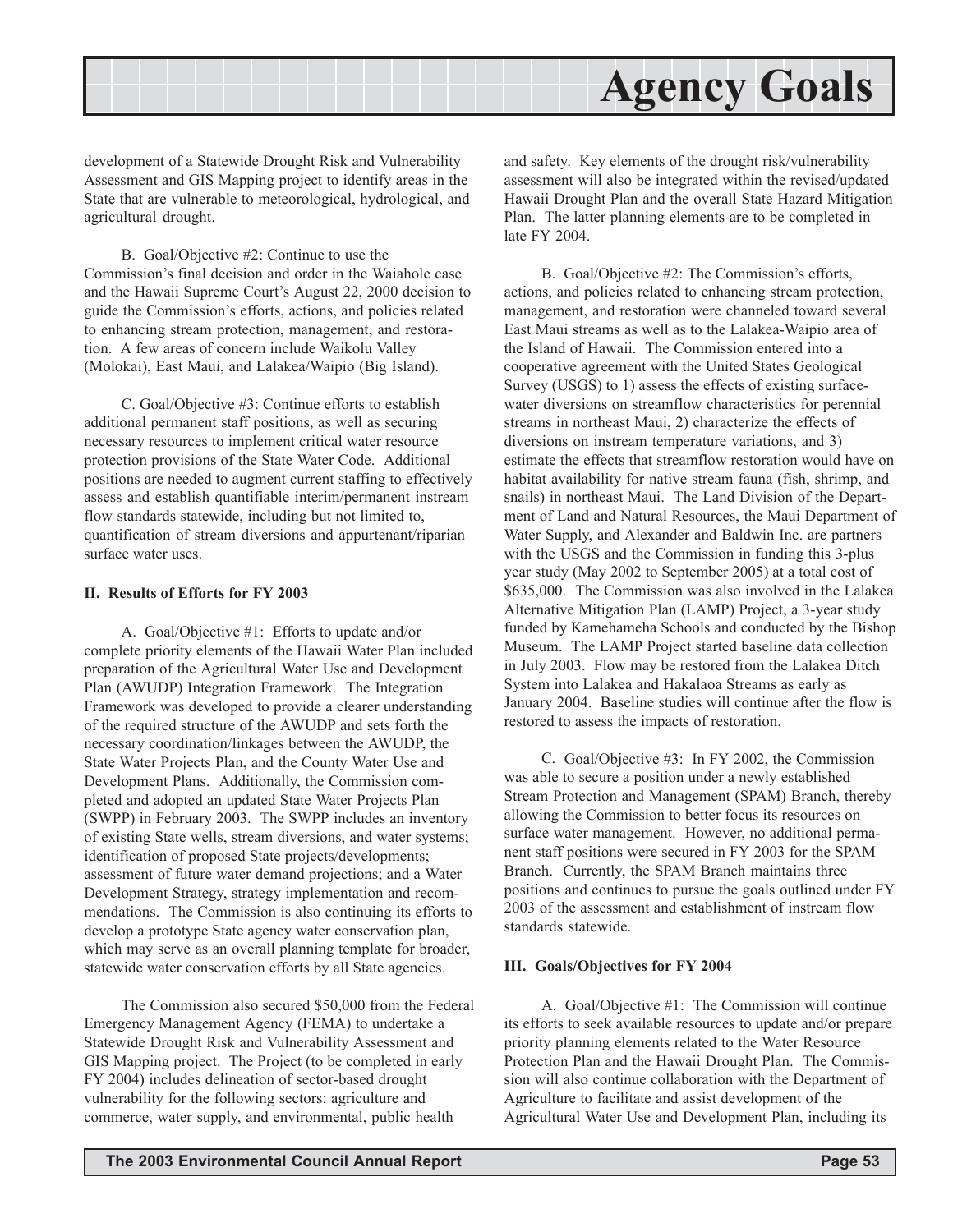required integration within the State Water Projects Plan and the County Water Use and Development Plans. In conjunction with the completion of the Statewide Drought Risk and Vulnerability Assessment and GIS Mapping project, an additional drought-related goal for FY 2004 calls for the establishment of local/county drought committees and the development of county drought mitigation strategies.

B. Goal/Objective #2: The Commission will continue to develop its Stream Protection and Management Program. While the overall goals of the Commission are to establish interim/permanent instream flow standards and prioritization of streams for protection, an important objective will be to improve the communication and interaction between federal, state, and county agencies, together with community organizations that are actively involved in the protection of their respective watersheds. The result of such coordination should be open sharing of information to foster better management of the resource. Subsequently, a surface water database framework will be established to identify the various components necessary to improve the Commission's management of surface water-related information. Such a comprehensive information management system would improve efficiency of permit tracking, production of geographic reference layers, and more readily provide surface water information for decision-making processes.

### **Department of Land and Natural Resources, Division of Boating and Ocean Recreation**

#### **I. Goals/Objectives for FY 2003**

A. Goal/Objective #1: Reduce nonpoint source pollution within State small boat harbors.

B. Goal/Objective #2: Reduce the negative impact of recreational and commercial activities on the marine environment.

C. Goal/Objective #3: Ensure that vessels moored within State small boat harbors are seaworthy and in compliance with State and Federal pollution requirements and guidelines.

#### **II. Results of Efforts for FY 2003**

A. Goal/Objective #1: Researched and proposed policies for drydock repair and maintenance of vessels within State small boat harbors using EPA guidelines when applicable.

B. Goal/Objective #2: Established Ocean Recreation Management Areas that regulated the amount and type of activities that may take place which resulted in reduced impact on the marineenvironment.

C. Goal/Objective #3: Conduct vessel inspections prior to the issuance of mooring permits within State small boat harbors.

#### **III. Goals/Objectives for FY 2004**

A. Goal/Objective #1: Work closely with all concerned parties in the marine industry to help reduce the impact of cruise ships operating in Hawaiian waters.

B. Goal/Objective #2: Coordinate efforts with the City and County to reduce the amount of debris that enter the navigable waterways and ocean from storm drain runoff during inclement weather.

C. Goal/Objective #3: Continue to educate the public on the importance of the proper disposal of solid wastes, oil, and hazardous substances.

### **Department of Land Natural Resources, Maui Branch, Division of Boating and Ocean Recreation**

Top three goals for 2003 unknown.

#### **Goals/Objectives for FY 2004**

1) Install a temporary pump-out station at Ma'alaea small boat harbor.

2) Ensure that vessel owners are repairing vessels in accordance with EPA standards at boat haul out area(s).

#### **Results of Efforts to Achieve These Goals**

1) Decrease pumping of sewage into the ocean waters.

2) Preclude airborn pollutants into the atmosphere and waters.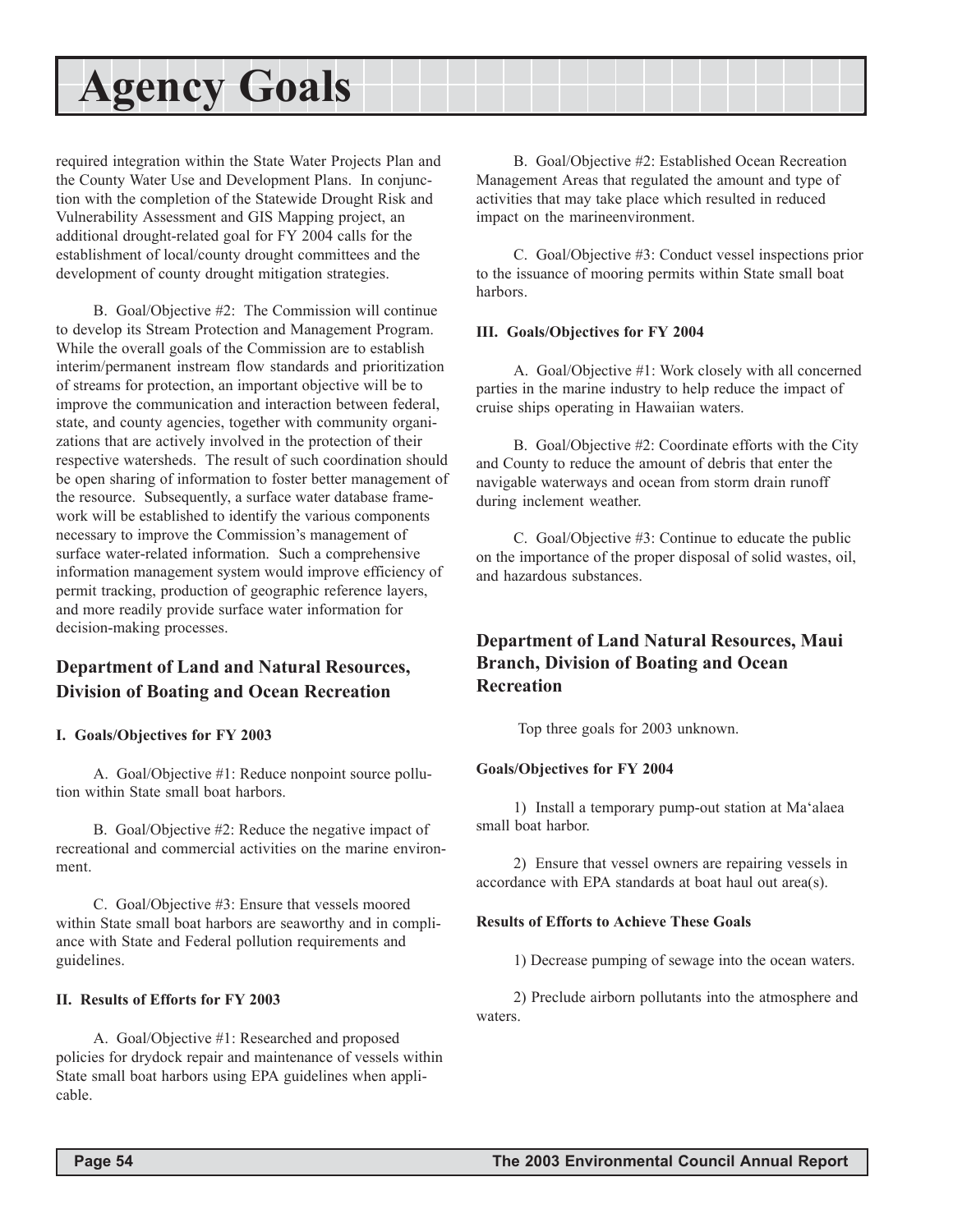#### **Department of Land and Natural Resources, Division of Forestry and Wildlife**

Hawaii's Division of Forestry & Wildlife (DOFAW), a line agency of the Department of Land and Natural Resources, is the largest land management entity in the State of Hawaii, with direct responsibility for approximately 800,000 acres of state trust lands. These lands are managed through an integrated system of forest and natural area reserves, plant and wildlife sanctuaries, and wilderness and game management areas. Within this system is the 11th largest area of State-managed forest lands in the United States and the vast majority of America's tropical rainforests.

#### **I. Goals/Objectives for FY 2003**

A. Goal/Objective #1: Promote, encourage, and advocate for incentives to encourage the maintenance and enhancement of key watersheds on public and private lands.

B. Goal/Objective #2: Develop a responsible hazard warning system to increase safety for visitors and tourists, reduce liability for governmental agencies, and maintain public lands open for public use

C. Goal/Objective #3: Insure viable populations of native species and increase populations of endangered species by protecting and managing their natural habitats via a system of state-owned and managed sanctuaries, forest and natural area reserves, and cooperative managed areas.

#### **II. Results of Efforts for FY 2003**

A. Goal/Objective #1: Participated in the creation of new watershed partnerships on the island of Lanai and Kauai as well as a statewide association of watershed partnerships. Organized and kicked off the Year of the Hawaiian Forest campaign.

B. Goal/Objective #2: Completed a DLNR risk assessment evaluation of all trails and road. Help drafted and passed major public land liability legislation that set up a standardized warning sysytem for State and County agencies.

C. Goal/Objective #3:Through its partnership with the San Diego Zoo in operating the Maui Bird Conservation Center at Olinda, fifteen captive bred endangered Puaiohi, the small Kauai Thrush, were released back into the Alakai swamp bringing the number of reintroduced birds to 34 over the past 3 years. Released birds have survived and successfully paired up with wild individuals. An additional 16

chicks were produced for release next year. Forty-six nene goslings were released on Maui, Molokai and Hawaii. In addition, 8 Alala, 3 Palila, and 4 Maui Parrotbill were successfully reared in the program. Other accomplishments include propagation and outplanting of over 13,000 individuals of 145 species of rare or endangered plants, maintenance of 13 plant enclosures, restoration of sand dune habitat on Maui, restoration of endangered forest bird habitat in East Maui, development of predator free sanctuaries for endangered tree snails on Oahu, predator and weed control in important wetlands Statewide, predator and weed control on offshore seabird sanctuaries, and research into development of more effective predator control techniques.

#### **III. Goals/Objectives for FY 2004**

A. Goal/Objective #1: Promote, encourage, and advocate for incentives to encourage the maintenance and enhancement of key watersheds on public and private lands.

B. Goal/Objective #2: Develop, protect and maintain wetland habitat through management and cooperative agreements with other agencies and private organizations.

C. Goal/Objective #3: Support efforts for invasive species prevention and control by promoting interagency cooperation, expanding the network of volunteers, and updating training and equipment for effective rapid response capacity.

#### **Department of Public Safety**

#### **I. Goals/Objectives for FY 2003**

A. Goal/Objective #1: To ensure departmental operations comport to existing environmental laws, requirements, and regulatory guidelines.

B. Goal/Objective #2: To ensure the wastewater handling and treatment operations at the Waiawa and Kulani Correctional Facilities are maintained within proper operating specifications at all times.

#### **II. Results of Efforts for FY 2003**

A. Goal/Objective #1: The Inspections and Investigation Office (IIO) continues to provide technical assistance, monitoring, and evaluating services for all environmental issues and concerns that may arise out of normal departmental operations. This includes the application of instruments that monitor the proper handling, use, storage, and disposal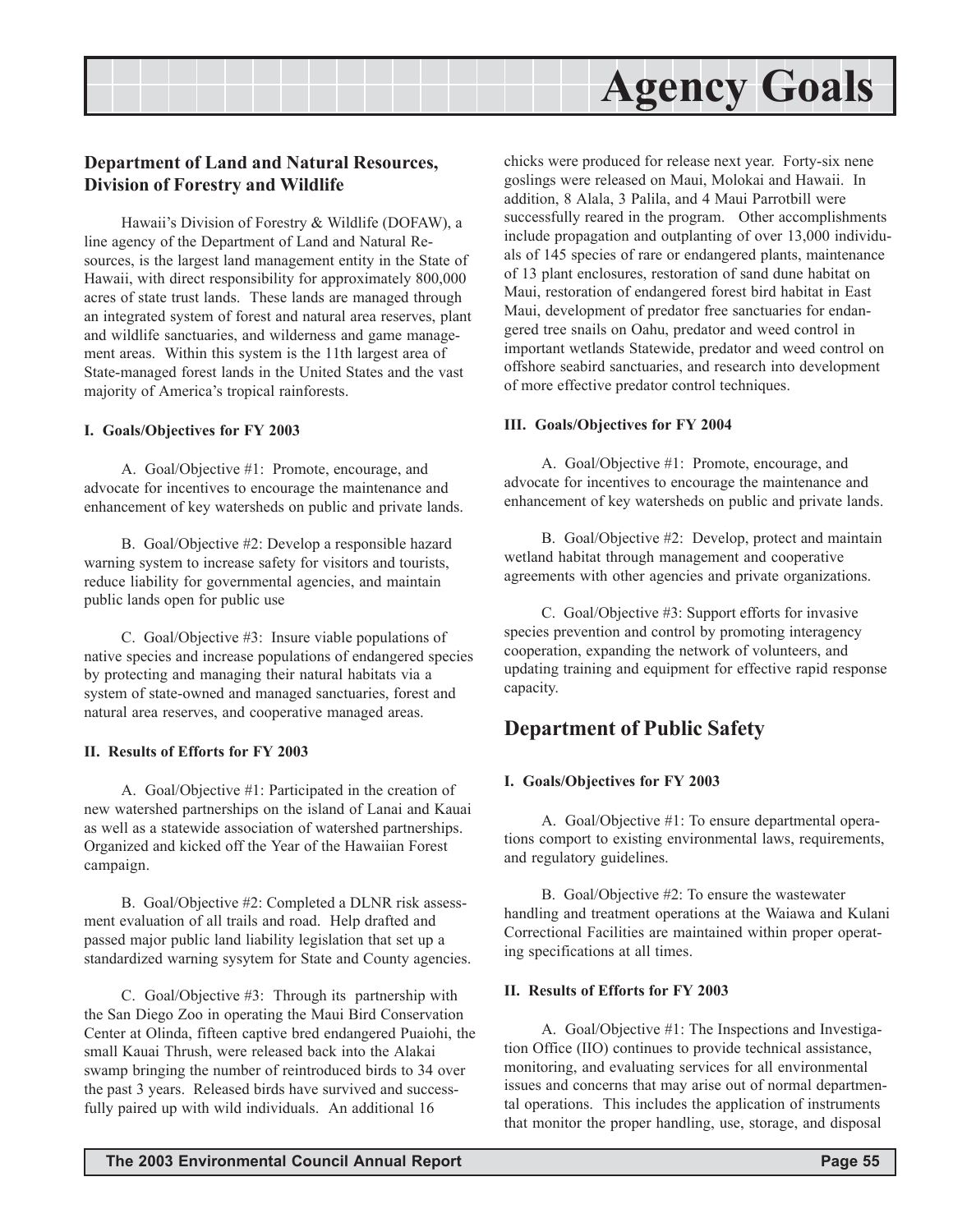of hazardous materials and wastes. These efforts in conjunction with ongoing work place safety training and evaluation initiatives undertaken by our Personnel Office's Employee Relations Unit continues to maintain a high level of awareness among all PSD employees.

B. Goal/Objective #2: To ensure the efficient and lawful operation of the wastewater treatment plant at the Waiawa Correctional Facility, the Inspections and Investigations Office continues to monitor the detailed performance requirements stipulated in the plant management vendor contract.

#### **III. Goals/Objectives for FY 2004**

A. Goal/Objective #1: In an effort to remain as proactive as possible, the Department's Inspections and Investigations Office is developing a comprehensive environmental health, safety, and sanitation program for the entire Department.

B. Goal/Objective #2: Due to changes in Federal environmental regulations, a new wastewater treatment plant at the Kulani Correctional Facility will begin construction in late 2003. Due to be completed and operational by April 2005, the new plant will have the capacity to handle 30,000 gallons of wastewater a day.

### **Department of Transportation**

#### **Department of Transportation, Airports Division**

#### **I. Goals/Objectives for FY 2003**

A. Goal/Objective #1: Complete Noise Monitoring System upgrade for HNL.

B. Goal/Objective #2: Complete Water Quality Monitoring System for HNL.

C. Goal/Objective #3: Upgrade vehicular washing facilities at Kahului, Kona, Lihue and Hilo Airports.

#### **II. Results of Efforts for FY 2003**

A. Goal/Objective #1: Completed installation of an upgraded Noise Monitoring System at Honolulu International Airport (HNL).

B. Goal/Objective #2: Completed installation of a Water Quality Monitoring System for HNL.

#### **III. Goals/Objectives for FY 2004**

A. Goal/Objective #1: Construct and upgrade vehicle washing facilities at Kahului, Kona, Lihu'e and Hilo Airports.

B. Goal/Objective #2: Complete the closure of large capacity cesspools at all the airports.

C. Goal/Objective #3: Initiate a pilot program to sound attenuate homes in the Keaukaha subdivision adjacent to Hilo International Airport.

#### **Department of Transportation, Harbors Division**

#### **I. Goals/Objectives for FY 2003**

A. Goal/Objective #1: Continue to strike a balance between environmental and economic concerns in the improvement/allocation of harbor facilities.

B. Goal/Objective #2: Continue to encourage management practices that control and abate pollution.

C. Goal/Objective #3: Continue to develop transportation facilities that are in compliance with environmental laws and regulations.

#### **II. Results of Efforts for FY 2003**

A. Goal/Objective #1:

Harbors Division's planning endeavors involved environmental organizations, harbor users, government agencies and community interest groups. Through the collaborative planning efforts, the Harbors Division was able to strike a balance between legitimate environmental issues and economic concerns.

B. Goal/Objective #2:

The Harbors Division complies with all environmental requirements in the control and abatement of pollution. Dredging, excavation and ocean dumping projects require the use of silt curtains, filtering pools and water quality monitoring. Asbestos, lead paint, contaminated soil and other hazardous wastes generated by demolition are properly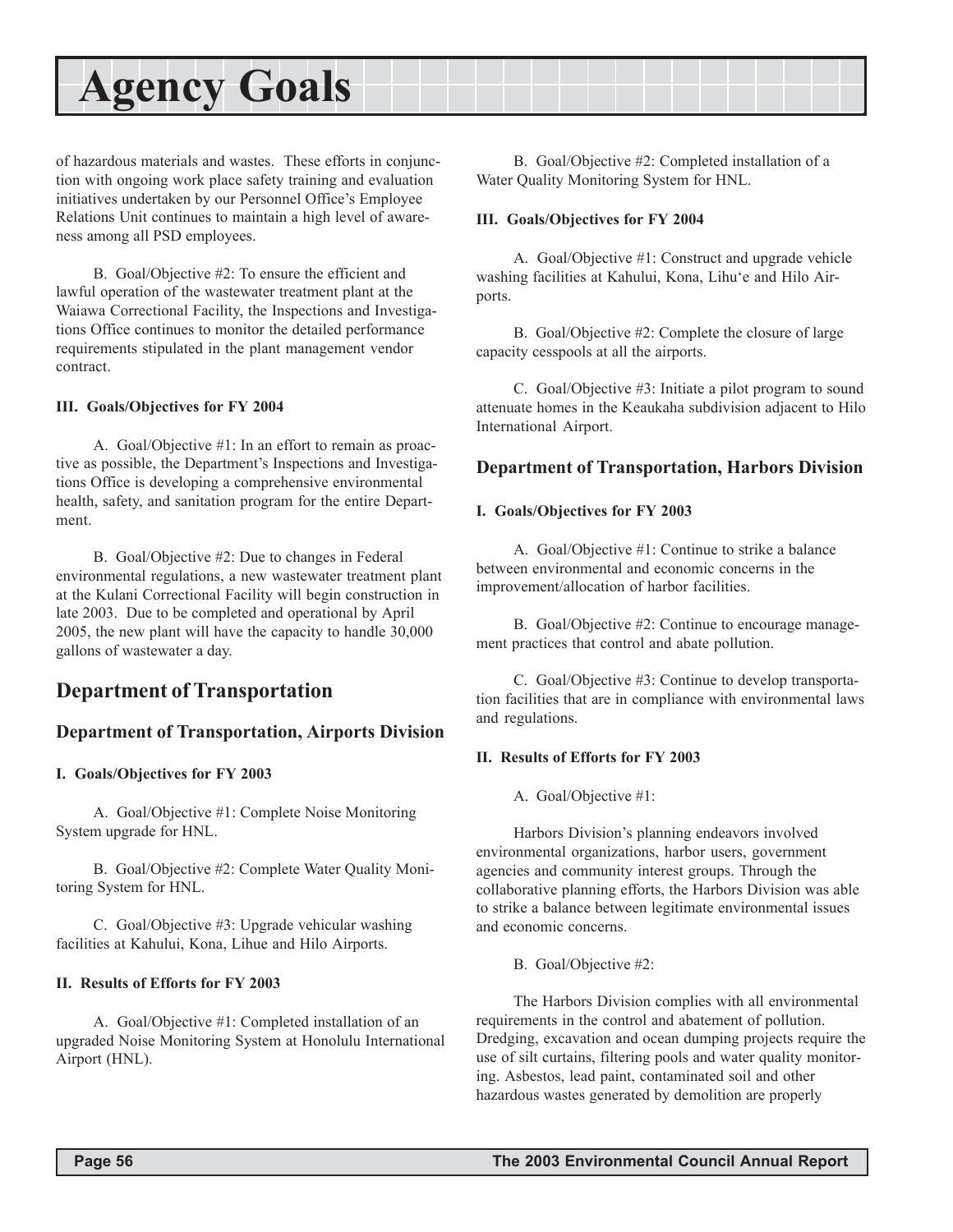

disposed or treated by the appropriated services. Solvents, used oils, oil-based paints, lacquer, thinners, brake fluids and other hazardous wastes are properly disposed. Underground storage tanks are regularly monitored for leaks.

Harbors Division's tenants and lessees are advised of appropriate pollution control measures.

The Harbors Division practices paper and aluminum recycling. Its daily operations maintain litter control in and around the harbors and harbor facilities.

C. Goal/Objective #3:

All of Harbors Division's major improvements go through an extensive environmental review process to ensure that its projects comply with all environmental laws and regulations.

#### **III. Goals/Objectives for FY 2004**

A. Goal/Objective #1: Construction management. To promote and encourage the use of best management practices that protects the environment during the construction of harbor facilities.

B. Goal/Objective #2: Compliance. To plan and develop transportation facilities that are in compliance with environmental laws and regulations.

C. Goal/Objective #3: Pollution control. To expand and improve management practices that control and abate pollution.

#### **Department of Transportation, Highways Division**

#### **I. Goals/Objectives for FY 2003**

A. Goal/Objective #1: Promote better education of all users of MS4 and NPDES permits.

B. Goal/Objective #2: Continue removal/abatement of lead based paint on steel bridges and other structures under the Highways Division's control.

C. Goal/Objective #3: Complete a statewide Solid Waste Management Program assessment of current work practices at our baseyards.

#### **II. Results of Efforts for FY 2003**

A. Goal/Objective #1: The draft NPDES Procedures Manual, including Best Management Practices, was completed. Employee training was performed one on one during inspections of highway construction sites. Other educational efforts included the following:

• Employee attendance at vendor fairs of stormwater management products;

• Application of "No dumping, goes to ocean" placards at catch basins; and

• Conducting a stormwater management survey on Oahu of the landowners and tenants adjacent to the State highway right of way.

B. Goal/Objective #2: Contracts totaling \$11.7 million were completed for lead based paint removal/abatement at the Kapue, Kolekole, Paheehee, and Hakalau Bridges on the island of Hawaii and Hanalei Bridge on Kauai. Lead based paint removal at baseyards also continued.

C. Goal/Objective #3: Cleanups, improved environmental monitoring, and remedial measures have been implemented at several baseyards and are planned or in process for remaining baseyards.

#### **III. Goals/Objectives for FY 2004**

A. Goal/Objective #1: Promote better education of all users of MS4 and NPDES permits through classroom training and training at highway construction sites.

B. Goal/Objective #2: Continue the removal/abatement of lead based paint on steel bridges and other structures under the Highways Division's control.

C. Goal/Objective #3: Finalize the Environmental Permitting Guidelines Manual and begin training on the manual.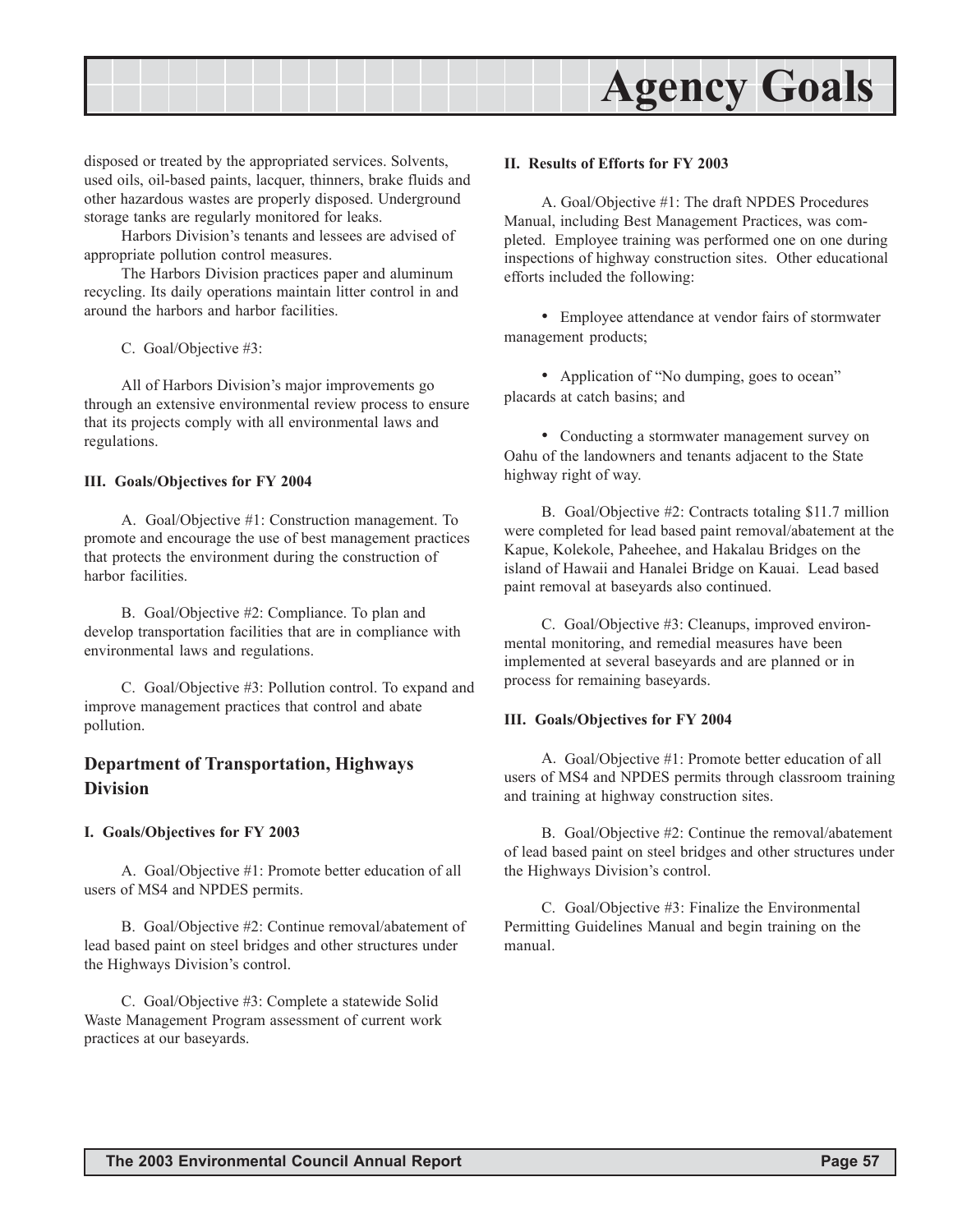### **City and County of Honolulu, Department of Environmental Services**

#### **I. Goals/Objectives for FY 2003**

A. Goal/Objective #1: Reduce waste to Waimanalo Gulch Sanitary Landfill by increasing recycling of target materials such as sewage sludge, yard waste, white goods and metals, wooden pallets, cardboard, and beverage containers.

B. Goal/Objective #2: Develop a dynamic flow monitoring program to provide real time data to include monitoring of problem lines to predict and prevent spills from occurring.

C. Goal/Objective #3: Finalize organizational plan to achieve competitive operations while maintaining/improving protection of the environment.

#### **II. Results of Efforts for FY 2003**

A. Goal/Objective #1: The in-vessel bioconversion facility to process sewage sludge is awaiting a final permit before commencement of design and construction. A pilot program for curbside recycling of green waste and other recyclables commenced on November 3, 2003. Department of Health administrative rules have been established to implement the container deposit program.

B. Goal/Objective #2: Installation of new flow monitors and software is underway. Positions in the Collection Systems Analysis Branch are being filled.

C. Goal/Objective #3: Over 120 recommendations to improve operations and enhance competitiveness while enhancing protection of the environment have been developed, business cases established, and reviewed for initiation of action plans. Final decisions on implementation will be made over the next six months.

#### **III. Goals/Objectives for FY 2004**

A. Goal/Objective #1: Expand the pilot residential curbside recycling program to additional Oahu communities.

B. Goal/Objective #2: Implement the Collection System Maintenance Systems Analysis Branch to proactively manage the wastewater collection system with the use of preventive maintenance, rehabilitation/replacement of lines, pretreatment requirements, and flow monitoring.

C. Goal/Objective #3: Establish an asset management program to improve the cost-effectiveness of operations and maintenance of department facilities.

### **City and County of Honolulu, Department of Parks and Recreation**

#### **I. Goals/Objectives for FY 2003**

A. Goal/Objective #1: Expand the City's beautification efforts with public street landscaping improvements and continue the City's recycling program where virtually all tree trimmings and other green waste are converted into mulch.

B. Goal/Objective #2: Continue with the Phase 3 development of an aquatics center at Central Oahu Regional Park.

C. Goal/Objective #3: Complete development of Hanauma Bay Nature Preserve.

#### **II. Results of Efforts for FY 2003**

A. Goal/Objective #1: Planted 1,995 trees in parks and open spaces, including streets and sidewalks. Virtually all of the green waste and trimmings generated by the Department of Parks and Recreation is converted to mulch. The department used this mulch in our parks and makes the balance available free of charge to the general public at a number of public pick up sites.

B. Goal/Objective #2: Soil investigations completed and site adjacent to tennis center selected for 50-meter swimming pool and support facilities. Construction contract to be awarded by December 31, 2003.

C. Goal/Objective #3: The construction of the multimillion dollar Hanauma Bay Theatre Exhibit, Educational, Gift and Administrative offices and relocation of the off beach snack bar were completed and open to the public in August 2002.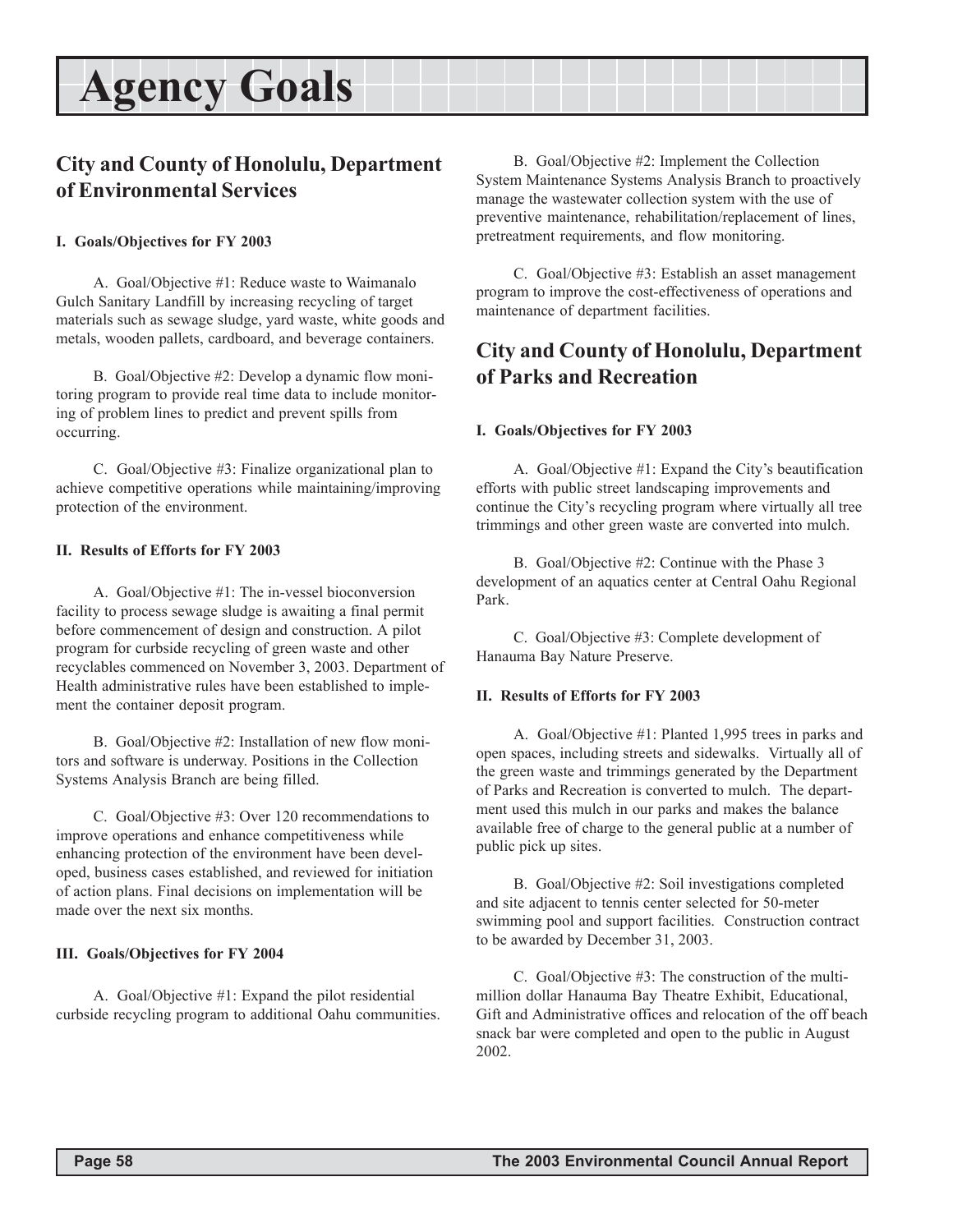#### **III. Goals/Objectives for FY 2004**

A. Goal/Objective #1: Continue the City's beautification and park landscaping efforts through tree planting and other landscaping beautification improvements.

B. Goal/Objective #2: Commence construction of the Phase 3 development of the Central Oahu Regional Park Aquatics Center with a state of the art 50-meter swimming pool and support facilities.

C. Goal/Objective #3: Finalize Island Wide Parks Master Plan.

### **City and County of Honolulu, Department of Transportation Services**

#### **I. Goals/Objectives for FY 2003**

A. Goal/Objective #1: To promote programs to reduce dependence on the use of automobiles.

B. Goal/Objective #2: To evaluate the social, economic, and environmental impact of additions to the transportation system prior to construction.

C. Goal/Objective #3: To improve the safe and efficient operation of City transportation and other facilities under the jurisdiction of the department.

#### **II. Results of Efforts for FY 2003**

A. Goal/Objective #1: Co-sponsored the Car Free Day. Working with 10 to 15 public elementary schools on a "red sneaker (walk to school)" program and a "pace car" program. Solicited consultant proposals to conduct Phase III of the huband-spoke bus system. Construction of Kapolei Transit Center completed and bus service to and from the transit center began in July 2003. Waianae and Waipahu community transit hubs being designed to support Leeward hub-andspoke bus service network. Wahiawa and Mililani hubs being designed to meet needs of planned Central Oahu hub-andspoke bus transit network. Completed construction and opened new University of Hawaii Sinclair Circle bus terminus. Construction to commence on Waipahu Transit Center on Hikimoe Street. Selected consultant for Phases II and III of Bus Stop ADA (Americans with Disabilities Act) Access Improvement Project. Awarded contract to install smart card system on City buses. Constructed 87 bus shelters and

installed 300 new benches. Contracts are being prepared to build 55 bus shelters and install 120 benches in 2004. Continued operation of Kaimuki-Kapahulu-Waikiki Trolley. Entire TheBus fleet equipped with bike racks. TheBus provided special services for the Mayor's Memorial Day Service at Punchbowl, Easter Sunrise Service, Great Aloha Run, Veterans Day Service, all University of Hawaii home games (Aloha Stadium Football Express), the Pro Bowl football game, the Sony Open golf tournament, and New Year's Eve-New Year's Day. Continued work on the Primary Corridor Transportation Project. Completed final master plan for Middle Street Intermodal Center project. Conducted Ala Wai Mauka Bike Path. Ke Ala Pupukea Bikeway Extension, Asing Park Bikeway Extension, Kewalo Basin Bikeway Extension, Leeward Community College Bikeway, Kapiolani Community College Bike Staging Area, Waialua Beach Road Bikeway, McCully Street Bikeway, Waialae Avenue Bikeway, Ala Wai Boulevard Bikeway, Young Street Bikeway, Ke Ala Pupukea Bikeway, Keolu Drive Bikeway, and Kamehameha Highway (Kaneohe) Bikeway under design. Conducted four bicycle traffic safety-training sessions with new TheBus drivers. Participated in Hawaii Bicycling League's Bike Ed Program. Purchased and distributed various bicycle safety education materials to the public. Purchased 25 "street art" functional "bike" shaped bike racks.

B. Goal/Objective #2: Reviewed, coordinated and processed approximately 43 environmental impact and assessment documents. Completed Chapter 343, Hawaii Revised Statutes Final Environmental Impact Statement (FEIS) for the Primary Corridor Transportation Project and substantially completed National Environmental Policy Act (NEPA) FEIS for the same project. Administered the Waikiki Livable Community Project. Completed final master plan, Phases I and II site contamination documentation and environmental assessment for the Middle Street Intermodal Center project. Initiated planning work on the Waipio Point Access Road Study and Kamehameha Highway Transit Improvement Study.

C. Goal/Objective #3: Contracted for ten hybrid electric buses to be delivered in June 2005. Converted all City-owned traffic lights to new high tech energy saving LED signal lights.

#### **III. Goals/Objective for FY 2004**

A. Goal/Objective #1: To promote programs to reduce dependence on the use of automobiles.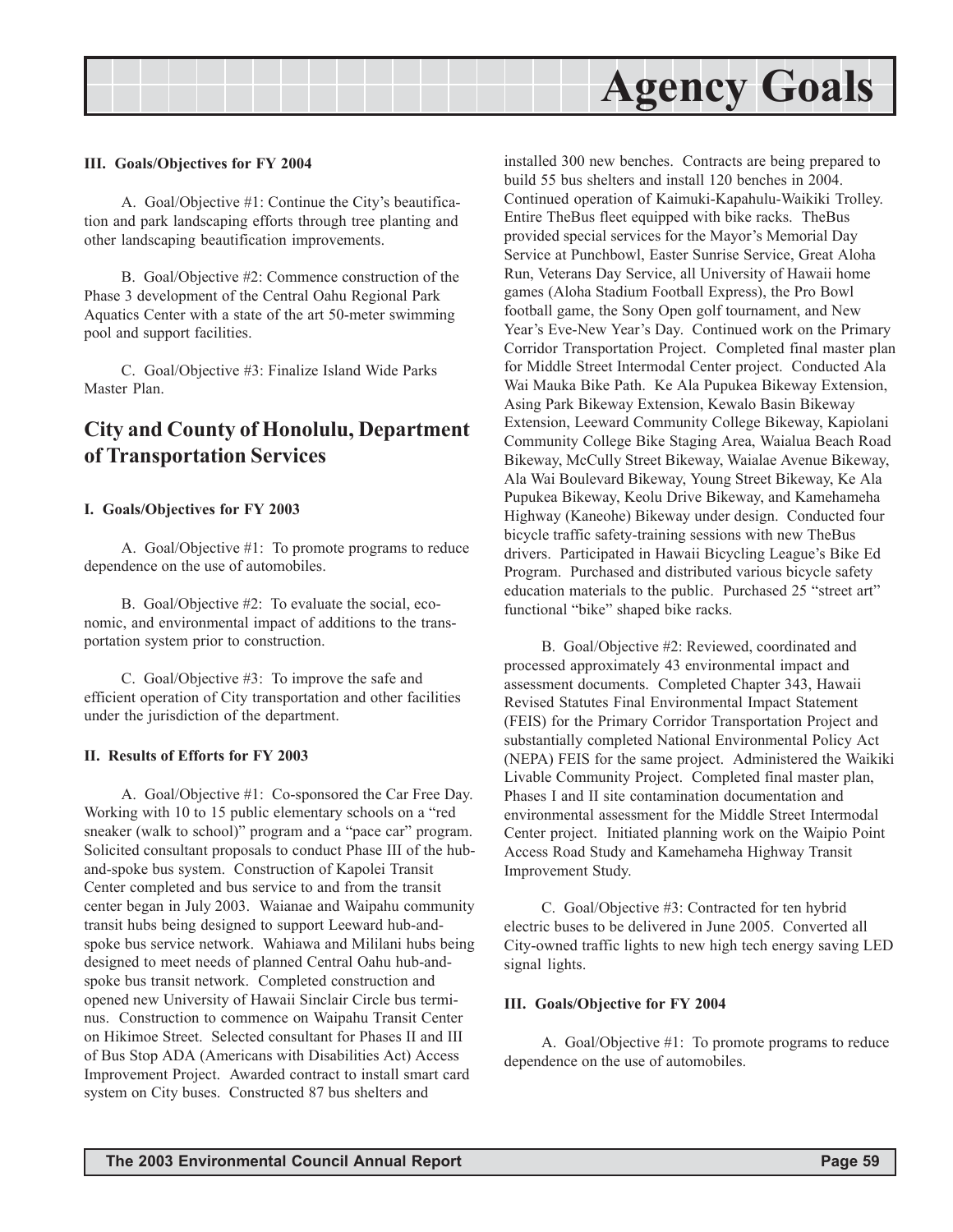B. Goal/Objective #2: To evaluate the social, economic, and environmental impact of additions to the transportation system prior to construction.

C. Goal/Objective #3: To improve the safe and efficient operation of City transportation and other facilities under the jurisdiction of the department.

### **City and County of Honolulu, Fire Department**

#### **I. Goals/Objectives for FY 2003**

A. Goal/Objective #1: Through the reconstruction and renovation of various fire stations, we will be meeting the requirements of the National Pollutant Discharge Elimination System guidelines.

B. Goal/Objective #2: Installation of aboveground and underground storage tank electronic monitoring systems.

C. Goal/Objective #3: Continue to utilize and explore environmentally safe chemicals at the fire stations, i.e. cleaning agents such as detergents and solvents, etc.

#### **II. Results of Efforts for FY 2003**

A. Goal/Objective #1:

• We installed National Pollutant Discharge Elimination Systems during the renovation of four fire stations and will continue to install these systems into existing fire stations as renovation projects arise.

• We also worked with the City's Department of Facilities Maintenance to install water saving showerheads, automatic flushing toilets and urinals, and conversion to more energy efficient lighting in all of the Department's facilities.

B. Goal/Objective #2: The installation of underground storage tank electronic monitoring systems has been completed for all affected fire stations. We have also installed systems into aboveground storage tanks as required.

C. Goal/Objective #3:

• Our Mechanic Shop has implemented the use of environmentally safe cleaning solvents into their daily operations. They have also established contracts with companies to recycle other fluids.

• The Department has completed a field study on an environmentally friendly detergent to clean fire fighting clothing and is reviewing the feedback on its effectiveness.

#### **III. Goals/Objectives for FY 2004**

A. Goal/Objective #1: Through the reconstruction and renovation of various fire stations, we will be meeting the requirements of the National Pollutant Discharge Elimination System guidelines and reduce costs associated with heating water.

B. Goal/Objective #2: The Department is investigating ways to reduce vehicle emissions.

C. Goal/Objective #3: We will continue to utilize and explore environmentally safe chemicals at the fire stations, i.e., cleaning agents such as detergents and solvents, etc.

### **City and County of Honolulu, O'ahu Civil Defense Agency**

#### **I. Goals/Objectives for FY 2003**

A. Goal/Objective #1: Closely coordinate with the military Restoration Advisory Boards (RAB), and represent the government on the same.

B. Goal/Objective #2: This Agency will dispose old and out-dated Civil Defense Kits in an environmentally sound manner, ensuring that any hazardous materials are handled and disposed properly.

#### **II. Results of Efforts for FY 2003**

A. Goal/Objective #1: The O'ahu Civil Defense Agency Hazardous Materials Staff Officer will continue to participate on military Restoration Advisory Boards (RAB). As the County Government representative, he functions to provide technical expertise and input in the clean-up and restoration of former military installation hazardous materials storage sites.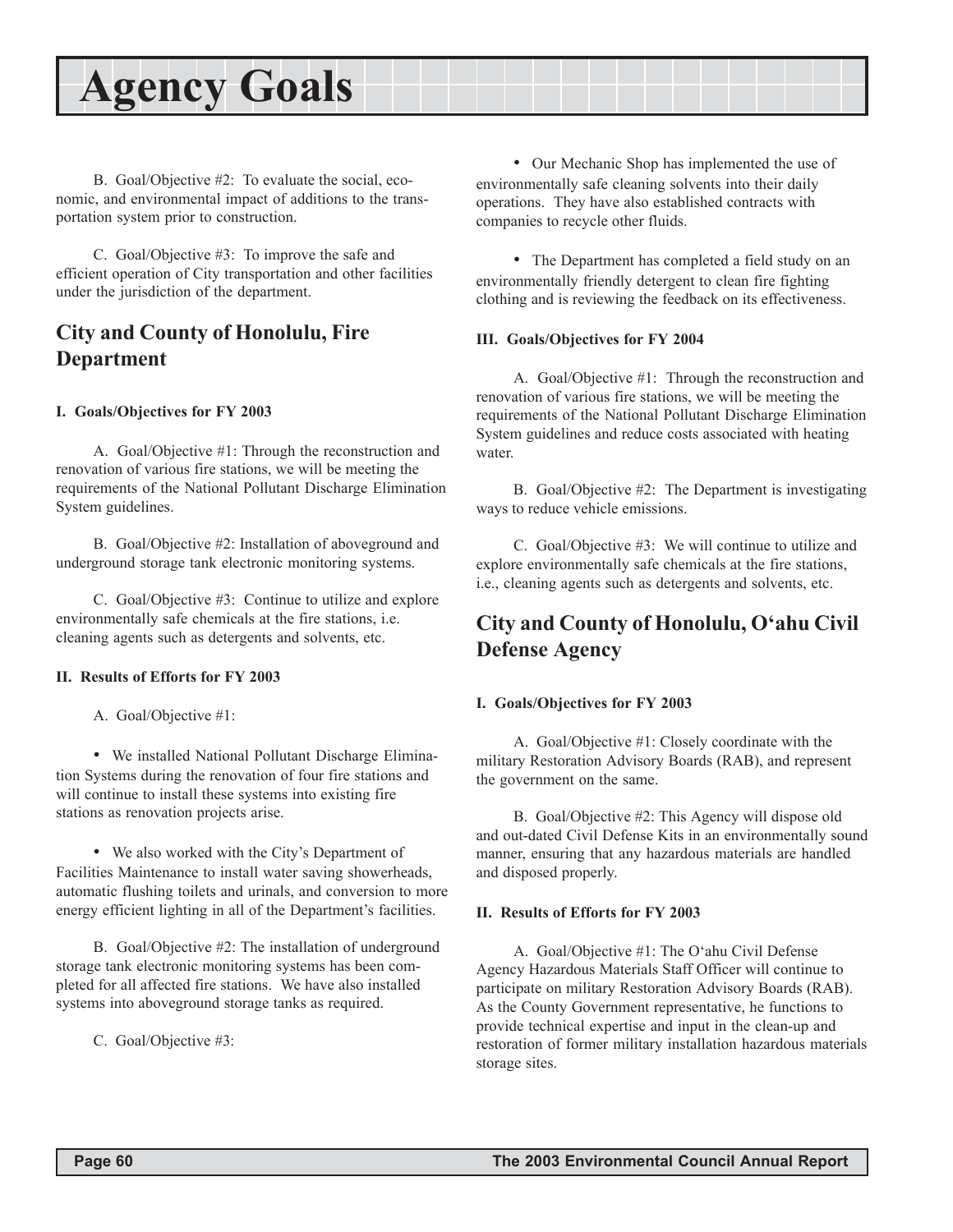

B. Goal/Objective #2: The O'ahu Civil Defense Agency has entered into a partnership with a private entity, the Healthcare Association of Hawaii that will begin the clean-up of old and outdated Civil Defense Kits from a storage facility located in the Diamond Head Crater. Elements of the kits have been categorized to assure that any hazardous materials are handled and disposed of within EPA standards.

#### **III. Goals/Objectives for FY 2004**

A. Goal/Objective #1: Conduct a hazard analysis to identify potential environmental and population hazards from the possibility of a chemical release in the vicinity of the Honolulu International Airport in the City and County of Honolulu. This analysis will be applied to fixed facilities that store or use chemicals that may have an offsite impact due to spill, fire or explosion.

B. Goal/Objective #2: Continue to participate with the Campbell Local Emergency Action Network (CLEAN) in their efforts to enhance emergency response actions in the Campbell Industrial Park area to a hazardous materials release or spill to the environment.

C. Goal/Objective #3: We will lead and facilitate the O'ahu Disaster Mitigation Council to provide input on contingency plans to address potential natural hazards, i.e., fires, floods, tsunamis and hurricanes that may impact the County's population and environment.

### **County of Hawai'i, Department of Parks and Recreation**

#### **I. Goals/Objectives for FY 2003**

A. Goal/Objective #1:

• Complete redesign and construction of wastewater disposal system improvements at Miloli'i Beach Park, South Kona.

• Install wastewater disposal system for new restroom at Higashihara Park, North Kona.

• Complete redesign and construction of wastewater disposal system improvements at Hilo Municipal Golf Course, South Hilo.

• Construct new restrooms at Ahalanui Park and Isaac Hale Beach Park, Puna.

• Initiate wastewater disposal system improvements at Coconut Island, South Hilo; Kamehameha Park, North Kohala; and Spencer Beach Park, South Kohala.

B. Goal/Objective #2:

• Complete tree planting project at Mo'oheau Park, South Hilo.

• Complete landscaping project at Happiness Gardens, South Hilo.

• Complete tree planting project at Kawamoto Swim Stadium, South Hilo.

• Initiate tree planting project at Hilo Bayfront soccer fields and Aupuni Center parking lot, South Hilo.

#### **II. Results of Efforts for FY 2003**

A. Goal/Objective #1: Redesign and construction of the new wastewater disposal systems for Miloli'i Beach Park, Higashihara Park, Coconut Island, Kamehameha Park and Spencer Beach Park are ongoing. Construction of the new comfort station at Isaac Hale Beach Park is slated for 2004 and design of the new comfort station at Ahalanui Park is on hold pending availability of funding.

B. Goal/Objective #2: All of the tree plantings and landscaping projects were successfully completed using a collaboration of county and community effort and labor. The users of the various facilities and park sites, as well as the community at-large, continue to benefit from these improvements.

#### **III. Goal/Objectives for FY 2004**

A. Goal/Objective #1: Facilitate design and construction for the conversion of "Large Capacity Cesspools" into approved septic systems or tying in to the municipal sewer system at all of the County of Hawai'i's park sites and facilities for compliance with EPA regulations.

B. GoalObjective #2: Conduct lead paint assessments at the department's older facilities (primarily gyms and community centers constructed prior to 1984) and, subsequent to identification of lead paint hazards, contract remediation and repainting services to satisfactorily address the identified problem areas.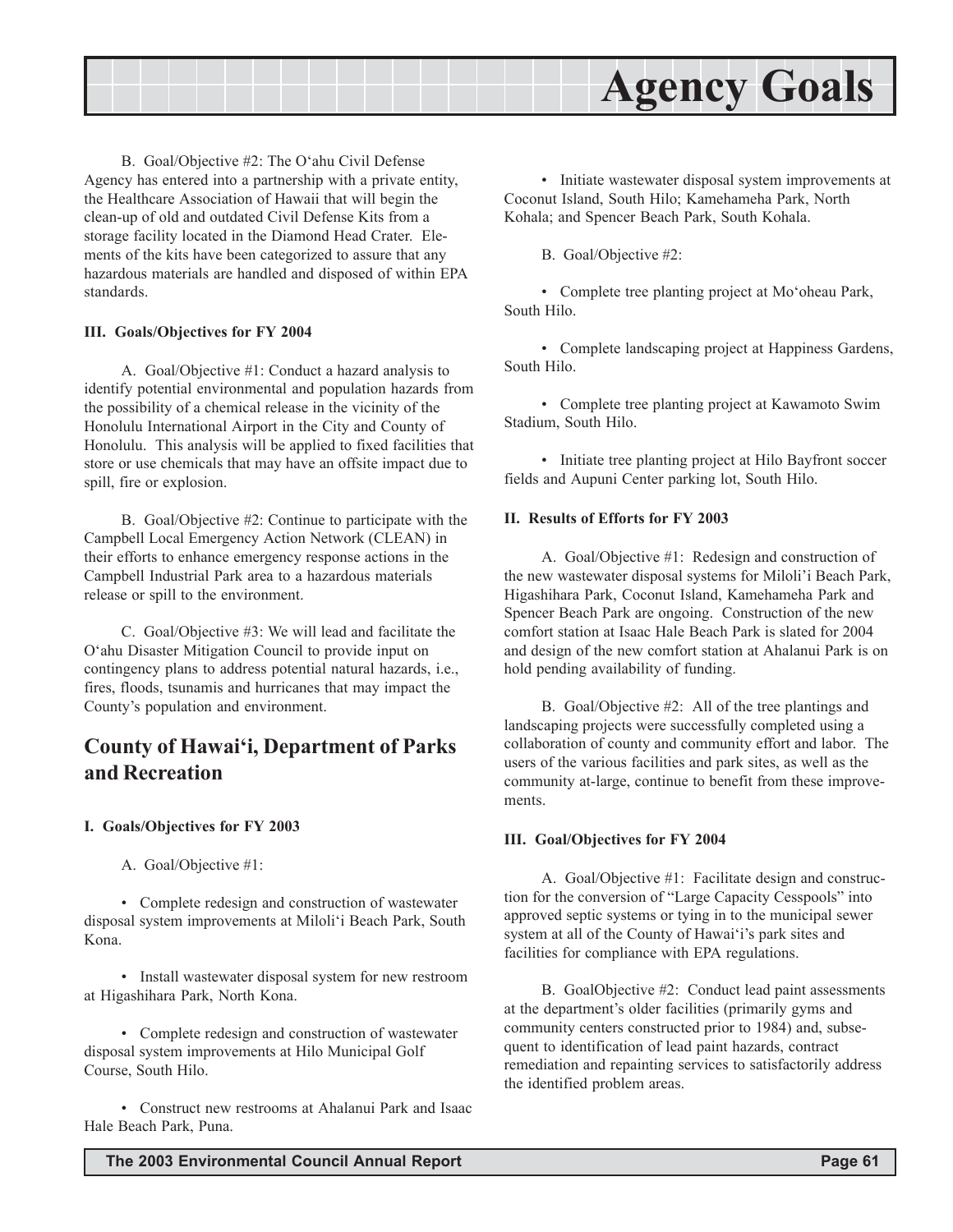C. Goal/Objective #3: Promote park beautification projects through local community organizations, service groups and Eagle Scout candidates with an emphasis on landscaping and tree planting projects. Also promote new, and nurture existing, Friends of the Park agreements for the stewardship of park sites by community groups and concerned individuals.

### **County of Hawaii, Department of Public Works**

#### **I. Goals/Objectives for FY 2003**

A. Goal/Objective #1: Pursuant to EPA mandate, replace all existing large capacity cesspools by April 2005.

#### **II. Results of Efforts for FY 2003**

A. Goal/Objective #1: Secure funding and initiate construction of new wastewater disposal systems.

#### **III. Goals/Objectives for FY 2004**

A. Goal/Objective #1: Ongoing work of replacing large capacity cesspools.

### **County of Hawaii, Department of Water Supply**

#### **I. Goals/Objectives for FY 2003**

A. Goal/Objective #1: Continue to meet Federal Safe Drinking Water Act compliance requirements. This includes continuing with corrosion control treatment at specified water systems and constructing wells to replace springs.

B. Goal/Objective #2: Continue to replace transite pipes containing asbestos and replace steel tanks that contain lead-based paint.

C. Goal/Objective #3: Provide electrical power to remote sites to improve system reliability, implement energy study recommendations, develop a system to track energy savings, and complete Phase II of energy study.

#### **II. Results of Efforts for FY 2003**

A. Goal/Objective #1: Construction and advertising for bids for deep wells is continuing throughout the island. Continuing with corrosion control treatment of springs islandwide.

B. Goal/Objective #2: Replacing transite pipelines with ductile iron pipelines and steel tanks with concrete tanks throughout the island is continuing. This will be an on-going activity for the next 10 years.

C. Goal/Objective #3: Power has been installed at remote sites to improve system reliability. Phase II of energy study completed. Implementation of study recommendations started and energy savings tracking have been started.

#### **III. Goals/Objectives for FY 2004**

A. Goal/Objective #1: Continue to meet Federal Safe Drinking Water Act compliance requirements. This includes continuing with corrosion control treatment at specified water systems, and constructing wells to replace springs.

B. Goal/Objective #2: Continue to replace transite pipes containing asbestos, galvanized pipes that cause poor water quality, and replace steel tanks that contain lead-based paint.

C. Goal/Objective #3: Continue implementation of energy saving program, including the addition of leak detection/water loss program and program personnel. Implement hydrogeneration construction projects islandwide.

### **County of Kaua'i, Department of Planning**

#### **I. Goals/Objectives for FY 2003**

A. Goal/Objective #1: To ensure that land use and development projects are assessed for conformity to the goals and policies of the Kaua'i County General Plan and supporting zoning ordinances with respect to maintaining Kaua'i as the "Garden Island" by sustaining the unique landscape, natural ecology and environmental character of the Island.

B. Goal/Objective #2: To facilitate the implementation of the County's Shoreline Setback and Special Management Area Rules and Regulations.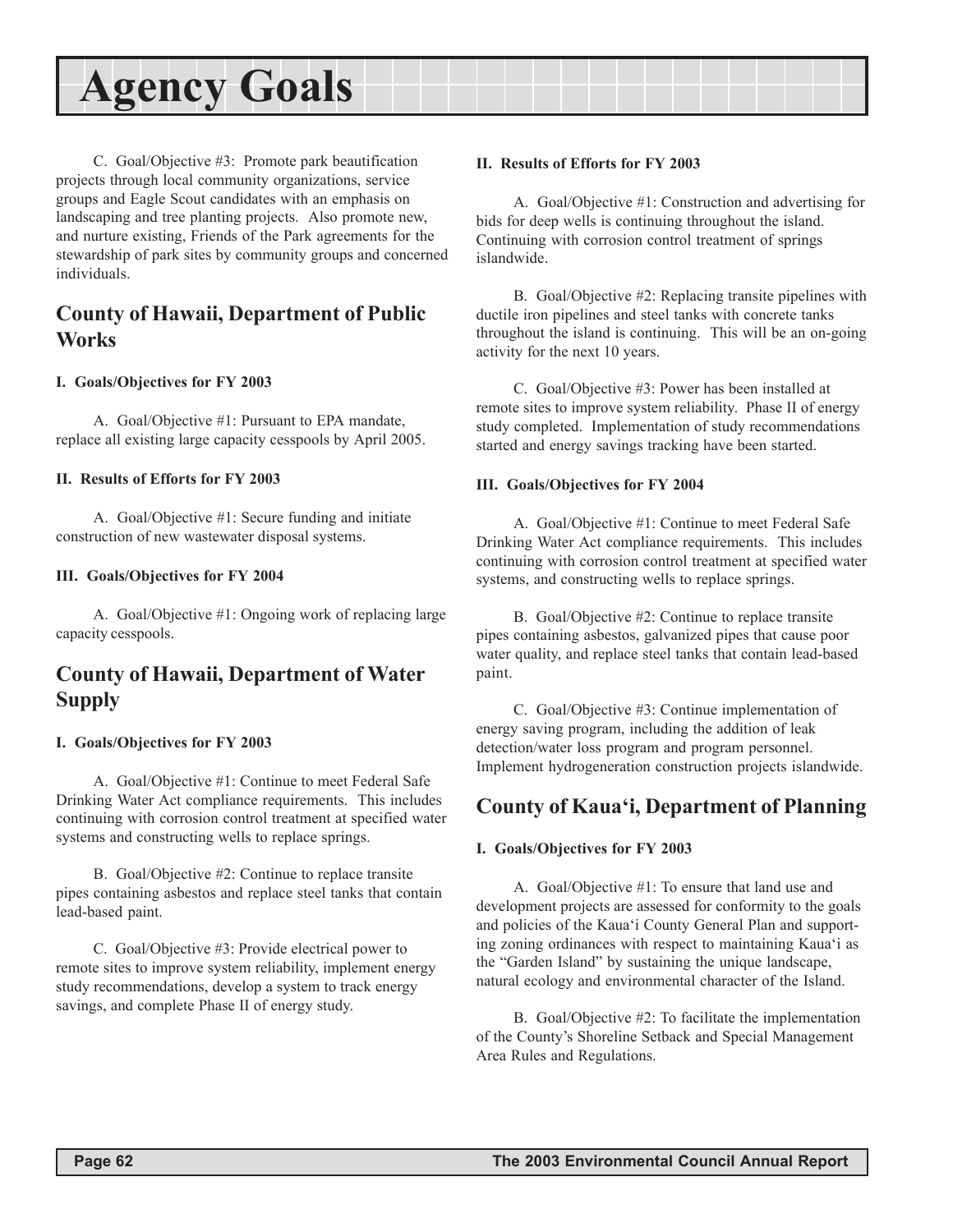

C. Goal/Objective #3: To provide objective reviews and information regarding projects that may have potential impacts to the environment.

#### **II. Results of Efforts for FY 2003**

A. Goal/Objective #1: Discretionary permits and applications are referred to various governmental agencies for comments (and HRS 343 process when applicable) and adjoining property notification and public hearings are held to further identify and address impacts. The County's updated General Plan provides guidance for land use policies regarding environmental and other development issues, along with helping to guide the location and character of new private and government development and infrastructure.

B. Goal/Objective #2: Departmental efforts to monitor development activities, which may impact the Special Management Area, are ongoing.

C. Goal/Objective #3: Departmental comments are offered through the environmental assessment process, conservation district use permit reviews and when requested by other agency or applicant actions. As funding allows, staff attends workshops and conferences to enhance in-house expertise.

#### **III. Goals/Objectives for FY 2004**

The current environmental goals/objectives apply to FY 2004.

### **County of Kaua'i, Department of Water**

#### **I. Goals/Objectives for FY 2003**

A. Goal/Objective #1: Continued operation of all of our water systems in full compliance with all applicable Safe Drinking Water Act requirements.

B. Goal/Objective #2: Continued operation of all department business in accordance with all applicable environmental and safety regulations, and implementation of best management practices (BMPs) within all of our operations.

C. Goal/Objective #3: Update department's Chapter 343 Exemption List.

#### **II. Results of Efforts for FY 2003**

A. Goal/Objective #1: No violations of DOH/EPA requirements.

B. Goal/Objective #2: Complied with environmental regulations. HIOSH inspection resulted in several violations that were corrected. We remain committed to a safe and healthy workplace and continue to progress on implementing BMPs on projects.

C. Goal/Objective #3: The department submitted an amended exemption list. It is currently under review by the Exemption Committee of the State of Hawai'i Environmental Council.

#### **III. Goals/Objectives for FY 2004**

A. Goal/Objective #1: Continued operation of all our water systems in full compliance with all applicable Safe Drinking Water Act requirements.

B. Goal/Objective #2: Continued operation of all department business in accordance with all applicable environmental and safety regulations.

C. Goal/Objective #3: Complete the update of the department's Chapter 343 Exemption List.

## **County of Kaua'i, Office of Economic Development**

#### **I. Goals/Objectives for FY 2003**

A. Goal/Objective #1: Increase energy efficiency in county facilities and in the private sector through project implementation, demonstrations and educational workshops.

B. Goal/Objective #2: Provide seed funding to the Kaua'i Invasive Species Committee in their effort to attract additional funding to expand invasive species identification, location and eradication.

#### **II. Results of Efforts for FY 2003**

A. Goal/Objective #1:

• Installation and upgrade of an energy management system at the Lihu'e Civic Center, Lihu'e, Kaua'i, Hawai'i.